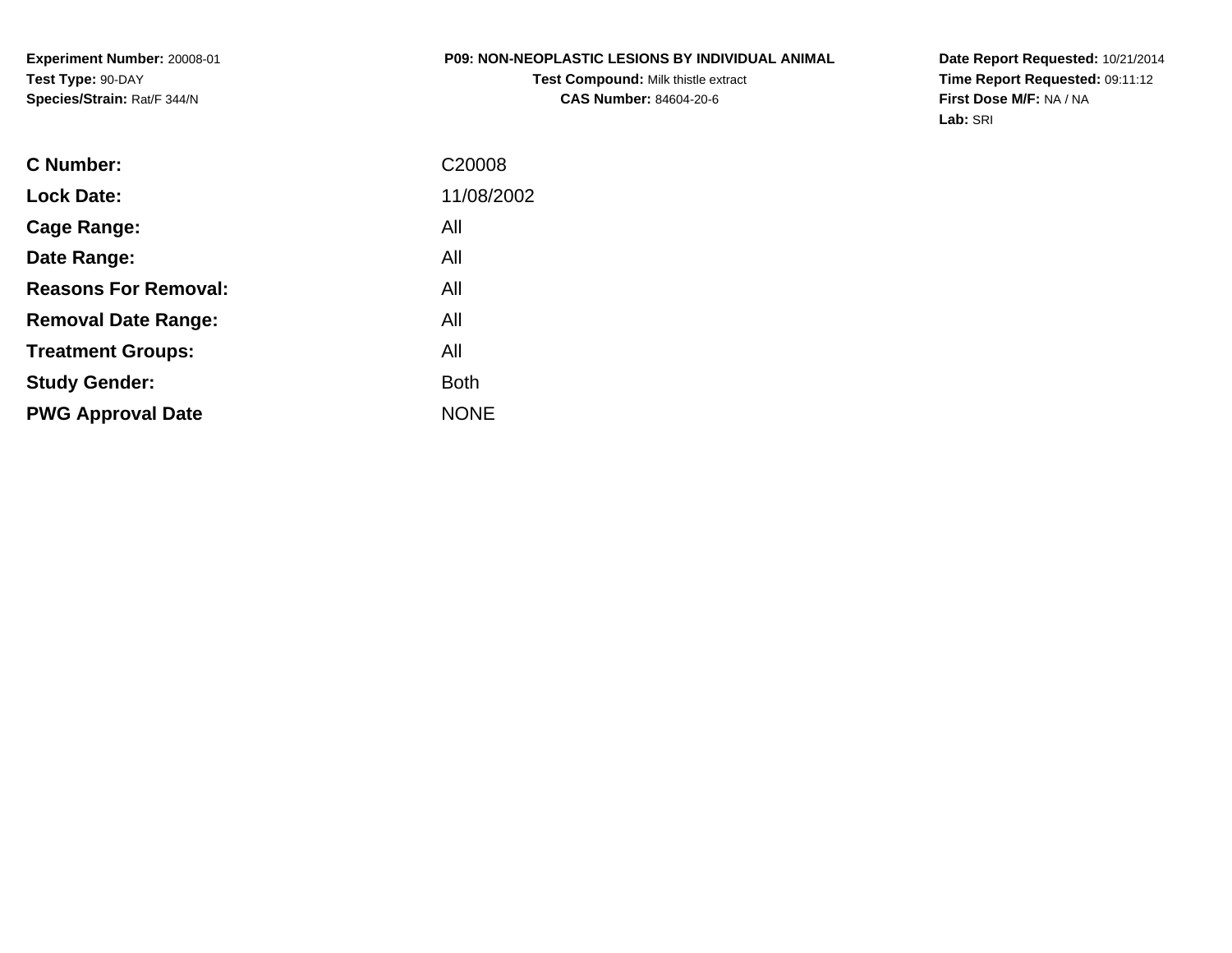**Experiment Number:** 20008-01**Test Type:** 90-DAY**Species/Strain:** Rat/F 344/N

## **Test Compound:** Milk thistle extract

**CAS Number:** 84604-20-6

**Date Report Requested:** 10/21/2014**Time Report Requested:** 09:11:12**First Dose M/F:** NA / NA**Lab:** SRI

| DAY ON TEST                            | $\boldsymbol{\theta}$      | 0                          | 0                | 0                    | 0                    | 0                          | 0                   | 0                       | 0                          | 0                          |         |                |     |
|----------------------------------------|----------------------------|----------------------------|------------------|----------------------|----------------------|----------------------------|---------------------|-------------------------|----------------------------|----------------------------|---------|----------------|-----|
| F 344/N Rat Male                       | 0<br>9                     | 0<br>9                     | 0<br>9           | 0<br>9               | 0<br>9               | $\boldsymbol{\theta}$<br>9 | $\theta$<br>9       | 0<br>9                  | $\boldsymbol{\theta}$<br>9 | $\boldsymbol{\theta}$<br>9 |         |                |     |
| <b>PPM</b><br>0                        | $\mathfrak{z}$             | $\overline{\mathbf{3}}$    | $\mathfrak{z}$   | $\mathfrak{z}$       | $\boldsymbol{\beta}$ | $\mathfrak{z}$             | $\mathfrak{z}$      | $\mathfrak{z}$          | $\boldsymbol{\beta}$       | $\boldsymbol{\beta}$       |         |                |     |
| <b>ANIMAL ID</b>                       | $\mathbf 0$<br>$\mathbf 0$ | $\mathbf 0$<br>$\mathbf 0$ | $\mathbf 0$<br>0 | $\Omega$<br>$\Omega$ | $\Omega$<br>0        | $\Omega$<br>$\Omega$       | $\mathbf 0$<br>0    | $\mathbf 0$<br>$\Omega$ | $\mathbf 0$<br>$\mathbf 0$ | $\mathbf 0$<br>0           |         |                |     |
|                                        | 0                          | $\mathbf 0$                | $\mathbf 0$      | $\mathbf 0$          | $\mathbf 0$          | $\mathbf 0$                | $\mathbf 0$         | $\mathbf 0$             | $\mathbf 0$                | 0                          |         |                |     |
|                                        | 0<br>1                     | 0<br>$\overline{2}$        | 0<br>3           | 0<br>4               | 0<br>5               | 0<br>6                     | 0<br>$\overline{7}$ | 0<br>8                  | 0<br>$\boldsymbol{9}$      | 1<br>0                     | *TOTALS |                |     |
| <b>Alimentary System</b>               |                            |                            |                  |                      |                      |                            |                     |                         |                            |                            |         |                |     |
| Esophagus                              | +                          | ٠                          | +                | +                    | +                    | +                          | +                   |                         | +                          | +                          | 10      |                |     |
| Intestine Large, Cecum                 | +                          | ٠                          | +                | +                    | +                    | +                          | +                   | ÷                       | +                          | +                          | 10      |                |     |
| Intestine Large, Colon                 | +                          | +                          | +                | +                    | +                    | +                          | +                   | $\ddot{}$               | +                          | $\pm$                      | 10      |                |     |
| Intestine Large, Rectum                | $\ddot{}$                  | +                          | +                | +                    | +                    | $\ddot{}$                  | +                   | $\ddot{}$               | $\pm$                      | $\ddot{}$                  | 10      |                |     |
| Intestine Small, Duodenum              | $\ddot{}$                  | $\ddot{}$                  | $\ddot{}$        | $\ddot{}$            | $\ddot{}$            | $\ddot{}$                  | $\ddot{}$           | $\ddot{}$               | $\ddot{}$                  | $\ddot{}$                  | 10      |                |     |
| Intestine Small, Ileum                 | +                          | $\ddot{}$                  | $\ddot{}$        | $\ddot{}$            | $\ddot{}$            | $\ddot{}$                  | $\ddot{}$           | $\ddot{}$               | $\ddot{}$                  | $\ddot{}$                  | 10      |                |     |
| Intestine Small, Jejunum               | +                          | +                          | +                | $\ddot{}$            | +                    | $\ddot{}$                  | $\ddot{}$           | $\ddot{}$               | +                          | $+$                        | 10      |                |     |
| Liver                                  | $\ddot{}$                  | $\div$                     | $\ddot{}$        | $\ddot{}$            | $\ddot{}$            | $\ddot{}$                  | $\ddot{}$           | $\ddot{}$               | $+$                        | $+$                        | 10      |                |     |
| Inflammation, Chronic, Focal           |                            |                            | 1                |                      | 1                    | $\mathbf{1}$               | 1                   | 1                       | 1                          |                            |         | 6              | 1.0 |
| Vacuolization Cytoplasmic, Focal       |                            |                            |                  |                      |                      | 1                          |                     |                         |                            | 1                          |         | $\overline{2}$ | 1.0 |
| Pancreas                               | +                          |                            |                  |                      | +                    | +                          | +                   |                         | +                          | $\ddot{}$                  | 10      |                |     |
| Acinus, Basophilic Focus               |                            |                            | 1                |                      |                      |                            |                     |                         |                            |                            |         | 1              | 1.0 |
| Fibrosis                               |                            |                            | 1                |                      |                      |                            |                     |                         |                            |                            |         | 1              | 1.0 |
| Interstitium, Fibrosis, Focal          |                            |                            |                  |                      |                      |                            | 1                   |                         |                            |                            |         | 1              | 1.0 |
| Salivary Glands                        |                            |                            |                  |                      |                      | +                          | $\ddot{}$           |                         |                            |                            | 10      |                |     |
| Parotid GI, Basophilic Focus           |                            |                            |                  |                      | 1                    | 1                          |                     | 1                       |                            |                            |         | 3              | 1.0 |
| Parotid GI, Basophilic Focus, Multiple |                            | 2                          | 1                | 1                    |                      |                            | 1                   |                         | 1                          |                            |         | 5              | 1.2 |
| Stomach, Forestomach                   | $\ddot{}$                  | +                          | +                | +                    | +                    | +                          | $\ddot{}$           | $\ddot{}$               | +                          | +                          | 10      |                |     |
| Stomach, Glandular                     | $\ddot{}$                  |                            |                  |                      |                      |                            | ÷                   |                         |                            | $\ddot{}$                  | 10      |                |     |
| <b>Cardiovascular System</b>           |                            |                            |                  |                      |                      |                            |                     |                         |                            |                            |         |                |     |
| Heart                                  | +                          |                            |                  |                      |                      |                            |                     |                         |                            |                            | 10      |                |     |

\* ..Total animals with tissue examined microscopically; Total animals with lesion and mean severity grade

+ ..Tissue examined microscopically examined microscopically examined as:  $M$  ..Missing tissue 1-4 ..Lesion qualified as: X..Lesion present **A ..Autolysis precludes evaluation** A ..Autolysis precludes evaluation 1) Minimal 3) Moderate

I ..Insufficient tissue BLANK ..Not examined microscopically 2) Mild 4) Marked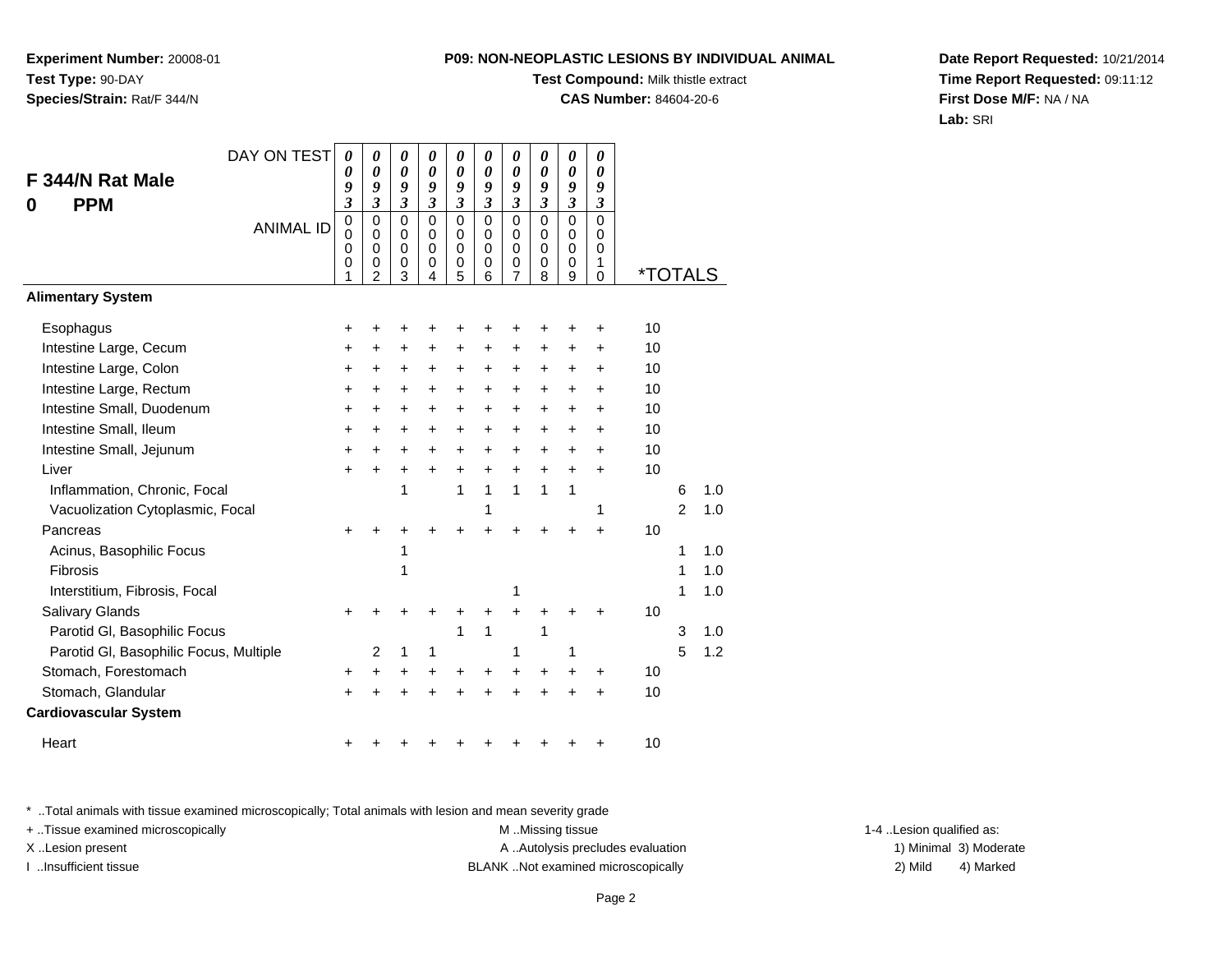**Experiment Number:** 20008-01**Test Type:** 90-DAY**Species/Strain:** Rat/F 344/N

### **Test Compound:** Milk thistle extract

**CAS Number:** 84604-20-6

**Date Report Requested:** 10/21/2014**Time Report Requested:** 09:11:12**First Dose M/F:** NA / NA**Lab:** SRI

| DAY ON TEST<br>F 344/N Rat Male<br><b>PPM</b><br>0<br><b>ANIMAL ID</b><br>Cardiomyopathy, Focal<br><b>Endocrine System</b> | 0<br>0<br>9<br>$\boldsymbol{\beta}$<br>$\mathbf 0$<br>0<br>$\mathbf 0$<br>0<br>1<br>1 | $\boldsymbol{\theta}$<br>$\boldsymbol{\theta}$<br>9<br>$\mathfrak{z}$<br>$\mathbf 0$<br>0<br>$\mathbf 0$<br>$\mathbf 0$<br>$\overline{c}$<br>1 | 0<br>0<br>9<br>$\boldsymbol{\beta}$<br>$\mathbf 0$<br>0<br>$\mathbf 0$<br>$\mathbf 0$<br>3<br>1 | 0<br>0<br>9<br>3<br>$\mathbf 0$<br>0<br>$\mathbf 0$<br>0<br>4<br>1 | 0<br>$\boldsymbol{\theta}$<br>9<br>3<br>0<br>0<br>$\mathbf 0$<br>0<br>5<br>1 | 0<br>0<br>9<br>$\boldsymbol{\beta}$<br>$\Omega$<br>0<br>$\mathbf 0$<br>0<br>6<br>1 | $\boldsymbol{\theta}$<br>$\boldsymbol{\theta}$<br>9<br>$\boldsymbol{\beta}$<br>$\mathbf 0$<br>0<br>$\mathbf 0$<br>0<br>7<br>1 | $\boldsymbol{\theta}$<br>0<br>9<br>$\boldsymbol{\beta}$<br>$\Omega$<br>0<br>$\mathbf 0$<br>0<br>8<br>1 | 0<br>0<br>9<br>$\mathfrak{z}$<br>$\mathbf 0$<br>$\mathbf 0$<br>$\mathbf 0$<br>0<br>9<br>1 | 0<br>0<br>9<br>3<br>$\mathbf 0$<br>0<br>$\mathbf 0$<br>1<br>0<br>$\overline{2}$ |    | <i><b>*TOTALS</b></i><br>10 | 1.1 |
|----------------------------------------------------------------------------------------------------------------------------|---------------------------------------------------------------------------------------|------------------------------------------------------------------------------------------------------------------------------------------------|-------------------------------------------------------------------------------------------------|--------------------------------------------------------------------|------------------------------------------------------------------------------|------------------------------------------------------------------------------------|-------------------------------------------------------------------------------------------------------------------------------|--------------------------------------------------------------------------------------------------------|-------------------------------------------------------------------------------------------|---------------------------------------------------------------------------------|----|-----------------------------|-----|
|                                                                                                                            |                                                                                       |                                                                                                                                                |                                                                                                 |                                                                    |                                                                              |                                                                                    |                                                                                                                               |                                                                                                        |                                                                                           |                                                                                 |    |                             |     |
| <b>Adrenal Cortex</b>                                                                                                      | +                                                                                     |                                                                                                                                                |                                                                                                 |                                                                    | +                                                                            | +                                                                                  | +                                                                                                                             |                                                                                                        |                                                                                           |                                                                                 | 10 |                             |     |
| <b>Accessory Adrenal Cortical Nodule</b>                                                                                   |                                                                                       |                                                                                                                                                |                                                                                                 |                                                                    |                                                                              | X                                                                                  | X                                                                                                                             |                                                                                                        |                                                                                           |                                                                                 |    | $\overline{2}$              |     |
| Adrenal Medulla                                                                                                            | +                                                                                     | +                                                                                                                                              | +                                                                                               | +                                                                  | +                                                                            | +                                                                                  | +                                                                                                                             | +                                                                                                      | +                                                                                         | +                                                                               | 10 |                             |     |
| Parathyroid Gland                                                                                                          | +                                                                                     | $\ddot{}$                                                                                                                                      | $\ddot{}$                                                                                       | $\ddot{}$                                                          | $\ddot{}$                                                                    | $+$                                                                                | $\ddot{}$                                                                                                                     | $+$                                                                                                    | $\ddot{}$                                                                                 | $\pm$                                                                           | 10 |                             |     |
| <b>Pituitary Gland</b>                                                                                                     | $\ddot{}$                                                                             | $\ddot{}$                                                                                                                                      | $\ddot{}$                                                                                       | $\ddot{}$                                                          | $\ddot{}$                                                                    | $\ddot{}$                                                                          | $\ddot{}$                                                                                                                     | $\ddot{}$                                                                                              | $\ddot{}$                                                                                 | $\ddot{}$                                                                       | 10 |                             |     |
| Pars Distalis, Cyst                                                                                                        |                                                                                       |                                                                                                                                                |                                                                                                 |                                                                    |                                                                              |                                                                                    | 1                                                                                                                             |                                                                                                        |                                                                                           |                                                                                 |    | 1                           | 1.0 |
| <b>Thyroid Gland</b>                                                                                                       | +                                                                                     |                                                                                                                                                |                                                                                                 |                                                                    |                                                                              |                                                                                    | $\ddot{}$                                                                                                                     |                                                                                                        |                                                                                           | +                                                                               | 10 |                             |     |
| <b>General Body System</b>                                                                                                 |                                                                                       |                                                                                                                                                |                                                                                                 |                                                                    |                                                                              |                                                                                    |                                                                                                                               |                                                                                                        |                                                                                           |                                                                                 |    |                             |     |
| <b>NONE</b>                                                                                                                |                                                                                       |                                                                                                                                                |                                                                                                 |                                                                    |                                                                              |                                                                                    |                                                                                                                               |                                                                                                        |                                                                                           |                                                                                 |    |                             |     |
| <b>Genital System</b>                                                                                                      |                                                                                       |                                                                                                                                                |                                                                                                 |                                                                    |                                                                              |                                                                                    |                                                                                                                               |                                                                                                        |                                                                                           |                                                                                 |    |                             |     |
| Epididymis                                                                                                                 | +                                                                                     | +                                                                                                                                              | +                                                                                               |                                                                    | +                                                                            | +                                                                                  | +                                                                                                                             |                                                                                                        | +                                                                                         | +                                                                               | 10 |                             |     |
| <b>Preputial Gland</b>                                                                                                     | +                                                                                     | +                                                                                                                                              | $\ddot{}$                                                                                       | $\ddot{}$                                                          | $+$                                                                          | $\ddot{}$                                                                          | +                                                                                                                             | $\ddot{}$                                                                                              | +                                                                                         | $\pm$                                                                           | 10 |                             |     |
| Prostate                                                                                                                   | $\ddot{}$                                                                             | +                                                                                                                                              | +                                                                                               | $\ddot{}$                                                          | $+$                                                                          | $\ddot{}$                                                                          | +                                                                                                                             | $\ddot{}$                                                                                              | +                                                                                         | $\ddot{}$                                                                       | 10 |                             |     |
| <b>Seminal Vesicle</b>                                                                                                     | $\ddot{}$                                                                             | $\ddot{}$                                                                                                                                      | $\ddot{}$                                                                                       | $\ddot{}$                                                          | $\ddot{}$                                                                    | $\ddot{}$                                                                          | $\ddot{}$                                                                                                                     | $\ddot{}$                                                                                              | +                                                                                         | $\ddot{}$                                                                       | 10 |                             |     |
| <b>Testes</b>                                                                                                              | $\ddot{}$                                                                             | $\ddot{}$                                                                                                                                      | $\ddot{}$                                                                                       | $\ddot{}$                                                          | $\ddot{}$                                                                    | $\ddot{}$                                                                          | $\ddot{}$                                                                                                                     | ÷                                                                                                      | $\ddot{}$                                                                                 | $\ddot{}$                                                                       | 10 |                             |     |
| <b>Hematopoietic System</b>                                                                                                |                                                                                       |                                                                                                                                                |                                                                                                 |                                                                    |                                                                              |                                                                                    |                                                                                                                               |                                                                                                        |                                                                                           |                                                                                 |    |                             |     |
| <b>Bone Marrow</b>                                                                                                         | +                                                                                     |                                                                                                                                                |                                                                                                 |                                                                    |                                                                              |                                                                                    | +                                                                                                                             |                                                                                                        |                                                                                           | +                                                                               | 10 |                             |     |
| Lymph Node                                                                                                                 |                                                                                       |                                                                                                                                                |                                                                                                 |                                                                    |                                                                              |                                                                                    |                                                                                                                               | +                                                                                                      |                                                                                           |                                                                                 | 1  |                             |     |
| Pancreatic, Hemorrhage                                                                                                     |                                                                                       |                                                                                                                                                |                                                                                                 |                                                                    |                                                                              |                                                                                    |                                                                                                                               | $\overline{2}$                                                                                         |                                                                                           |                                                                                 |    | 1                           | 2.0 |

\* ..Total animals with tissue examined microscopically; Total animals with lesion and mean severity grade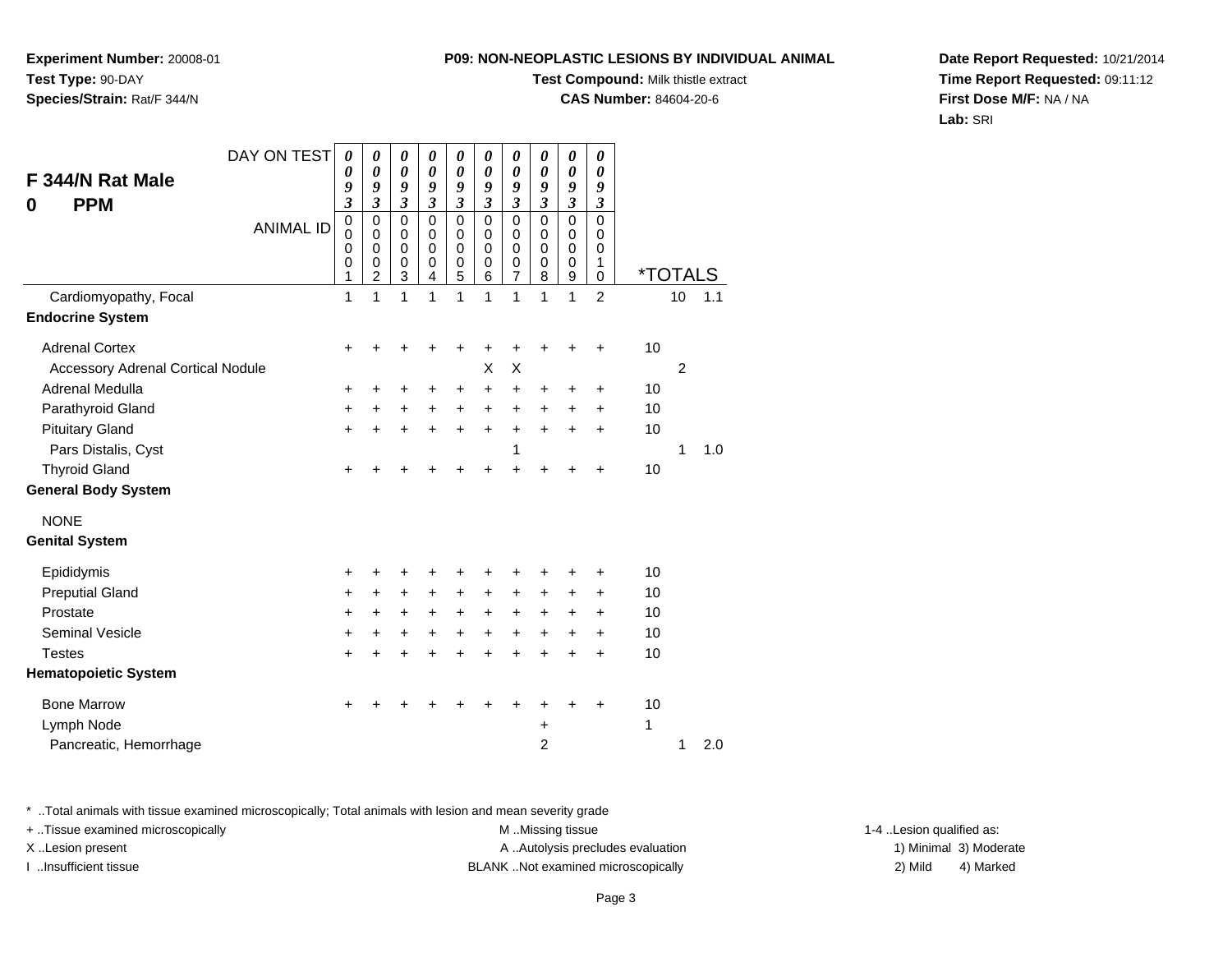**Experiment Number:** 20008-01**Test Type:** 90-DAY**Species/Strain:** Rat/F 344/N

### **Test Compound:** Milk thistle extract

**CAS Number:** 84604-20-6

**Date Report Requested:** 10/21/2014**Time Report Requested:** 09:11:12**First Dose M/F:** NA / NA**Lab:** SRI

| DAY ON TEST                      | 0                                          | 0                                                      | 0                               | 0                                      | 0                                         | 0                                         | 0                                                      | 0                                         | 0                                         | 0                                                   |                       |                |     |
|----------------------------------|--------------------------------------------|--------------------------------------------------------|---------------------------------|----------------------------------------|-------------------------------------------|-------------------------------------------|--------------------------------------------------------|-------------------------------------------|-------------------------------------------|-----------------------------------------------------|-----------------------|----------------|-----|
| F 344/N Rat Male                 | 0<br>9                                     | $\boldsymbol{\theta}$<br>9                             | $\pmb{\theta}$<br>9             | $\boldsymbol{\theta}$<br>9             | $\boldsymbol{\theta}$<br>9                | $\boldsymbol{\theta}$<br>9                | $\boldsymbol{\theta}$<br>9                             | $\boldsymbol{\theta}$<br>9                | $\boldsymbol{\theta}$<br>9                | 0<br>9                                              |                       |                |     |
| <b>PPM</b><br>0                  | $\overline{\mathbf{3}}$                    | $\overline{\mathbf{3}}$                                | $\boldsymbol{\mathfrak{z}}$     | $\mathfrak{z}$                         | $\mathfrak{z}$                            | $\mathfrak{z}$                            | $\mathfrak{z}$                                         | $\mathfrak{z}$                            | $\boldsymbol{\beta}$                      | $\boldsymbol{\beta}$                                |                       |                |     |
| <b>ANIMAL ID</b>                 | $\pmb{0}$<br>$\overline{0}$<br>0<br>0<br>1 | $\mathbf 0$<br>$\mathbf 0$<br>0<br>0<br>$\overline{2}$ | 0<br>$\mathbf 0$<br>0<br>0<br>3 | $\Omega$<br>$\mathbf 0$<br>0<br>0<br>4 | $\mathbf 0$<br>$\mathbf 0$<br>0<br>0<br>5 | $\mathbf 0$<br>$\mathbf 0$<br>0<br>0<br>6 | $\mathbf 0$<br>$\mathbf 0$<br>0<br>0<br>$\overline{7}$ | $\mathbf 0$<br>$\mathbf 0$<br>0<br>0<br>8 | $\mathbf 0$<br>$\mathbf 0$<br>0<br>0<br>9 | $\mathbf 0$<br>$\mathbf 0$<br>0<br>1<br>$\mathbf 0$ | <i><b>*TOTALS</b></i> |                |     |
| Pancreatic, Hemorrhage           |                                            |                                                        |                                 |                                        |                                           |                                           |                                                        | $\overline{2}$                            |                                           |                                                     |                       | 1              | 2.0 |
| Lymph Node, Mandibular           | M                                          | M                                                      | M                               | M                                      | M                                         | M                                         | M                                                      | M                                         | $\ddot{}$                                 | M                                                   | 1                     |                |     |
| Lymph Node, Mesenteric           | +                                          | +                                                      | +                               | +                                      | $\ddot{}$                                 | $\ddot{}$                                 | $\ddot{}$                                              | $\ddot{}$                                 | $\ddot{}$                                 | $\ddot{}$                                           | 10                    |                |     |
| Inflammation, Histiocytic, Focal |                                            |                                                        |                                 |                                        |                                           |                                           |                                                        |                                           |                                           | 1                                                   |                       | 1              | 1.0 |
| Spleen                           | +                                          |                                                        | +                               |                                        |                                           |                                           | ┿                                                      | +                                         | +                                         | +                                                   | 10                    |                |     |
| Thymus                           | +                                          |                                                        | +                               |                                        |                                           |                                           | +                                                      | +                                         | +                                         | $\ddot{}$                                           | 10                    |                |     |
| <b>Integumentary System</b>      |                                            |                                                        |                                 |                                        |                                           |                                           |                                                        |                                           |                                           |                                                     |                       |                |     |
| <b>Mammary Gland</b>             | $\pm$                                      |                                                        |                                 |                                        |                                           |                                           |                                                        | +                                         |                                           | +                                                   | 10                    |                |     |
| Skin                             | $\pm$                                      |                                                        | +                               |                                        |                                           |                                           | +                                                      | +                                         | +                                         | $\ddot{}$                                           | 10                    |                |     |
| <b>Musculoskeletal System</b>    |                                            |                                                        |                                 |                                        |                                           |                                           |                                                        |                                           |                                           |                                                     |                       |                |     |
| <b>Bone</b>                      | $\ddot{}$                                  |                                                        | +                               |                                        |                                           |                                           | +                                                      | +                                         | +                                         | +                                                   | 10                    |                |     |
| <b>Nervous System</b>            |                                            |                                                        |                                 |                                        |                                           |                                           |                                                        |                                           |                                           |                                                     |                       |                |     |
| <b>Brain</b>                     | +                                          |                                                        |                                 |                                        |                                           |                                           |                                                        |                                           |                                           | +                                                   | 10                    |                |     |
| <b>Respiratory System</b>        |                                            |                                                        |                                 |                                        |                                           |                                           |                                                        |                                           |                                           |                                                     |                       |                |     |
| Lung                             | +                                          |                                                        | +                               |                                        |                                           | +                                         | +                                                      | +                                         | +                                         | +                                                   | 10                    |                |     |
| Inflammation, Chronic, Focal     |                                            |                                                        |                                 |                                        |                                           |                                           |                                                        | 1                                         | 1                                         |                                                     |                       | $\overline{2}$ | 1.0 |
| <b>Nose</b>                      | +                                          |                                                        | +                               |                                        |                                           | ٠                                         | +                                                      | +                                         | ٠                                         | +                                                   | 10                    |                |     |
| Trachea                          | $\ddot{}$                                  |                                                        |                                 |                                        |                                           |                                           | +                                                      | $\ddot{}$                                 | $\ddot{}$                                 | $\ddot{}$                                           | 10                    |                |     |
| <b>Special Senses System</b>     |                                            |                                                        |                                 |                                        |                                           |                                           |                                                        |                                           |                                           |                                                     |                       |                |     |
| Eye                              | +                                          |                                                        |                                 |                                        |                                           |                                           |                                                        | ٠                                         | +                                         | +                                                   | 10                    |                |     |

\* ..Total animals with tissue examined microscopically; Total animals with lesion and mean severity grade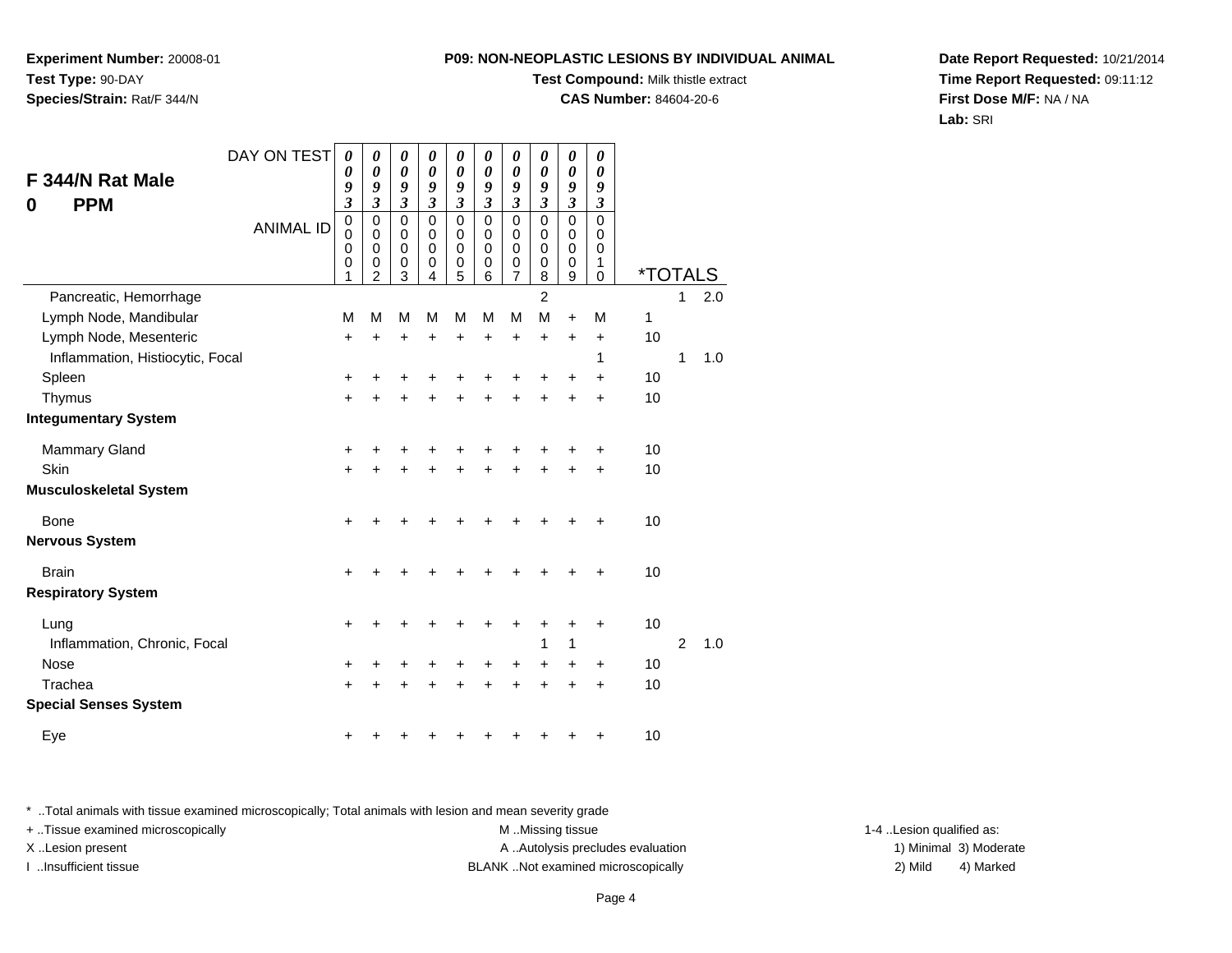**Test Compound:** Milk thistle extract

**CAS Number:** 84604-20-6

**Date Report Requested:** 10/21/2014**Time Report Requested:** 09:11:12**First Dose M/F:** NA / NA**Lab:** SRI

| F 344/N Rat Male<br><b>PPM</b><br>0 | DAY ON TEST | 0<br>$\boldsymbol{\theta}$<br>9<br>$\mathfrak{z}$ | $\theta$<br>0<br>9<br>3                    | $\theta$<br>$\boldsymbol{\theta}$<br>9<br>3 | 0<br>0<br>9<br>3                           | 0<br>0<br>9<br>3      | 0<br>0<br>9<br>3                | $\boldsymbol{\theta}$<br>0<br>9<br>3 | 0<br>0<br>9<br>3                          | 0<br>0<br>9<br>3                | 0<br>0<br>9<br>3                            |                       |          |
|-------------------------------------|-------------|---------------------------------------------------|--------------------------------------------|---------------------------------------------|--------------------------------------------|-----------------------|---------------------------------|--------------------------------------|-------------------------------------------|---------------------------------|---------------------------------------------|-----------------------|----------|
|                                     | ANIMAL ID   | 0<br>0<br>0<br>0                                  | 0<br>$\Omega$<br>$\Omega$<br>$\Omega$<br>າ | 0<br>0<br>0<br>0<br>3                       | 0<br>$\Omega$<br>$\Omega$<br>$\Omega$<br>4 | 0<br>0<br>0<br>0<br>5 | 0<br>0<br>$\mathbf 0$<br>0<br>6 | 0<br>0<br>0<br>0                     | 0<br>$\mathbf 0$<br>$\mathbf 0$<br>0<br>8 | 0<br>$\mathbf 0$<br>0<br>0<br>9 | $\Omega$<br>$\mathbf 0$<br>0<br>$\mathbf 0$ | <i><b>*TOTALS</b></i> |          |
| <b>Harderian Gland</b>              |             | +                                                 | +                                          | ÷                                           | ٠                                          | +                     | ٠                               | ٠                                    | ٠                                         | +                               | $\ddot{}$                                   | 10                    |          |
| Lacrimal Gland                      |             | $\ddot{}$                                         |                                            |                                             |                                            |                       |                                 |                                      |                                           |                                 |                                             |                       |          |
| <b>Urinary System</b>               |             |                                                   |                                            |                                             |                                            |                       |                                 |                                      |                                           |                                 |                                             |                       |          |
| Kidney<br>Nephropathy               |             | ٠                                                 | 4                                          |                                             | 4                                          |                       |                                 |                                      | 4                                         | 1                               | $\ddot{}$                                   | 10                    | 1.0<br>4 |
| <b>Urinary Bladder</b>              |             |                                                   |                                            |                                             |                                            |                       |                                 |                                      |                                           |                                 |                                             | 10                    |          |

\* ..Total animals with tissue examined microscopically; Total animals with lesion and mean severity grade

+ ..Tissue examined microscopically examined microscopically examined as:  $M$  ..Missing tissue 1-4 ..Lesion qualified as:

**Experiment Number:** 20008-01

**Species/Strain:** Rat/F 344/N

**Test Type:** 90-DAY

X..Lesion present **A ..Autolysis precludes evaluation** A ..Autolysis precludes evaluation 1) Minimal 3) Moderate I ..Insufficient tissue BLANK ..Not examined microscopically 2) Mild 4) Marked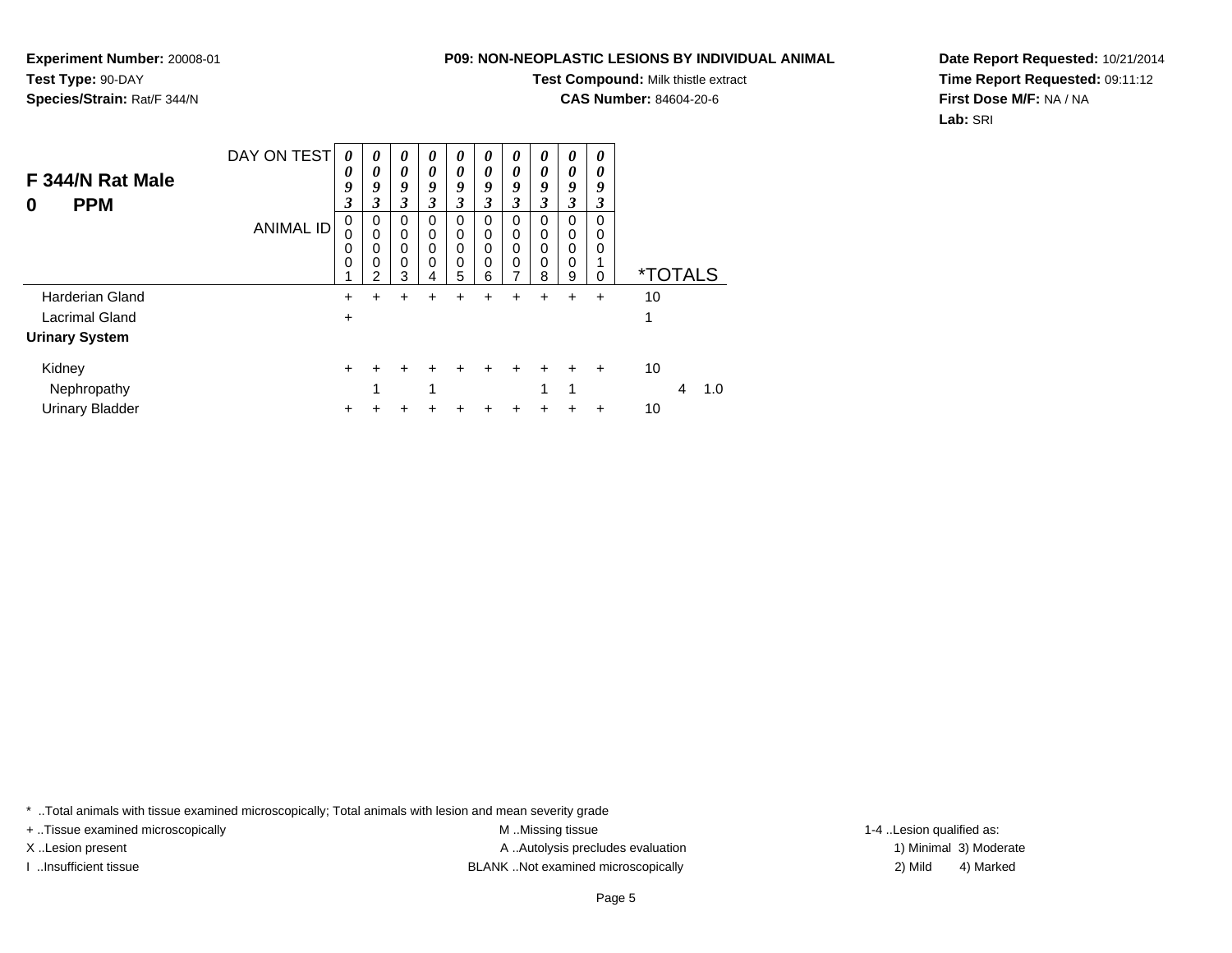**Test Compound:** Milk thistle extract

**CAS Number:** 84604-20-6

**Date Report Requested:** 10/21/2014**Time Report Requested:** 09:11:12**First Dose M/F:** NA / NA**Lab:** SRI

|                                                                     | DAY ON TEST      | 0<br>0                                    | 0<br>0                                                 | 0<br>$\boldsymbol{\theta}$                          | 0<br>$\boldsymbol{\theta}$                        | 0<br>0                                            | 0<br>$\boldsymbol{\theta}$                        | 0<br>0                                       | 0<br>0                                    | 0<br>0                                    | 0<br>$\boldsymbol{\theta}$                   |                       |     |
|---------------------------------------------------------------------|------------------|-------------------------------------------|--------------------------------------------------------|-----------------------------------------------------|---------------------------------------------------|---------------------------------------------------|---------------------------------------------------|----------------------------------------------|-------------------------------------------|-------------------------------------------|----------------------------------------------|-----------------------|-----|
| F 344/N Rat Male<br>3125<br><b>PPM</b>                              |                  | 9<br>$\overline{\mathbf{3}}$              | 9<br>$\mathfrak{z}$                                    | 9<br>$\boldsymbol{\beta}$                           | 9<br>$\boldsymbol{\beta}$                         | 9<br>$\mathfrak{z}$                               | 9<br>$\mathfrak{z}$                               | 9<br>$\overline{\mathbf{3}}$                 | 9<br>$\mathfrak{z}$                       | 9<br>$\mathfrak{z}$                       | 9<br>$\boldsymbol{\beta}$                    |                       |     |
|                                                                     | <b>ANIMAL ID</b> | $\mathbf 0$<br>$\mathbf 0$<br>0<br>1<br>1 | $\mathbf 0$<br>0<br>$\mathbf 0$<br>1<br>$\overline{2}$ | $\mathbf 0$<br>$\mathbf 0$<br>$\mathbf 0$<br>1<br>3 | $\mathbf 0$<br>$\mathbf 0$<br>$\pmb{0}$<br>1<br>4 | $\mathbf 0$<br>$\mathbf 0$<br>$\pmb{0}$<br>1<br>5 | $\mathbf 0$<br>$\mathbf 0$<br>$\pmb{0}$<br>1<br>6 | $\mathbf 0$<br>0<br>0<br>1<br>$\overline{7}$ | $\mathbf 0$<br>0<br>$\mathbf 0$<br>1<br>8 | $\mathbf 0$<br>$\mathbf 0$<br>0<br>1<br>9 | $\mathbf 0$<br>0<br>0<br>$\overline{c}$<br>0 | <i><b>*TOTALS</b></i> |     |
| <b>Alimentary System</b>                                            |                  |                                           |                                                        |                                                     |                                                   |                                                   |                                                   |                                              |                                           |                                           |                                              |                       |     |
| Liver<br>Hepatodiaphragmatic Nodule<br><b>Cardiovascular System</b> |                  |                                           |                                                        |                                                     | $\ddot{}$<br>$\overline{2}$                       |                                                   |                                                   |                                              |                                           |                                           |                                              | 1<br>$\mathbf{1}$     | 2.0 |
| Heart<br>Cardiomyopathy, Focal<br><b>Endocrine System</b>           |                  | +<br>$\overline{2}$                       | +<br>$\mathbf{1}$                                      | +<br>$\mathbf{1}$                                   | +<br>$\overline{2}$                               | $\mathbf{1}$                                      | $\mathbf{1}$                                      | +<br>1 <sup>1</sup>                          | +<br>1                                    | $\ddot{}$<br>2                            | $\ddot{}$<br>$\mathbf{1}$                    | 10<br>10              | 1.3 |
| <b>NONE</b><br><b>General Body System</b>                           |                  |                                           |                                                        |                                                     |                                                   |                                                   |                                                   |                                              |                                           |                                           |                                              |                       |     |
| <b>NONE</b><br><b>Genital System</b>                                |                  |                                           |                                                        |                                                     |                                                   |                                                   |                                                   |                                              |                                           |                                           |                                              |                       |     |
| <b>NONE</b><br><b>Hematopoietic System</b>                          |                  |                                           |                                                        |                                                     |                                                   |                                                   |                                                   |                                              |                                           |                                           |                                              |                       |     |
| <b>NONE</b><br><b>Integumentary System</b>                          |                  |                                           |                                                        |                                                     |                                                   |                                                   |                                                   |                                              |                                           |                                           |                                              |                       |     |
| <b>NONE</b><br><b>Musculoskeletal System</b>                        |                  |                                           |                                                        |                                                     |                                                   |                                                   |                                                   |                                              |                                           |                                           |                                              |                       |     |
| <b>NONE</b>                                                         |                  |                                           |                                                        |                                                     |                                                   |                                                   |                                                   |                                              |                                           |                                           |                                              |                       |     |

\* ..Total animals with tissue examined microscopically; Total animals with lesion and mean severity grade

**Experiment Number:** 20008-01

**Species/Strain:** Rat/F 344/N

**Test Type:** 90-DAY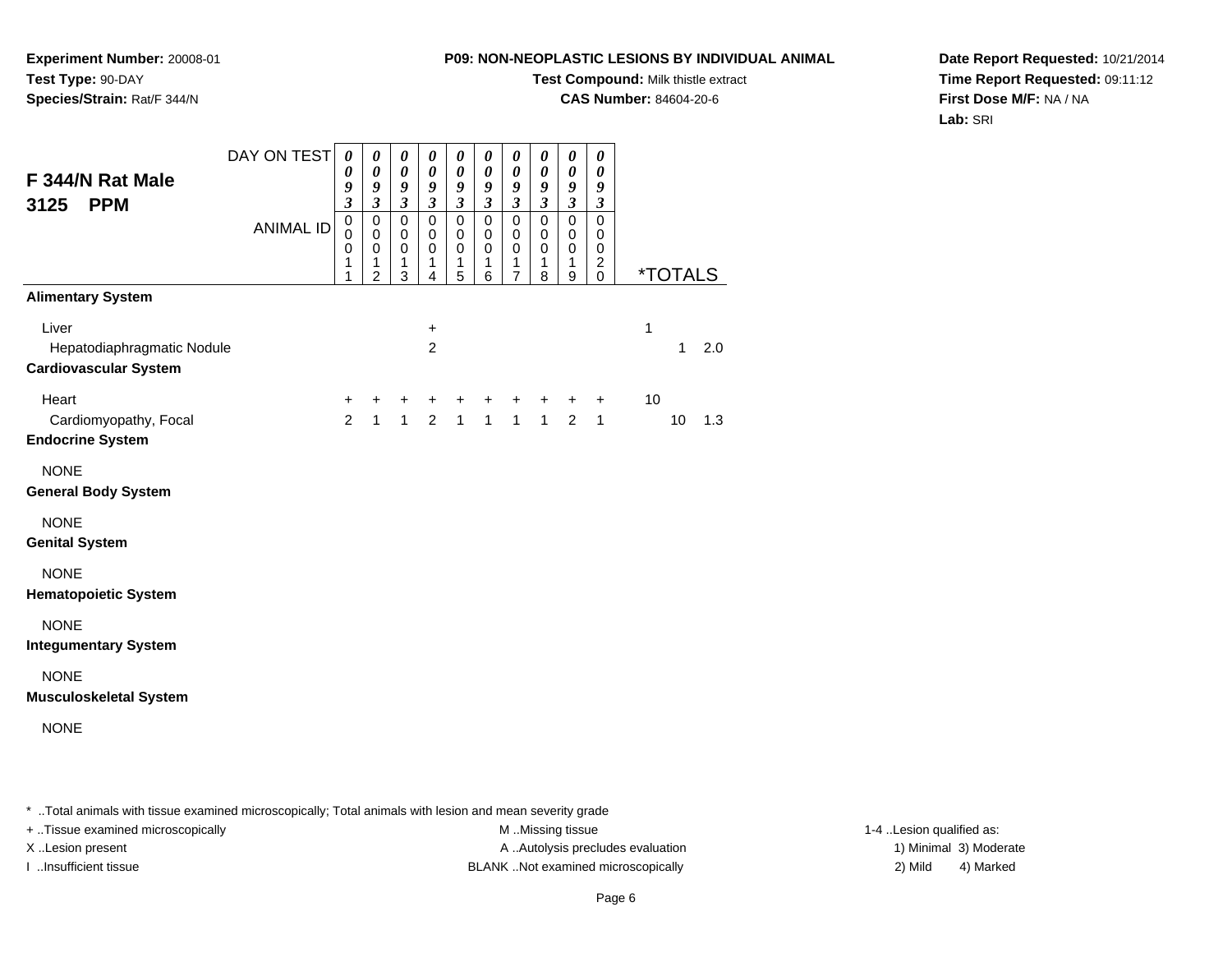#### **P09: NON-NEOPLASTIC LESIONS BY INDIVIDUAL ANIMAL**

**Test Compound:** Milk thistle extract

**CAS Number:** 84604-20-6

**Date Report Requested:** 10/21/2014**Time Report Requested:** 09:11:12**First Dose M/F:** NA / NA**Lab:** SRI

| F 344/N Rat Male<br><b>PPM</b><br>3125 | DAY ON TEST | $\theta$<br>U<br>9<br>2<br>J | C                | Q<br>↗      | U<br>Q<br>◠<br>J |   | U<br>0<br>O |    | U<br>$\boldsymbol{\theta}$<br>o | $\boldsymbol{\mathit{U}}$<br>U<br>9 |             |
|----------------------------------------|-------------|------------------------------|------------------|-------------|------------------|---|-------------|----|---------------------------------|-------------------------------------|-------------|
|                                        | ANIMAL ID   | 0<br>0<br>0                  | U<br>U<br>U<br>ົ | U<br>0<br>◠ | 0<br>5           | 6 |             | ິດ | a                               | U<br>$\sqrt{2}$                     | $\mathbf x$ |

**Nervous System**

NONE

**Respiratory System**

NONE

**Special Senses System**

NONE

**Urinary System**

NONE

\* ..Total animals with tissue examined microscopically; Total animals with lesion and mean severity grade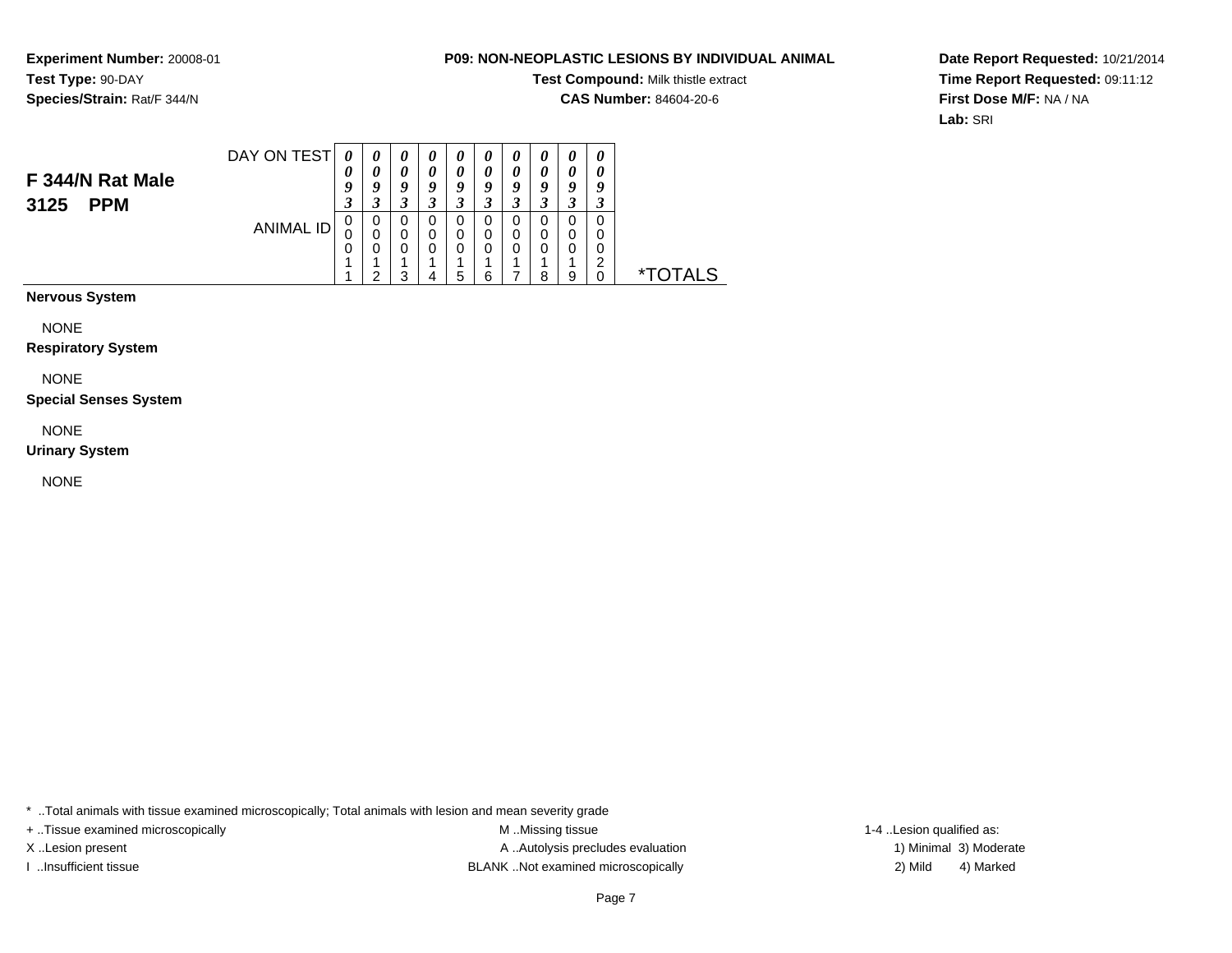**Test Compound:** Milk thistle extract

**CAS Number:** 84604-20-6

**Date Report Requested:** 10/21/2014**Time Report Requested:** 09:11:12**First Dose M/F:** NA / NA**Lab:** SRI

| F 344/N Rat Male<br><b>PPM</b><br>6250                              | DAY ON TEST      | 0<br>0<br>9<br>$\overline{\mathbf{3}}$       | 0<br>0<br>9<br>$\mathfrak{z}$                                         | 0<br>$\boldsymbol{\theta}$<br>9<br>$\boldsymbol{\mathfrak{z}}$ | 0<br>$\boldsymbol{\theta}$<br>9<br>$\boldsymbol{\beta}$ | 0<br>$\boldsymbol{\theta}$<br>9<br>$\boldsymbol{\mathfrak{z}}$ | 0<br>$\boldsymbol{\theta}$<br>9<br>$\boldsymbol{\mathfrak{z}}$  | 0<br>$\boldsymbol{\theta}$<br>9<br>$\boldsymbol{\mathfrak{z}}$     | 0<br>$\boldsymbol{\theta}$<br>9<br>$\boldsymbol{\beta}$ | 0<br>$\boldsymbol{\theta}$<br>9<br>$\boldsymbol{\beta}$            | 0<br>0<br>9<br>$\boldsymbol{\beta}$     |    |         |            |
|---------------------------------------------------------------------|------------------|----------------------------------------------|-----------------------------------------------------------------------|----------------------------------------------------------------|---------------------------------------------------------|----------------------------------------------------------------|-----------------------------------------------------------------|--------------------------------------------------------------------|---------------------------------------------------------|--------------------------------------------------------------------|-----------------------------------------|----|---------|------------|
|                                                                     | <b>ANIMAL ID</b> | $\mathbf 0$<br>0<br>0<br>$\overline{c}$<br>1 | $\mathbf 0$<br>$\mathbf 0$<br>0<br>$\boldsymbol{2}$<br>$\overline{2}$ | $\mathbf 0$<br>0<br>0<br>$\overline{c}$<br>3                   | $\mathbf 0$<br>0<br>$\pmb{0}$<br>$\overline{c}$<br>4    | $\mathsf 0$<br>0<br>0<br>$\overline{c}$<br>5                   | $\mathbf 0$<br>0<br>$\mathbf 0$<br>$\overline{\mathbf{c}}$<br>6 | $\mathbf 0$<br>0<br>0<br>$\overline{\mathbf{c}}$<br>$\overline{7}$ | $\mathbf 0$<br>0<br>$\mathbf 0$<br>$\overline{c}$<br>8  | $\mathbf 0$<br>$\mathbf 0$<br>$\mathbf 0$<br>$\boldsymbol{2}$<br>9 | $\pmb{0}$<br>0<br>$\mathbf 0$<br>3<br>0 |    | *TOTALS |            |
| <b>Alimentary System</b>                                            |                  |                                              |                                                                       |                                                                |                                                         |                                                                |                                                                 |                                                                    |                                                         |                                                                    |                                         |    |         |            |
| Liver<br>Hepatodiaphragmatic Nodule<br>Inflammation, Chronic, Focal |                  | +<br>1                                       | 1                                                                     | $\mathbf{1}$                                                   |                                                         | 1                                                              | $\mathbf{1}$                                                    | $\overline{c}$<br>$\mathbf{1}$                                     | $\mathbf{1}$                                            | $\mathbf{1}$                                                       | $\mathbf{1}$                            | 10 | 1<br>9  | 2.0<br>1.0 |
| <b>Cardiovascular System</b>                                        |                  |                                              |                                                                       |                                                                |                                                         |                                                                |                                                                 |                                                                    |                                                         |                                                                    |                                         |    |         |            |
| Heart<br>Cardiomyopathy, Focal                                      |                  | $\ddot{}$<br>1                               | +<br>$\overline{2}$                                                   | +<br>$\overline{2}$                                            | $\overline{2}$                                          | ٠<br>$\overline{2}$                                            | +<br>$\mathbf{1}$                                               | +<br>$\mathbf{1}$                                                  | $\mathbf{1}$                                            | $\mathbf{1}$                                                       | +<br>$\mathbf{1}$                       | 10 | 10      | 1.4        |
| <b>Endocrine System</b>                                             |                  |                                              |                                                                       |                                                                |                                                         |                                                                |                                                                 |                                                                    |                                                         |                                                                    |                                         |    |         |            |
| <b>NONE</b><br><b>General Body System</b>                           |                  |                                              |                                                                       |                                                                |                                                         |                                                                |                                                                 |                                                                    |                                                         |                                                                    |                                         |    |         |            |
| <b>NONE</b><br><b>Genital System</b>                                |                  |                                              |                                                                       |                                                                |                                                         |                                                                |                                                                 |                                                                    |                                                         |                                                                    |                                         |    |         |            |
| <b>NONE</b><br><b>Hematopoietic System</b>                          |                  |                                              |                                                                       |                                                                |                                                         |                                                                |                                                                 |                                                                    |                                                         |                                                                    |                                         |    |         |            |
| <b>NONE</b><br><b>Integumentary System</b>                          |                  |                                              |                                                                       |                                                                |                                                         |                                                                |                                                                 |                                                                    |                                                         |                                                                    |                                         |    |         |            |
| Skin<br>Lip, Hemorrhage, Focal                                      |                  | $\ddot{}$<br>$\overline{c}$                  |                                                                       |                                                                |                                                         |                                                                |                                                                 |                                                                    |                                                         |                                                                    |                                         | 1  | 1       | 2.0        |

\* ..Total animals with tissue examined microscopically; Total animals with lesion and mean severity grade

**Experiment Number:** 20008-01

**Species/Strain:** Rat/F 344/N

**Test Type:** 90-DAY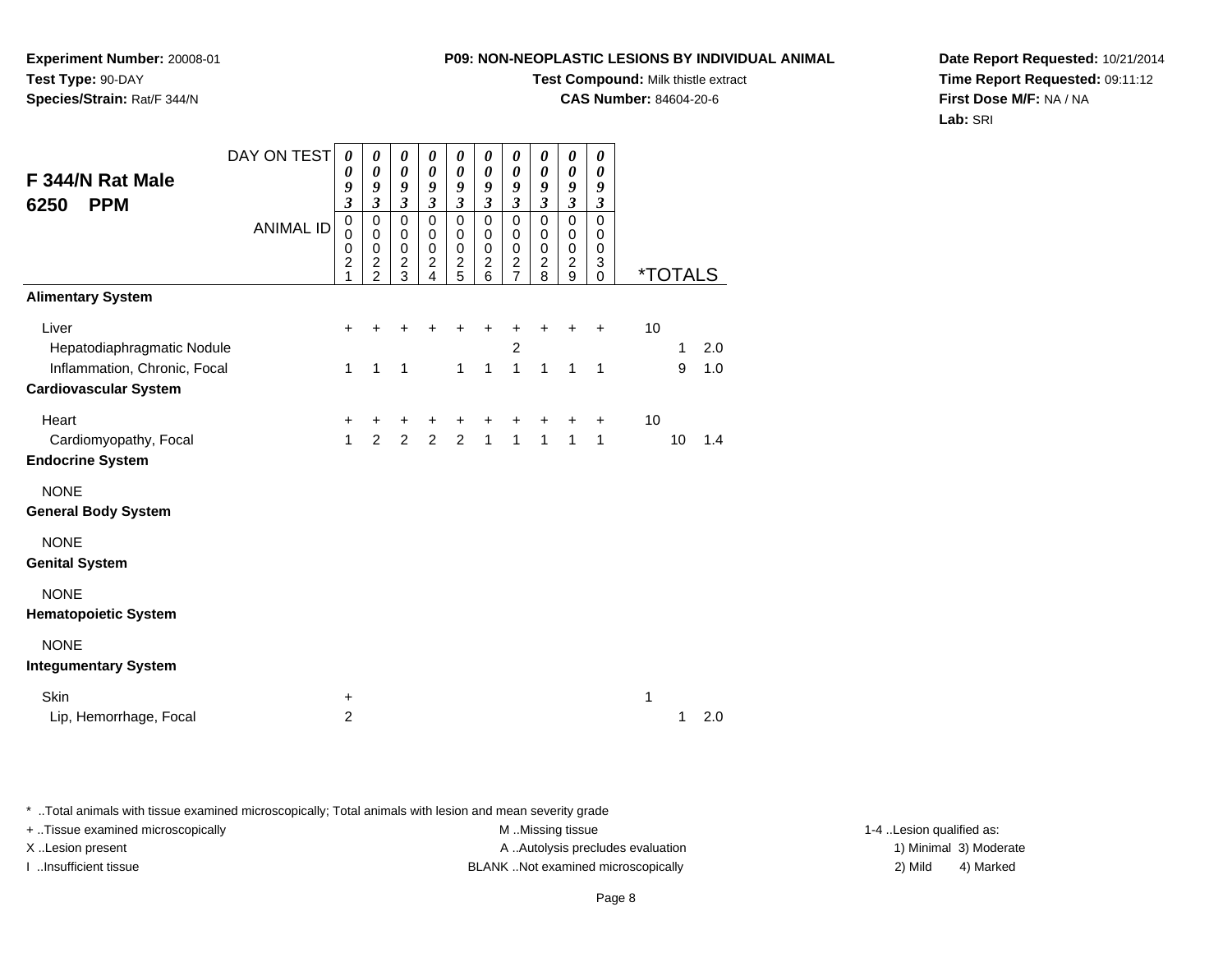#### **P09: NON-NEOPLASTIC LESIONS BY INDIVIDUAL ANIMAL**

**Test Compound:** Milk thistle extract

**CAS Number:** 84604-20-6

**Date Report Requested:** 10/21/2014**Time Report Requested:** 09:11:12**First Dose M/F:** NA / NA**Lab:** SRI

| F 344/N Rat Male<br><b>PPM</b><br>6250      | DAY ON TEST<br><b>ANIMAL ID</b> | 0<br>0<br>9<br>3<br>0<br>$\mathbf 0$<br>0<br>$\overline{c}$<br>$\overline{1}$ | 0<br>$\boldsymbol{\theta}$<br>9<br>3<br>0<br>$\mathbf 0$<br>$\mathbf 0$<br>$\overline{\mathbf{c}}$<br>$\overline{2}$ | 0<br>$\boldsymbol{\theta}$<br>9<br>$\mathfrak{z}$<br>$\mathbf 0$<br>$\pmb{0}$<br>$\pmb{0}$<br>$\frac{2}{3}$ | 0<br>$\boldsymbol{\theta}$<br>9<br>$\mathfrak{z}$<br>$\mathbf 0$<br>0<br>$\mathbf 0$<br>$\overline{\mathbf{c}}$<br>4 | 0<br>$\boldsymbol{\theta}$<br>9<br>$\mathfrak{z}$<br>0<br>0<br>$\mathbf 0$<br>$\frac{2}{5}$ | 0<br>0<br>$\boldsymbol{g}$<br>$\mathfrak{z}$<br>$\mathbf 0$<br>0<br>0<br>$\boldsymbol{2}$<br>6 | 0<br>0<br>9<br>$\mathfrak{z}$<br>0<br>0<br>$\,0\,$<br>$\frac{2}{7}$ | 0<br>0<br>9<br>$\overline{\mathbf{3}}$<br>$\mathbf 0$<br>0<br>0<br>$\overline{\mathbf{c}}$<br>8 | 0<br>$\boldsymbol{\theta}$<br>9<br>3<br>0<br>0<br>$\pmb{0}$<br>$\overline{c}$<br>9 | 0<br>0<br>9<br>3<br>$\mathbf 0$<br>0<br>0<br>3<br>$\Omega$ | <i><b>*TOTALS</b></i> |   |     |
|---------------------------------------------|---------------------------------|-------------------------------------------------------------------------------|----------------------------------------------------------------------------------------------------------------------|-------------------------------------------------------------------------------------------------------------|----------------------------------------------------------------------------------------------------------------------|---------------------------------------------------------------------------------------------|------------------------------------------------------------------------------------------------|---------------------------------------------------------------------|-------------------------------------------------------------------------------------------------|------------------------------------------------------------------------------------|------------------------------------------------------------|-----------------------|---|-----|
| <b>Musculoskeletal System</b>               |                                 |                                                                               |                                                                                                                      |                                                                                                             |                                                                                                                      |                                                                                             |                                                                                                |                                                                     |                                                                                                 |                                                                                    |                                                            |                       |   |     |
| <b>NONE</b><br><b>Nervous System</b>        |                                 |                                                                               |                                                                                                                      |                                                                                                             |                                                                                                                      |                                                                                             |                                                                                                |                                                                     |                                                                                                 |                                                                                    |                                                            |                       |   |     |
| <b>NONE</b><br><b>Respiratory System</b>    |                                 |                                                                               |                                                                                                                      |                                                                                                             |                                                                                                                      |                                                                                             |                                                                                                |                                                                     |                                                                                                 |                                                                                    |                                                            |                       |   |     |
| <b>NONE</b><br><b>Special Senses System</b> |                                 |                                                                               |                                                                                                                      |                                                                                                             |                                                                                                                      |                                                                                             |                                                                                                |                                                                     |                                                                                                 |                                                                                    |                                                            |                       |   |     |
| <b>NONE</b><br><b>Urinary System</b>        |                                 |                                                                               |                                                                                                                      |                                                                                                             |                                                                                                                      |                                                                                             |                                                                                                |                                                                     |                                                                                                 |                                                                                    |                                                            |                       |   |     |
| Kidney<br>Nephropathy                       |                                 | $\ddot{}$                                                                     | ٠<br>1                                                                                                               | +<br>1                                                                                                      |                                                                                                                      | $+$                                                                                         | $+$                                                                                            | $\ddot{}$<br>1                                                      | $\ddot{+}$                                                                                      | $+$                                                                                | $+$                                                        | 10                    | 3 | 1.0 |

\* ..Total animals with tissue examined microscopically; Total animals with lesion and mean severity grade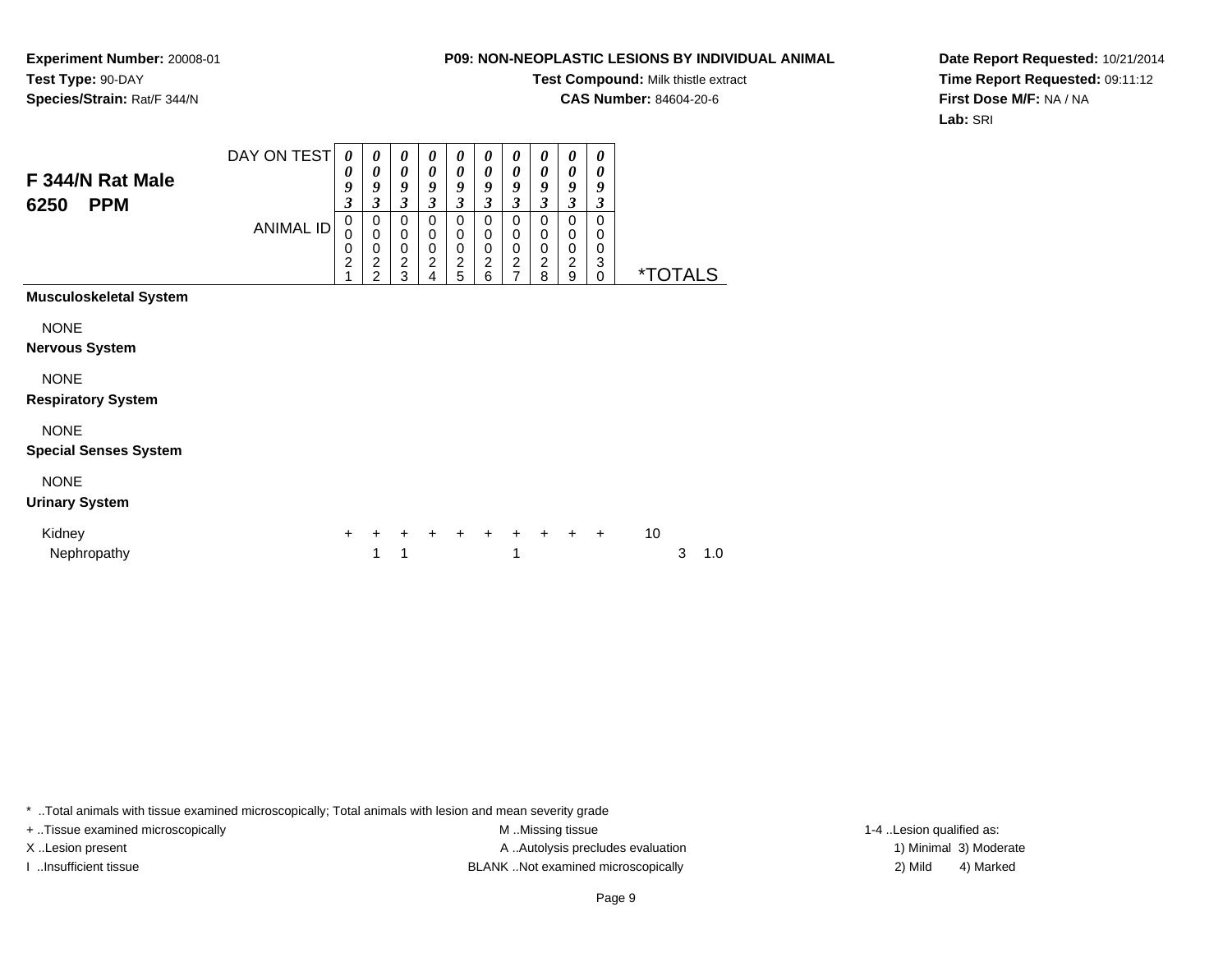**Experiment Number:** 20008-01**Test Type:** 90-DAY**Species/Strain:** Rat/F 344/N

# **Test Compound:** Milk thistle extract

**CAS Number:** 84604-20-6

**Date Report Requested:** 10/21/2014**Time Report Requested:** 09:11:12**First Dose M/F:** NA / NA**Lab:** SRI

| F 344/N Rat Male<br>12500 PPM                                | DAY ON TEST      | 0<br>0<br>9<br>3                     | 0<br>$\boldsymbol{\theta}$<br>9<br>$\overline{\mathbf{3}}$   | 0<br>$\boldsymbol{\theta}$<br>9<br>$\mathfrak{z}$ | 0<br>0<br>9<br>$\mathfrak{z}$                                 | 0<br>$\boldsymbol{\theta}$<br>9<br>$\mathfrak{z}$                       | 0<br>$\boldsymbol{\theta}$<br>9<br>$\mathfrak{z}$             | 0<br>$\boldsymbol{\theta}$<br>$\boldsymbol{g}$<br>$\mathfrak{z}$           | 0<br>0<br>9<br>$\mathfrak{z}$                       | 0<br>0<br>9<br>$\overline{\mathbf{3}}$     | 0<br>$\boldsymbol{\theta}$<br>9<br>$\mathfrak{z}$ |    |                       |     |
|--------------------------------------------------------------|------------------|--------------------------------------|--------------------------------------------------------------|---------------------------------------------------|---------------------------------------------------------------|-------------------------------------------------------------------------|---------------------------------------------------------------|----------------------------------------------------------------------------|-----------------------------------------------------|--------------------------------------------|---------------------------------------------------|----|-----------------------|-----|
|                                                              | <b>ANIMAL ID</b> | $\mathbf 0$<br>$\mathbf 0$<br>0<br>3 | $\pmb{0}$<br>$\mathbf 0$<br>$\pmb{0}$<br>3<br>$\overline{2}$ | $\pmb{0}$<br>0<br>$\pmb{0}$<br>3<br>3             | $\pmb{0}$<br>0<br>$\pmb{0}$<br>$\ensuremath{\mathsf{3}}$<br>4 | $\pmb{0}$<br>$\mathbf 0$<br>$\pmb{0}$<br>$\ensuremath{\mathsf{3}}$<br>5 | $\pmb{0}$<br>0<br>$\pmb{0}$<br>$\ensuremath{\mathsf{3}}$<br>6 | $\pmb{0}$<br>0<br>$\pmb{0}$<br>$\ensuremath{\mathsf{3}}$<br>$\overline{7}$ | $\mathbf 0$<br>0<br>$\mathbf 0$<br>$\mathsf 3$<br>8 | $\pmb{0}$<br>0<br>$\overline{0}$<br>3<br>9 | $\mathbf 0$<br>0<br>0<br>4<br>$\mathbf 0$         |    | <i><b>*TOTALS</b></i> |     |
| <b>Alimentary System</b>                                     |                  |                                      |                                                              |                                                   |                                                               |                                                                         |                                                               |                                                                            |                                                     |                                            |                                                   |    |                       |     |
| Liver<br>Hepatodiaphragmatic Nodule                          |                  | +                                    |                                                              |                                                   |                                                               |                                                                         | +                                                             | +                                                                          | +                                                   | +                                          | $\ddot{}$<br>2                                    | 10 | 1                     | 2.0 |
| Inflammation, Chronic, Focal<br><b>Cardiovascular System</b> |                  | 1                                    | 1                                                            | 1                                                 | $\mathbf{1}$                                                  | $\mathbf{1}$                                                            | $\mathbf{1}$                                                  | 1                                                                          | $\mathbf{1}$                                        | $\mathbf{1}$                               | 1                                                 |    | 10                    | 1.0 |
| Heart<br>Cardiomyopathy, Focal<br><b>Endocrine System</b>    |                  | +<br>$\mathbf{1}$                    | +<br>$\overline{1}$                                          | ٠<br>$\mathbf{1}$                                 | +<br>$\mathbf{1}$                                             | +<br>$\overline{2}$                                                     | +<br>$\mathbf{1}$                                             | $\ddot{}$<br>$\overline{2}$                                                | +<br>$\overline{2}$                                 | +<br>$\mathbf{1}$                          | $\ddot{}$<br>1                                    | 10 | 10                    | 1.3 |
| <b>NONE</b><br><b>General Body System</b>                    |                  |                                      |                                                              |                                                   |                                                               |                                                                         |                                                               |                                                                            |                                                     |                                            |                                                   |    |                       |     |
| <b>NONE</b><br><b>Genital System</b>                         |                  |                                      |                                                              |                                                   |                                                               |                                                                         |                                                               |                                                                            |                                                     |                                            |                                                   |    |                       |     |
| <b>NONE</b><br><b>Hematopoietic System</b>                   |                  |                                      |                                                              |                                                   |                                                               |                                                                         |                                                               |                                                                            |                                                     |                                            |                                                   |    |                       |     |
| <b>NONE</b><br><b>Integumentary System</b>                   |                  |                                      |                                                              |                                                   |                                                               |                                                                         |                                                               |                                                                            |                                                     |                                            |                                                   |    |                       |     |
| <b>NONE</b><br><b>Musculoskeletal System</b>                 |                  |                                      |                                                              |                                                   |                                                               |                                                                         |                                                               |                                                                            |                                                     |                                            |                                                   |    |                       |     |

\* ..Total animals with tissue examined microscopically; Total animals with lesion and mean severity grade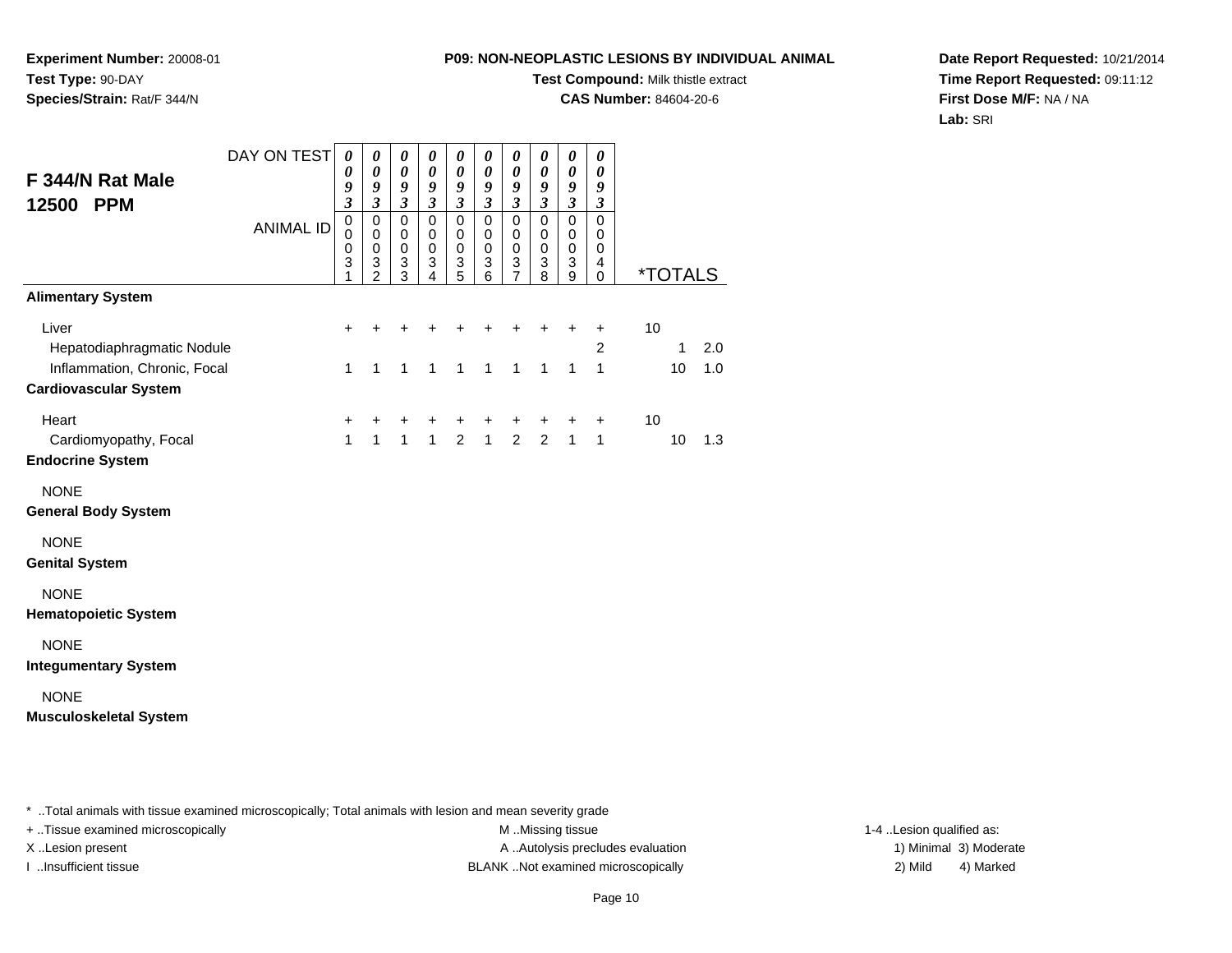#### **P09: NON-NEOPLASTIC LESIONS BY INDIVIDUAL ANIMAL**

**Test Compound:** Milk thistle extract

**CAS Number:** 84604-20-6

**Date Report Requested:** 10/21/2014**Time Report Requested:** 09:11:12**First Dose M/F:** NA / NA**Lab:** SRI

| F 344/N Rat Male<br>12500<br><b>PPM</b>     | DAY ON TEST<br><b>ANIMAL ID</b> | 0<br>0<br>9<br>3<br>0<br>0<br>0<br>3 | 0<br>0<br>9<br>3<br>0<br>$\mathbf 0$<br>0<br>$\overline{3}$<br>2 | 0<br>$\boldsymbol{\theta}$<br>9<br>3<br>$\Omega$<br>$\mathbf 0$<br>0<br>3<br>3 | $\boldsymbol{\theta}$<br>0<br>9<br>3<br>0<br>$\mathbf 0$<br>$\pmb{0}$<br>$\overline{3}$<br>4 | 0<br>$\boldsymbol{\theta}$<br>9<br>$\boldsymbol{\beta}$<br>$\mathbf 0$<br>$\mathbf 0$<br>$\pmb{0}$<br>$\overline{3}$<br>5 | 0<br>0<br>9<br>3<br>0<br>0<br>0<br>3<br>6 | 0<br>0<br>9<br>3<br>0<br>0<br>0<br>$\overline{3}$<br>$\overline{7}$ | 0<br>0<br>9<br>$\boldsymbol{\beta}$<br>$\Omega$<br>$\mathbf 0$<br>0<br>3<br>8 | 0<br>$\boldsymbol{\theta}$<br>9<br>3<br>0<br>$\mathbf 0$<br>0<br>3<br>9 | 0<br>0<br>9<br>3<br>0<br>0<br>0<br>4<br>$\mathbf 0$ |    | <i><b>*TOTALS</b></i> |     |  |
|---------------------------------------------|---------------------------------|--------------------------------------|------------------------------------------------------------------|--------------------------------------------------------------------------------|----------------------------------------------------------------------------------------------|---------------------------------------------------------------------------------------------------------------------------|-------------------------------------------|---------------------------------------------------------------------|-------------------------------------------------------------------------------|-------------------------------------------------------------------------|-----------------------------------------------------|----|-----------------------|-----|--|
| <b>NONE</b>                                 |                                 |                                      |                                                                  |                                                                                |                                                                                              |                                                                                                                           |                                           |                                                                     |                                                                               |                                                                         |                                                     |    |                       |     |  |
| <b>Nervous System</b>                       |                                 |                                      |                                                                  |                                                                                |                                                                                              |                                                                                                                           |                                           |                                                                     |                                                                               |                                                                         |                                                     |    |                       |     |  |
| <b>NONE</b><br><b>Respiratory System</b>    |                                 |                                      |                                                                  |                                                                                |                                                                                              |                                                                                                                           |                                           |                                                                     |                                                                               |                                                                         |                                                     |    |                       |     |  |
| <b>NONE</b><br><b>Special Senses System</b> |                                 |                                      |                                                                  |                                                                                |                                                                                              |                                                                                                                           |                                           |                                                                     |                                                                               |                                                                         |                                                     |    |                       |     |  |
| <b>NONE</b><br><b>Urinary System</b>        |                                 |                                      |                                                                  |                                                                                |                                                                                              |                                                                                                                           |                                           |                                                                     |                                                                               |                                                                         |                                                     |    |                       |     |  |
| Kidney<br>Nephropathy                       |                                 | ÷.<br>1                              | $\pm$                                                            | $\ddot{+}$                                                                     | $\pm$<br>1                                                                                   | $\ddot{}$<br>1                                                                                                            | $\div$                                    | $\pm$                                                               | $+$                                                                           | $+$                                                                     | $\ddot{}$                                           | 10 | 3                     | 1.0 |  |

\* ..Total animals with tissue examined microscopically; Total animals with lesion and mean severity grade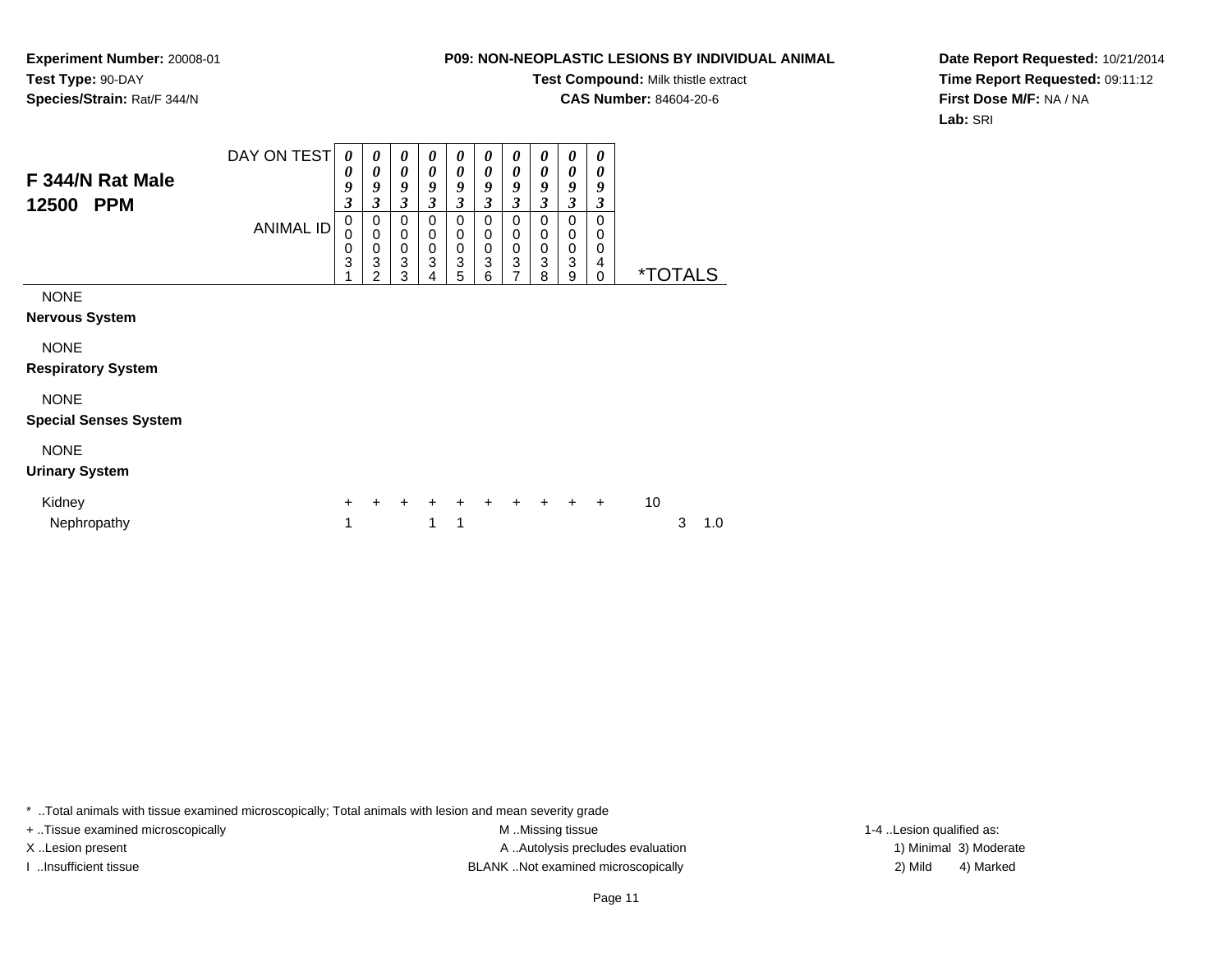**Test Compound:** Milk thistle extract

**CAS Number:** 84604-20-6

**Date Report Requested:** 10/21/2014**Time Report Requested:** 09:11:12**First Dose M/F:** NA / NA**Lab:** SRI

| F 344/N Rat Male<br>25000 PPM                                                                     | DAY ON TEST<br><b>ANIMAL ID</b> | $\boldsymbol{\theta}$<br>0<br>9<br>$\overline{\mathbf{3}}$<br>$\pmb{0}$<br>0<br>$\mathbf 0$<br>4<br>1 | 0<br>0<br>9<br>$\mathfrak{z}$<br>$\mathbf 0$<br>$\mathbf 0$<br>$\mathbf 0$<br>$\overline{4}$<br>$\overline{2}$ | $\boldsymbol{\theta}$<br>$\boldsymbol{\theta}$<br>9<br>$\mathfrak{z}$<br>$\mathbf 0$<br>$\mathbf 0$<br>$\pmb{0}$<br>4<br>3 | 0<br>$\boldsymbol{\theta}$<br>9<br>$\mathfrak{z}$<br>$\pmb{0}$<br>0<br>$\mathbf 0$<br>$\overline{4}$<br>4 | $\boldsymbol{\theta}$<br>$\boldsymbol{\theta}$<br>9<br>$\boldsymbol{\beta}$<br>$\pmb{0}$<br>0<br>$\mathbf 0$<br>$\overline{4}$<br>5 | $\boldsymbol{\theta}$<br>$\boldsymbol{\theta}$<br>9<br>$\boldsymbol{\beta}$<br>$\pmb{0}$<br>0<br>$\pmb{0}$<br>$\overline{4}$<br>6 | $\boldsymbol{\theta}$<br>$\boldsymbol{\theta}$<br>9<br>$\boldsymbol{\beta}$<br>$\pmb{0}$<br>$\mathbf 0$<br>$\pmb{0}$<br>$\overline{4}$<br>$\overline{7}$ | 0<br>$\boldsymbol{\theta}$<br>9<br>$\boldsymbol{\beta}$<br>$\pmb{0}$<br>0<br>$\mathbf 0$<br>$\overline{4}$<br>8 | $\boldsymbol{\theta}$<br>$\boldsymbol{\theta}$<br>9<br>$\mathfrak{z}$<br>$\pmb{0}$<br>$\mathbf 0$<br>$\mathsf 0$<br>4<br>9 | $\boldsymbol{\theta}$<br>$\boldsymbol{\theta}$<br>9<br>$\boldsymbol{\beta}$<br>$\mathbf 0$<br>0<br>$\pmb{0}$<br>5<br>$\mathbf 0$ | <i><b>*TOTALS</b></i> |                |     |
|---------------------------------------------------------------------------------------------------|---------------------------------|-------------------------------------------------------------------------------------------------------|----------------------------------------------------------------------------------------------------------------|----------------------------------------------------------------------------------------------------------------------------|-----------------------------------------------------------------------------------------------------------|-------------------------------------------------------------------------------------------------------------------------------------|-----------------------------------------------------------------------------------------------------------------------------------|----------------------------------------------------------------------------------------------------------------------------------------------------------|-----------------------------------------------------------------------------------------------------------------|----------------------------------------------------------------------------------------------------------------------------|----------------------------------------------------------------------------------------------------------------------------------|-----------------------|----------------|-----|
| <b>Alimentary System</b><br>Liver<br>Inflammation, Chronic, Focal<br><b>Cardiovascular System</b> |                                 | $\ddot{}$                                                                                             |                                                                                                                |                                                                                                                            | ٠                                                                                                         | +                                                                                                                                   | +<br>1                                                                                                                            | $\ddot{}$                                                                                                                                                | +                                                                                                               | $\ddot{}$<br>1                                                                                                             | $+$                                                                                                                              | 10                    | $\overline{2}$ | 1.0 |
| Heart<br>Cardiomyopathy, Focal<br><b>Endocrine System</b>                                         |                                 | $\ddot{}$<br>$\mathbf{1}$                                                                             |                                                                                                                | 1                                                                                                                          | +<br>$\mathbf{1}$                                                                                         | +<br>$\mathbf{1}$                                                                                                                   | +<br>$\mathbf{1}$                                                                                                                 | +<br>$\mathbf{1}$                                                                                                                                        | +<br>$\overline{2}$                                                                                             | +<br>$\mathbf{1}$                                                                                                          | $\pm$<br>$\mathbf{1}$                                                                                                            | 10                    | 9              | 1.1 |
| <b>NONE</b><br><b>General Body System</b>                                                         |                                 |                                                                                                       |                                                                                                                |                                                                                                                            |                                                                                                           |                                                                                                                                     |                                                                                                                                   |                                                                                                                                                          |                                                                                                                 |                                                                                                                            |                                                                                                                                  |                       |                |     |
| <b>NONE</b><br><b>Genital System</b>                                                              |                                 |                                                                                                       |                                                                                                                |                                                                                                                            |                                                                                                           |                                                                                                                                     |                                                                                                                                   |                                                                                                                                                          |                                                                                                                 |                                                                                                                            |                                                                                                                                  |                       |                |     |
| <b>NONE</b><br><b>Hematopoietic System</b>                                                        |                                 |                                                                                                       |                                                                                                                |                                                                                                                            |                                                                                                           |                                                                                                                                     |                                                                                                                                   |                                                                                                                                                          |                                                                                                                 |                                                                                                                            |                                                                                                                                  |                       |                |     |
| <b>NONE</b><br><b>Integumentary System</b>                                                        |                                 |                                                                                                       |                                                                                                                |                                                                                                                            |                                                                                                           |                                                                                                                                     |                                                                                                                                   |                                                                                                                                                          |                                                                                                                 |                                                                                                                            |                                                                                                                                  |                       |                |     |
| <b>NONE</b><br><b>Musculoskeletal System</b><br><b>NONE</b>                                       |                                 |                                                                                                       |                                                                                                                |                                                                                                                            |                                                                                                           |                                                                                                                                     |                                                                                                                                   |                                                                                                                                                          |                                                                                                                 |                                                                                                                            |                                                                                                                                  |                       |                |     |
|                                                                                                   |                                 |                                                                                                       |                                                                                                                |                                                                                                                            |                                                                                                           |                                                                                                                                     |                                                                                                                                   |                                                                                                                                                          |                                                                                                                 |                                                                                                                            |                                                                                                                                  |                       |                |     |

\* ..Total animals with tissue examined microscopically; Total animals with lesion and mean severity grade

**Experiment Number:** 20008-01

**Species/Strain:** Rat/F 344/N

**Test Type:** 90-DAY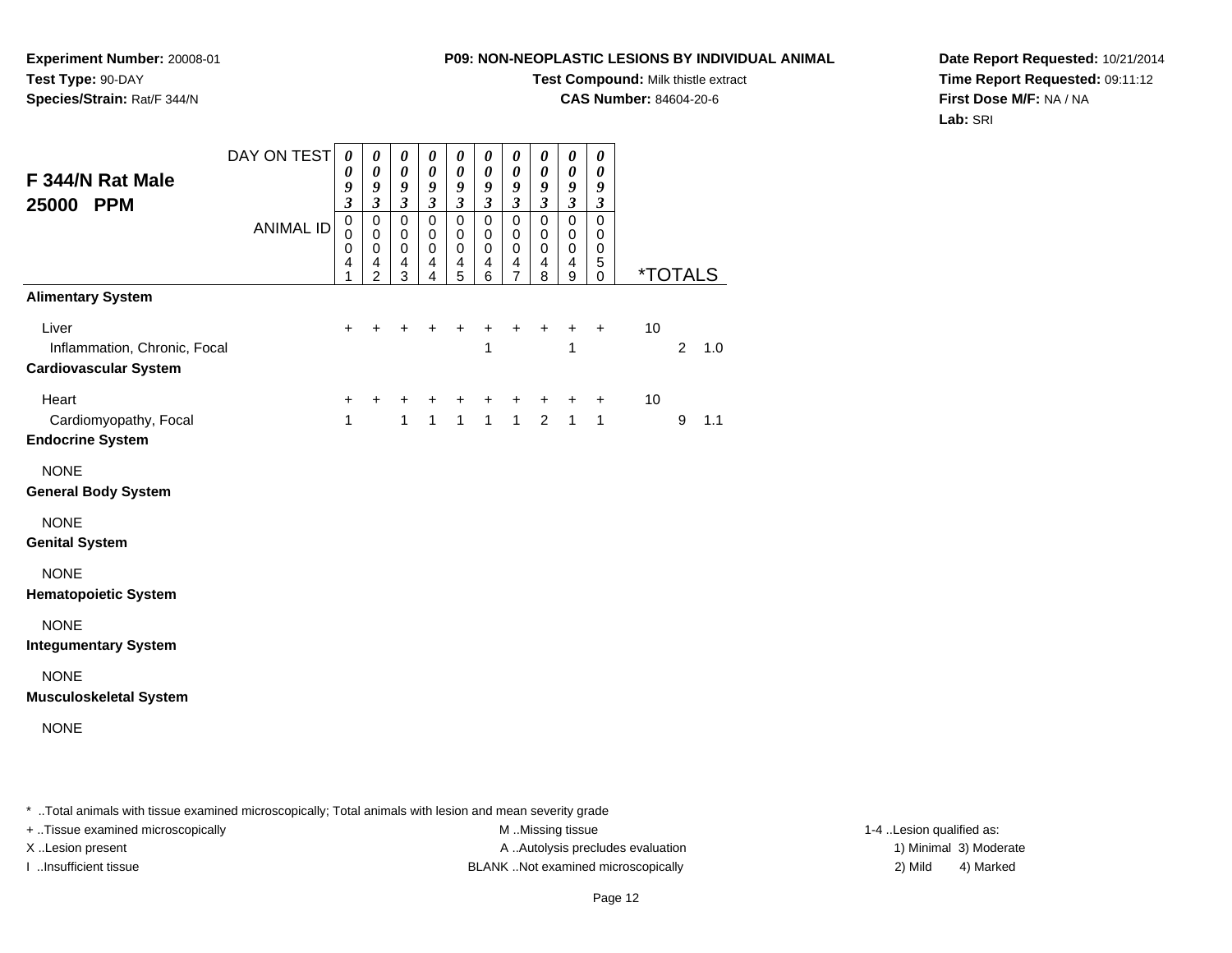#### **P09: NON-NEOPLASTIC LESIONS BY INDIVIDUAL ANIMAL**

**Test Compound:** Milk thistle extract

**CAS Number:** 84604-20-6

**Date Report Requested:** 10/21/2014**Time Report Requested:** 09:11:13**First Dose M/F:** NA / NA**Lab:** SRI

| F 344/N Rat Male<br>25000<br><b>PPM</b>     | DAY ON TEST<br><b>ANIMAL ID</b> | $\boldsymbol{\theta}$<br>0<br>9<br>3<br>0<br>0<br>0<br>4 | 0<br>0<br>9<br>3<br>0<br>0<br>0<br>4<br>$\overline{2}$ | 0<br>0<br>9<br>3<br>0<br>0<br>0<br>4<br>3 | 0<br>0<br>9<br>3<br>0<br>0<br>0<br>4<br>4 | 0<br>$\boldsymbol{\theta}$<br>9<br>3<br>0<br>0<br>0<br>4<br>5 | 0<br>0<br>9<br>3<br>0<br>0<br>$\mathbf 0$<br>4<br>6 | $\boldsymbol{\theta}$<br>0<br>9<br>3<br>0<br>0<br>0<br>4<br>7 | $\boldsymbol{\theta}$<br>0<br>9<br>3<br>0<br>0<br>0<br>4<br>8 | 0<br>0<br>9<br>$\mathfrak{z}$<br>0<br>0<br>$\mathbf 0$<br>4<br>9 | 0<br>0<br>9<br>3<br>0<br>0<br>0<br>5<br>0 | <i><b>*TOTALS</b></i> |   |     |  |
|---------------------------------------------|---------------------------------|----------------------------------------------------------|--------------------------------------------------------|-------------------------------------------|-------------------------------------------|---------------------------------------------------------------|-----------------------------------------------------|---------------------------------------------------------------|---------------------------------------------------------------|------------------------------------------------------------------|-------------------------------------------|-----------------------|---|-----|--|
| Nervous System                              |                                 |                                                          |                                                        |                                           |                                           |                                                               |                                                     |                                                               |                                                               |                                                                  |                                           |                       |   |     |  |
| <b>NONE</b><br><b>Respiratory System</b>    |                                 |                                                          |                                                        |                                           |                                           |                                                               |                                                     |                                                               |                                                               |                                                                  |                                           |                       |   |     |  |
| <b>NONE</b><br><b>Special Senses System</b> |                                 |                                                          |                                                        |                                           |                                           |                                                               |                                                     |                                                               |                                                               |                                                                  |                                           |                       |   |     |  |
| <b>NONE</b><br><b>Urinary System</b>        |                                 |                                                          |                                                        |                                           |                                           |                                                               |                                                     |                                                               |                                                               |                                                                  |                                           |                       |   |     |  |
| Kidney<br>Nephropathy                       |                                 | $\ddot{}$<br>1                                           | ٠<br>1                                                 | $\ddot{}$                                 | $+$<br>1                                  | $+$<br>1                                                      | $+$                                                 | $+$<br>1                                                      | $\ddot{}$                                                     | $+$                                                              | $\ddot{}$                                 | 10                    | 5 | 1.0 |  |

\* ..Total animals with tissue examined microscopically; Total animals with lesion and mean severity grade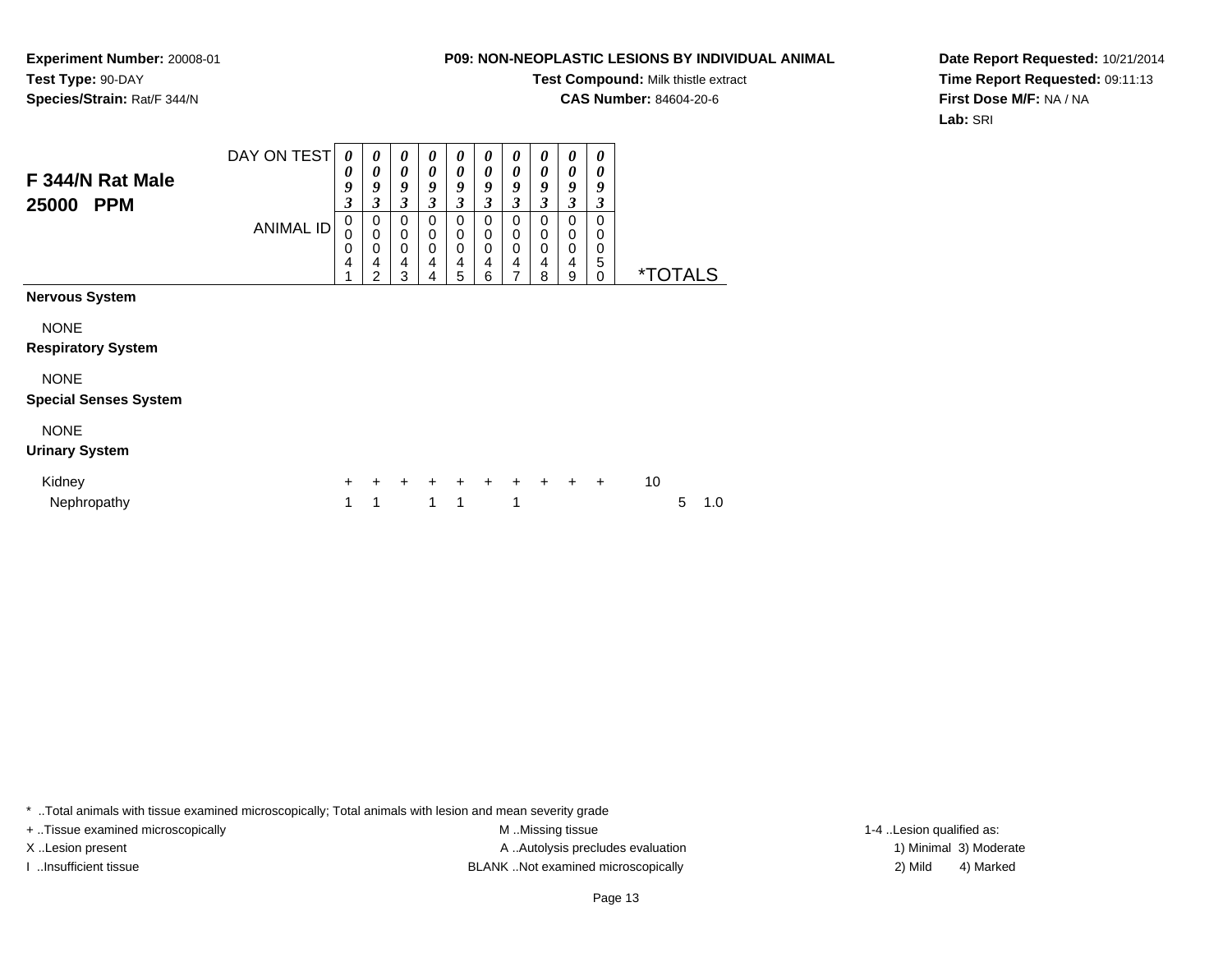**Experiment Number:** 20008-01**Test Type:** 90-DAY**Species/Strain:** Rat/F 344/N

# **Test Compound:** Milk thistle extract

**CAS Number:** 84604-20-6

**Date Report Requested:** 10/21/2014**Time Report Requested:** 09:11:13**First Dose M/F:** NA / NA**Lab:** SRI

| DAY ON TEST                            | 0                                                   | 0                                                                | 0                                                                | 0                                                   | 0                                         | 0                                                | 0                                                                | 0                                                   | 0                                                      | 0                                                |                       |   |     |
|----------------------------------------|-----------------------------------------------------|------------------------------------------------------------------|------------------------------------------------------------------|-----------------------------------------------------|-------------------------------------------|--------------------------------------------------|------------------------------------------------------------------|-----------------------------------------------------|--------------------------------------------------------|--------------------------------------------------|-----------------------|---|-----|
| F 344/N Rat Male                       | 0<br>9                                              | 0<br>9                                                           | 0<br>9                                                           | 0<br>9                                              | 0<br>9                                    | $\boldsymbol{\theta}$<br>9                       | $\boldsymbol{\theta}$<br>9                                       | $\boldsymbol{\theta}$<br>9                          | 0<br>9                                                 | 0<br>9                                           |                       |   |     |
| <b>PPM</b><br>50000                    | 3                                                   | $\mathfrak{z}$                                                   | $\overline{\mathbf{3}}$                                          | $\overline{\mathbf{3}}$                             | $\overline{\mathbf{3}}$                   | $\overline{\mathbf{3}}$                          | $\overline{\mathbf{3}}$                                          | $\boldsymbol{\mathfrak{z}}$                         | $\mathfrak{z}$                                         | $\boldsymbol{\beta}$                             |                       |   |     |
| <b>ANIMAL ID</b>                       | $\mathbf 0$<br>$\mathbf 0$<br>$\mathbf 0$<br>5<br>1 | $\mathbf 0$<br>$\mathbf 0$<br>$\mathbf 0$<br>5<br>$\mathfrak{p}$ | $\mathbf 0$<br>$\mathbf 0$<br>$\mathbf 0$<br>5<br>$\overline{3}$ | $\mathbf 0$<br>$\mathbf 0$<br>$\mathbf 0$<br>5<br>4 | $\mathbf 0$<br>$\mathbf 0$<br>0<br>5<br>5 | $\mathbf 0$<br>$\Omega$<br>$\mathbf 0$<br>5<br>6 | $\mathbf 0$<br>$\mathbf 0$<br>$\mathbf 0$<br>5<br>$\overline{7}$ | $\mathbf 0$<br>$\mathbf 0$<br>$\mathbf 0$<br>5<br>8 | $\overline{0}$<br>$\mathbf 0$<br>$\mathbf 0$<br>5<br>9 | $\mathbf 0$<br>0<br>$\mathbf 0$<br>6<br>$\Omega$ | <i><b>*TOTALS</b></i> |   |     |
| <b>Alimentary System</b>               |                                                     |                                                                  |                                                                  |                                                     |                                           |                                                  |                                                                  |                                                     |                                                        |                                                  |                       |   |     |
| Esophagus                              | $\ddot{}$                                           |                                                                  | +                                                                |                                                     | +                                         |                                                  |                                                                  |                                                     |                                                        | +                                                | 10                    |   |     |
| Intestine Large, Cecum                 | +                                                   |                                                                  | +                                                                |                                                     | $\ddot{}$                                 | $\ddot{}$                                        | $\ddot{}$                                                        | $\ddot{}$                                           | $\pm$                                                  | +                                                | 10                    |   |     |
| Intestine Large, Colon                 | +                                                   | +                                                                | +                                                                | $\ddot{}$                                           | +                                         | $\ddot{}$                                        | +                                                                | $\ddot{}$                                           | +                                                      | +                                                | 10                    |   |     |
| Intussusception                        |                                                     |                                                                  |                                                                  |                                                     |                                           |                                                  | 3                                                                |                                                     |                                                        |                                                  |                       | 1 | 3.0 |
| Intestine Large, Rectum                | +                                                   |                                                                  |                                                                  |                                                     | +                                         | ÷                                                | $\ddot{}$                                                        | $\div$                                              | ٠                                                      | ٠                                                | 10                    |   |     |
| Intussusception                        |                                                     |                                                                  |                                                                  |                                                     |                                           |                                                  | 3                                                                |                                                     |                                                        |                                                  |                       | 1 | 3.0 |
| Intestine Small, Duodenum              | +                                                   | ٠                                                                | +                                                                | +                                                   | ٠                                         | +                                                | +                                                                | ٠                                                   | ٠                                                      | ٠                                                | 10                    |   |     |
| Intestine Small, Ileum                 | $\ddot{}$                                           | $\ddot{}$                                                        | $\ddot{}$                                                        | $\ddot{}$                                           | $\ddot{}$                                 | $\ddot{}$                                        | $\ddot{}$                                                        | $\ddot{}$                                           | $\ddot{}$                                              | $\ddot{}$                                        | 10                    |   |     |
| Intestine Small, Jejunum               | $\ddot{}$                                           | $\ddot{}$                                                        | $\ddot{}$                                                        | $\ddot{}$                                           | $\ddot{}$                                 | $\ddot{}$                                        | $\ddot{}$                                                        | $\ddot{}$                                           | $\ddot{}$                                              | +                                                | 10                    |   |     |
| Liver                                  | $\ddot{}$                                           | $\ddot{}$                                                        | $\ddot{}$                                                        | $\ddot{}$                                           | $\ddot{}$                                 | $\ddot{}$                                        | $\ddot{}$                                                        | $\ddot{}$                                           | $\ddot{}$                                              | ÷                                                | 10                    |   |     |
| Hepatodiaphragmatic Nodule             |                                                     |                                                                  |                                                                  | $\overline{2}$                                      |                                           |                                                  |                                                                  |                                                     |                                                        |                                                  |                       | 1 | 2.0 |
| Inflammation, Chronic, Focal           |                                                     |                                                                  | 1                                                                |                                                     |                                           |                                                  | 1                                                                | 1                                                   |                                                        |                                                  |                       | 3 | 1.0 |
| Vacuolization Cytoplasmic, Focal       |                                                     |                                                                  |                                                                  |                                                     |                                           |                                                  | 1                                                                |                                                     |                                                        |                                                  |                       | 1 | 1.0 |
| Pancreas                               | +                                                   |                                                                  | +                                                                |                                                     |                                           |                                                  | +                                                                |                                                     |                                                        |                                                  | 10                    |   |     |
| <b>Basophilic Focus</b>                |                                                     |                                                                  |                                                                  | 1                                                   |                                           |                                                  |                                                                  |                                                     |                                                        |                                                  |                       | 1 | 1.0 |
| Salivary Glands                        | +                                                   | +                                                                | +                                                                | +                                                   | +                                         | +                                                | +                                                                |                                                     |                                                        | +                                                | 10                    |   |     |
| Parotid GI, Basophilic Focus, Multiple | 1                                                   |                                                                  | $\mathbf{1}$                                                     | $\mathbf{1}$                                        | $\mathbf{1}$                              | 1                                                | 1                                                                |                                                     | 1                                                      | $\overline{2}$                                   |                       | 8 | 1.1 |
| Stomach, Forestomach                   | $\ddot{}$                                           | +                                                                | $\ddot{}$                                                        | $\ddot{}$                                           | $\ddot{}$                                 | $\ddot{}$                                        | $\ddot{}$                                                        | $\ddot{}$                                           | $\ddot{}$                                              | $\ddot{}$                                        | 10                    |   |     |
| Stomach, Glandular                     | $\ddot{}$                                           |                                                                  |                                                                  |                                                     |                                           |                                                  | $\ddot{}$                                                        |                                                     |                                                        | ÷                                                | 10                    |   |     |
| <b>Cardiovascular System</b>           |                                                     |                                                                  |                                                                  |                                                     |                                           |                                                  |                                                                  |                                                     |                                                        |                                                  |                       |   |     |
| Heart                                  | +                                                   |                                                                  |                                                                  |                                                     |                                           |                                                  |                                                                  |                                                     |                                                        |                                                  | 10                    |   |     |

\* ..Total animals with tissue examined microscopically; Total animals with lesion and mean severity grade

+ ..Tissue examined microscopically examined microscopically examined as:  $M$  ..Missing tissue 1-4 ..Lesion qualified as: X..Lesion present **A ..Autolysis precludes evaluation** A ..Autolysis precludes evaluation 1) Minimal 3) Moderate

I ..Insufficient tissue BLANK ..Not examined microscopically 2) Mild 4) Marked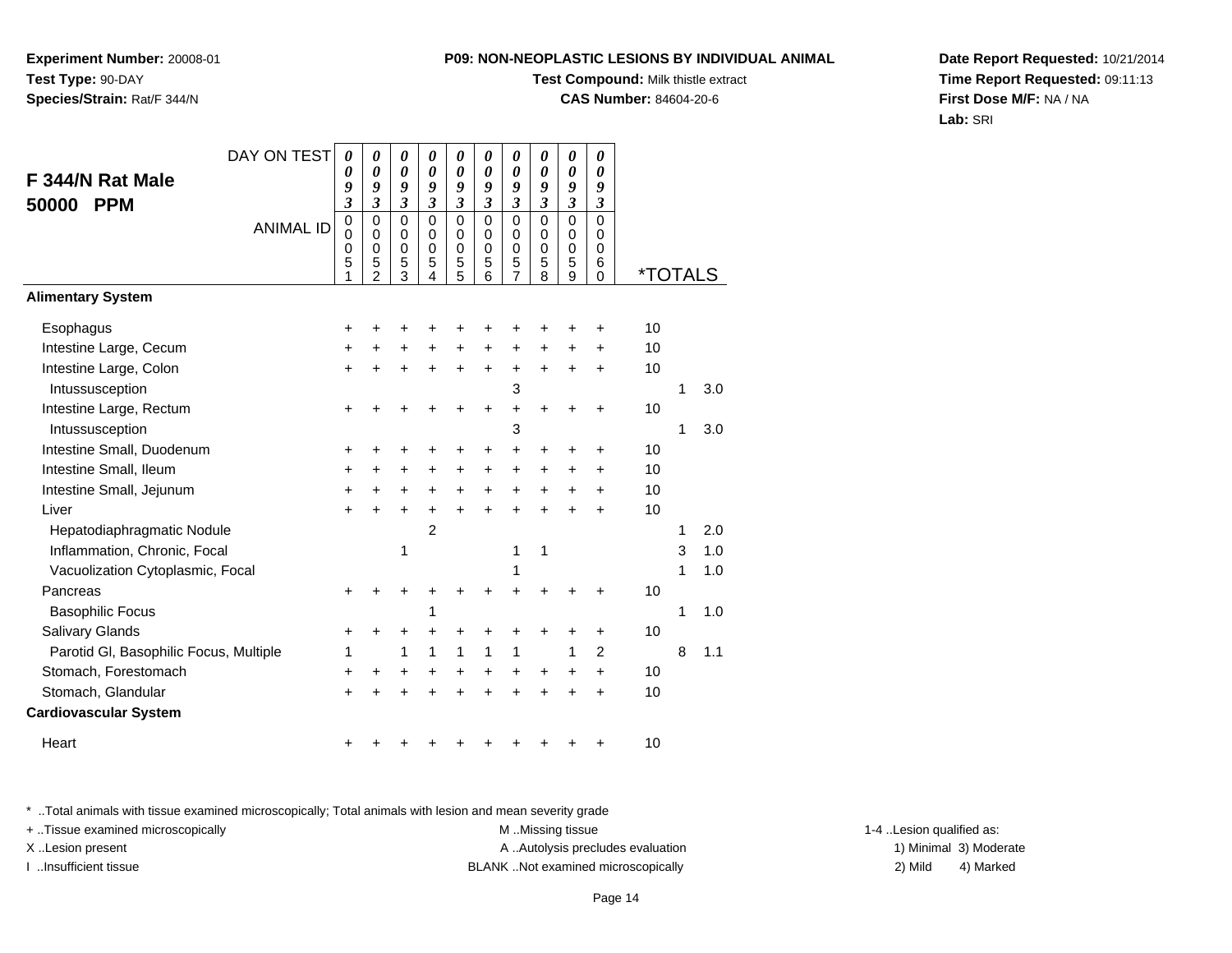**Experiment Number:** 20008-01**Test Type:** 90-DAY**Species/Strain:** Rat/F 344/N

### **Test Compound:** Milk thistle extract

**CAS Number:** 84604-20-6

**Date Report Requested:** 10/21/2014**Time Report Requested:** 09:11:13**First Dose M/F:** NA / NA**Lab:** SRI

| F 344/N Rat Male                         | DAY ON TEST      | $\boldsymbol{\theta}$<br>0                          | 0<br>$\boldsymbol{\theta}$                                 | $\boldsymbol{\theta}$<br>$\boldsymbol{\theta}$ | 0<br>$\boldsymbol{\theta}$                             | 0<br>$\boldsymbol{\theta}$                       | 0<br>$\pmb{\theta}$                          | 0<br>0                                           | 0<br>0                          | 0<br>$\boldsymbol{\theta}$                | 0<br>$\boldsymbol{\theta}$                       |                       |                |     |
|------------------------------------------|------------------|-----------------------------------------------------|------------------------------------------------------------|------------------------------------------------|--------------------------------------------------------|--------------------------------------------------|----------------------------------------------|--------------------------------------------------|---------------------------------|-------------------------------------------|--------------------------------------------------|-----------------------|----------------|-----|
| <b>PPM</b><br>50000                      |                  | 9<br>$\mathfrak{z}$                                 | 9<br>$\mathfrak{z}$                                        | 9<br>$\mathfrak{z}$                            | 9<br>$\mathfrak{z}$                                    | 9<br>$\overline{\mathbf{3}}$                     | 9<br>$\mathfrak{z}$                          | 9<br>$\overline{\mathbf{3}}$                     | 9<br>$\overline{\mathbf{3}}$    | 9<br>$\overline{\mathbf{3}}$              | 9<br>$\mathfrak{z}$                              |                       |                |     |
|                                          | <b>ANIMAL ID</b> | $\mathbf 0$<br>$\mathbf 0$<br>$\mathbf 0$<br>5<br>1 | $\mathbf 0$<br>$\mathbf 0$<br>$\mathbf 0$<br>$\frac{5}{2}$ | $\pmb{0}$<br>0<br>$\pmb{0}$<br>$\frac{5}{3}$   | $\mathbf 0$<br>0<br>$\mathbf 0$<br>5<br>$\overline{4}$ | $\mathbf 0$<br>0<br>$\mathbf 0$<br>$\frac{5}{5}$ | 0<br>$\mathbf 0$<br>0<br>5<br>$\overline{6}$ | $\mathbf 0$<br>0<br>$\mathbf 0$<br>$\frac{5}{7}$ | $\mathbf 0$<br>0<br>0<br>5<br>8 | $\mathsf 0$<br>0<br>$\mathbf 0$<br>5<br>9 | $\mathbf 0$<br>$\Omega$<br>0<br>6<br>$\mathbf 0$ | <i><b>*TOTALS</b></i> |                |     |
| Cardiomyopathy, Focal                    |                  | 1                                                   | 1                                                          | 1                                              | 1                                                      | $\overline{2}$                                   | 1                                            | 1                                                | 1                               | $\overline{2}$                            | 1                                                |                       | 10             | 1.2 |
| <b>Endocrine System</b>                  |                  |                                                     |                                                            |                                                |                                                        |                                                  |                                              |                                                  |                                 |                                           |                                                  |                       |                |     |
| <b>Adrenal Cortex</b>                    |                  | +                                                   |                                                            |                                                |                                                        |                                                  |                                              |                                                  |                                 | +                                         | +                                                | 10                    |                |     |
| <b>Accessory Adrenal Cortical Nodule</b> |                  |                                                     |                                                            |                                                |                                                        |                                                  | X                                            |                                                  |                                 |                                           | 1                                                |                       | $\overline{2}$ | 1.0 |
| Adrenal Medulla                          |                  | +                                                   |                                                            |                                                | +                                                      | +                                                | +                                            | +                                                | +                               | +                                         | $\ddot{}$                                        | 10                    |                |     |
| Parathyroid Gland                        |                  | +                                                   | $\ddot{}$                                                  | $\ddot{}$                                      | $+$                                                    | $\ddot{}$                                        | $\ddot{}$                                    | $\ddot{}$                                        | $\ddot{}$                       | +                                         | $\ddot{}$                                        | 10                    |                |     |
| <b>Pituitary Gland</b>                   |                  | $\ddot{}$                                           |                                                            | $\pm$                                          | $\ddot{}$                                              | $\ddot{}$                                        | $\ddot{}$                                    | $\ddot{}$                                        | $\ddot{}$                       | $\ddot{}$                                 | $\ddot{}$                                        | 10                    |                |     |
| Pars Nervosa, Cyst                       |                  |                                                     |                                                            |                                                | 1                                                      |                                                  |                                              |                                                  |                                 |                                           |                                                  |                       | 1              | 1.0 |
| <b>Thyroid Gland</b>                     |                  | $\ddot{}$                                           |                                                            |                                                |                                                        | ÷                                                |                                              | +                                                | +                               | +                                         | +                                                | 10                    |                |     |
| Ultimobranchial Cyst                     |                  |                                                     |                                                            |                                                |                                                        |                                                  |                                              |                                                  |                                 | 1                                         |                                                  |                       | 1              | 1.0 |
| <b>General Body System</b>               |                  |                                                     |                                                            |                                                |                                                        |                                                  |                                              |                                                  |                                 |                                           |                                                  |                       |                |     |
| <b>NONE</b>                              |                  |                                                     |                                                            |                                                |                                                        |                                                  |                                              |                                                  |                                 |                                           |                                                  |                       |                |     |
| <b>Genital System</b>                    |                  |                                                     |                                                            |                                                |                                                        |                                                  |                                              |                                                  |                                 |                                           |                                                  |                       |                |     |
| Epididymis                               |                  | +                                                   |                                                            |                                                |                                                        |                                                  |                                              |                                                  |                                 | +                                         | +                                                | 10                    |                |     |
| <b>Preputial Gland</b>                   |                  | +                                                   | +                                                          | +                                              | +                                                      | $\ddot{}$                                        | +                                            | +                                                | +                               | +                                         | +                                                | 10                    |                |     |
| Prostate                                 |                  | +                                                   | +                                                          | +                                              | +                                                      | $\ddot{}$                                        | $\ddot{}$                                    | $\ddot{}$                                        | $\ddot{}$                       | +                                         | +                                                | 10                    |                |     |
| <b>Seminal Vesicle</b>                   |                  | +                                                   | $\ddot{}$                                                  | +                                              | $\ddot{}$                                              | $\ddot{}$                                        | $+$                                          | $+$                                              | $+$                             | $\ddot{}$                                 | $\ddot{}$                                        | 10                    |                |     |
| <b>Testes</b>                            |                  | $\ddot{}$                                           |                                                            | +                                              |                                                        | $\ddot{}$                                        | $\ddot{}$                                    | $\ddot{}$                                        | $\ddot{}$                       | $\ddot{}$                                 | $\ddot{}$                                        | 10                    |                |     |
| <b>Hematopoietic System</b>              |                  |                                                     |                                                            |                                                |                                                        |                                                  |                                              |                                                  |                                 |                                           |                                                  |                       |                |     |
| <b>Bone Marrow</b>                       |                  |                                                     |                                                            |                                                |                                                        |                                                  |                                              |                                                  |                                 |                                           | +                                                | 10                    |                |     |
| Myeloid Cell, Hyperplasia, Focal         |                  |                                                     |                                                            |                                                |                                                        |                                                  |                                              |                                                  |                                 |                                           | 1                                                |                       | 1              | 1.0 |

\* ..Total animals with tissue examined microscopically; Total animals with lesion and mean severity grade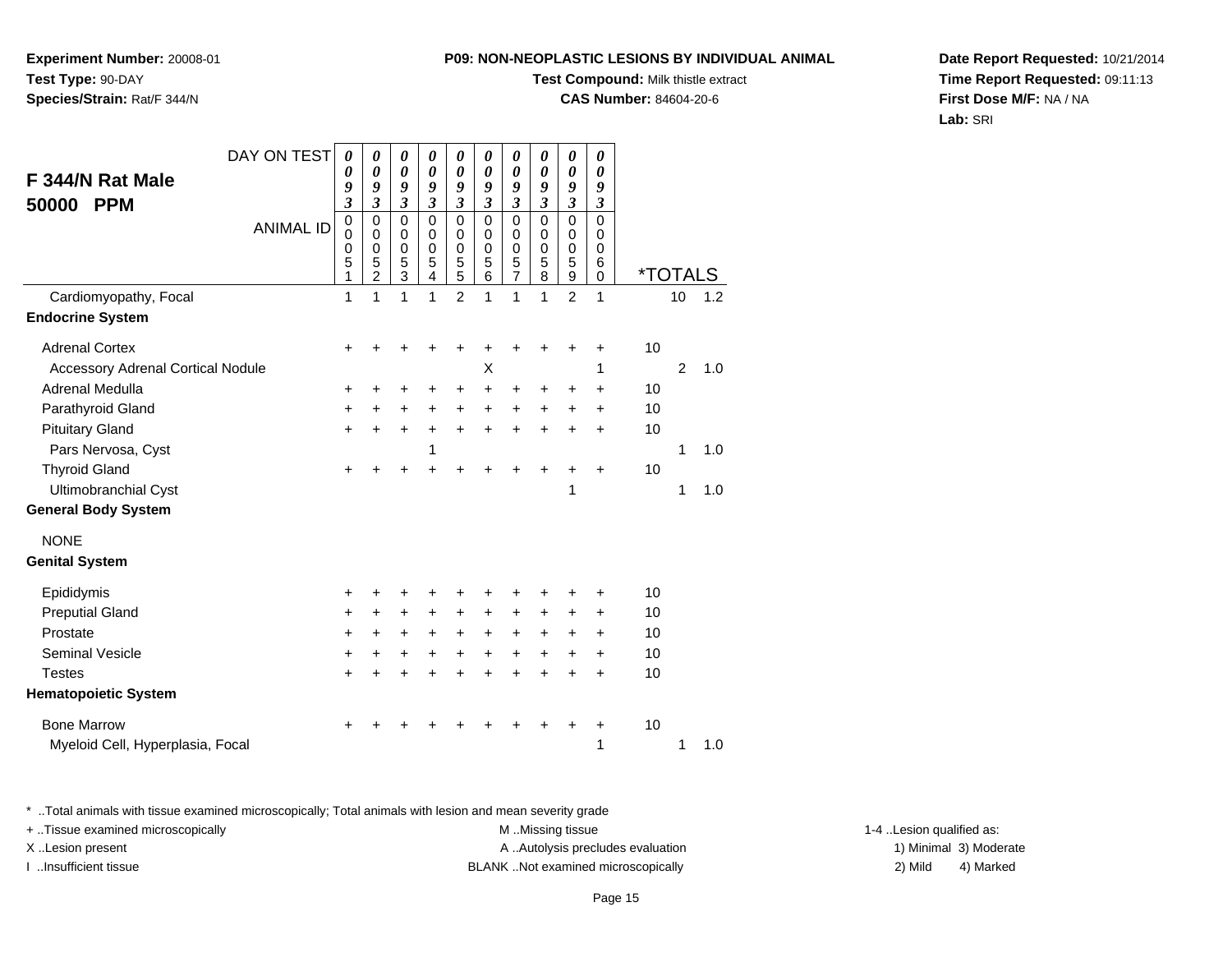**Experiment Number:** 20008-01**Test Type:** 90-DAY**Species/Strain:** Rat/F 344/N

### **Test Compound:** Milk thistle extract

**CAS Number:** 84604-20-6

**Date Report Requested:** 10/21/2014**Time Report Requested:** 09:11:13**First Dose M/F:** NA / NA**Lab:** SRI

| DAY ON TEST                      | 0                                         | 0                                                      | 0                                                              | 0                                                   | 0                                                                | 0                                                 | 0                                                                | 0                                                            | 0                               | 0                                                 |                       |                |     |
|----------------------------------|-------------------------------------------|--------------------------------------------------------|----------------------------------------------------------------|-----------------------------------------------------|------------------------------------------------------------------|---------------------------------------------------|------------------------------------------------------------------|--------------------------------------------------------------|---------------------------------|---------------------------------------------------|-----------------------|----------------|-----|
| F 344/N Rat Male                 | 0<br>9                                    | $\boldsymbol{\theta}$<br>9                             | 0<br>9                                                         | 0<br>9                                              | 0<br>9                                                           | 0<br>9                                            | 0<br>9                                                           | $\boldsymbol{\theta}$<br>9                                   | 0<br>9                          | 0<br>9                                            |                       |                |     |
| 50000<br><b>PPM</b>              | $\overline{\mathbf{3}}$                   | $\overline{\mathbf{3}}$                                | $\overline{\mathbf{3}}$                                        | $\mathfrak{z}$                                      | $\overline{\mathbf{3}}$                                          | $\mathfrak{z}$                                    | $\mathfrak{z}$                                                   | $\mathfrak{z}$                                               | $\overline{\mathbf{3}}$         | $\boldsymbol{\beta}$                              |                       |                |     |
| <b>ANIMAL ID</b>                 | $\mathbf 0$<br>$\mathbf 0$<br>0<br>5<br>1 | $\mathbf 0$<br>$\mathbf 0$<br>0<br>5<br>$\overline{2}$ | $\pmb{0}$<br>$\mathbf 0$<br>$\mathbf 0$<br>5<br>$\overline{3}$ | $\mathbf 0$<br>$\mathbf 0$<br>$\mathbf 0$<br>5<br>4 | $\mathbf 0$<br>$\mathbf 0$<br>$\mathbf 0$<br>5<br>$\overline{5}$ | $\pmb{0}$<br>$\mathbf 0$<br>$\mathbf 0$<br>5<br>6 | $\mathbf 0$<br>$\mathbf 0$<br>$\mathbf 0$<br>5<br>$\overline{7}$ | $\mathbf 0$<br>$\pmb{0}$<br>$\pmb{0}$<br>5<br>$\overline{8}$ | $\mathbf 0$<br>0<br>0<br>5<br>9 | $\mathbf 0$<br>$\mathbf 0$<br>0<br>6<br>$\pmb{0}$ | <i><b>*TOTALS</b></i> |                |     |
| Myeloid Cell, Hyperplasia, Focal |                                           |                                                        |                                                                |                                                     |                                                                  |                                                   |                                                                  |                                                              |                                 | 1                                                 |                       | 1              | 1.0 |
| Lymph Node                       |                                           | $\ddot{}$                                              |                                                                |                                                     |                                                                  |                                                   |                                                                  |                                                              |                                 |                                                   | 1                     |                |     |
| Pancreatic, Hemorrhage           |                                           | $\overline{c}$                                         |                                                                |                                                     |                                                                  |                                                   |                                                                  |                                                              |                                 |                                                   |                       | 1              | 2.0 |
| Lymph Node, Mandibular           | М                                         | M                                                      | M                                                              | M                                                   | M                                                                | M                                                 | M                                                                | M                                                            | M                               | M                                                 | $\mathbf 0$           |                |     |
| Lymph Node, Mesenteric           | $\ddot{}$                                 | $\ddot{}$                                              | $\ddot{}$                                                      | +                                                   | +                                                                | +                                                 | $\ddot{}$                                                        | $\ddot{}$                                                    | $\ddot{}$                       | $\ddot{}$                                         | 10                    |                |     |
| Inflammation, Histiocytic, Focal |                                           |                                                        | 1                                                              |                                                     |                                                                  |                                                   |                                                                  |                                                              |                                 |                                                   |                       | 1              | 1.0 |
| Spleen                           | +                                         | ٠                                                      | +                                                              | +                                                   | +                                                                | +                                                 | +                                                                | +                                                            | +                               | +                                                 | 10                    |                |     |
| Thymus                           | $\ddot{}$                                 | +                                                      | $\ddot{}$                                                      | +                                                   | ÷                                                                | $\ddot{}$                                         | $\ddot{}$                                                        | $\ddot{}$                                                    |                                 | $\ddot{}$                                         | 10                    |                |     |
| Hemorrhage                       |                                           |                                                        |                                                                | 1                                                   |                                                                  |                                                   |                                                                  |                                                              |                                 |                                                   |                       | 1              | 1.0 |
| <b>Integumentary System</b>      |                                           |                                                        |                                                                |                                                     |                                                                  |                                                   |                                                                  |                                                              |                                 |                                                   |                       |                |     |
| <b>Mammary Gland</b>             | +                                         |                                                        |                                                                |                                                     |                                                                  |                                                   |                                                                  |                                                              |                                 | +                                                 | 10                    |                |     |
| Skin                             |                                           |                                                        |                                                                |                                                     |                                                                  | +                                                 | +                                                                | +                                                            | +                               | $\ddot{}$                                         | 10                    |                |     |
| <b>Musculoskeletal System</b>    |                                           |                                                        |                                                                |                                                     |                                                                  |                                                   |                                                                  |                                                              |                                 |                                                   |                       |                |     |
| <b>Bone</b>                      | ٠                                         |                                                        |                                                                |                                                     |                                                                  |                                                   |                                                                  |                                                              |                                 | +                                                 | 10                    |                |     |
| <b>Nervous System</b>            |                                           |                                                        |                                                                |                                                     |                                                                  |                                                   |                                                                  |                                                              |                                 |                                                   |                       |                |     |
| <b>Brain</b>                     | $\ddot{}$                                 |                                                        |                                                                |                                                     |                                                                  |                                                   |                                                                  |                                                              |                                 | +                                                 | 10                    |                |     |
| <b>Respiratory System</b>        |                                           |                                                        |                                                                |                                                     |                                                                  |                                                   |                                                                  |                                                              |                                 |                                                   |                       |                |     |
| Lung                             | +                                         |                                                        |                                                                |                                                     |                                                                  |                                                   |                                                                  |                                                              |                                 | +                                                 | 10                    |                |     |
| Inflammation, Chronic, Focal     |                                           | 1                                                      |                                                                |                                                     |                                                                  |                                                   | 1                                                                |                                                              |                                 |                                                   |                       | $\overline{2}$ | 1.0 |
| <b>Nose</b>                      | +                                         |                                                        |                                                                |                                                     |                                                                  | +                                                 |                                                                  |                                                              |                                 | +                                                 | 10                    |                |     |
| Trachea                          | +                                         |                                                        |                                                                |                                                     | +                                                                | +                                                 | +                                                                | +                                                            |                                 | +                                                 | 10                    |                |     |

\* ..Total animals with tissue examined microscopically; Total animals with lesion and mean severity grade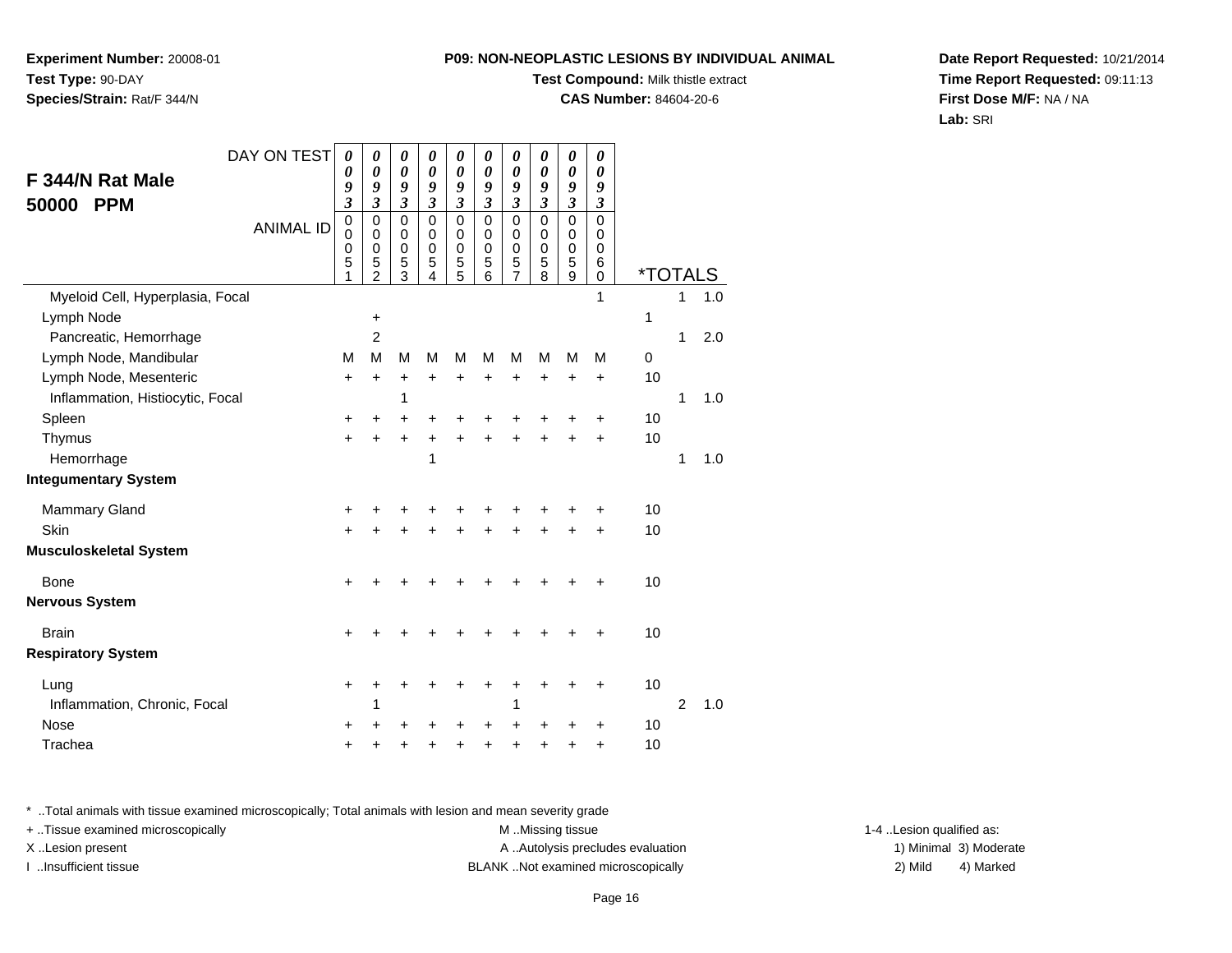**Test Compound:** Milk thistle extract

**CAS Number:** 84604-20-6

**Date Report Requested:** 10/21/2014**Time Report Requested:** 09:11:13**First Dose M/F:** NA / NA**Lab:** SRI

|                              | DAY ON TEST      | $\boldsymbol{\theta}$      | 0                     | 0                     | 0                     | 0                     | 0                                   | 0                             | 0                                   | 0                     | 0                            |                       |   |     |
|------------------------------|------------------|----------------------------|-----------------------|-----------------------|-----------------------|-----------------------|-------------------------------------|-------------------------------|-------------------------------------|-----------------------|------------------------------|-----------------------|---|-----|
| F 344/N Rat Male             |                  | $\boldsymbol{\theta}$<br>9 | 0<br>9                | 0<br>9                | 0<br>9                | 0<br>9                | 0<br>9                              | 0<br>9                        | $\boldsymbol{\theta}$<br>9          | 0<br>9                | 0<br>9                       |                       |   |     |
| 50000<br><b>PPM</b>          |                  | 3                          | 3                     | 3                     | 3                     | 3                     | 3                                   | 3                             | 3                                   | 3                     | 3                            |                       |   |     |
|                              | <b>ANIMAL ID</b> | 0<br>0<br>0<br>5           | 0<br>0<br>0<br>5<br>2 | 0<br>0<br>0<br>5<br>3 | 0<br>0<br>0<br>5<br>4 | 0<br>0<br>0<br>5<br>5 | $\Omega$<br>0<br>$\Omega$<br>5<br>6 | 0<br>0<br>$\pmb{0}$<br>5<br>7 | $\Omega$<br>$\Omega$<br>0<br>5<br>8 | 0<br>0<br>0<br>5<br>9 | 0<br>0<br>0<br>6<br>$\Omega$ | <i><b>*TOTALS</b></i> |   |     |
| <b>Special Senses System</b> |                  |                            |                       |                       |                       |                       |                                     |                               |                                     |                       |                              |                       |   |     |
| Eye                          |                  | +                          |                       |                       |                       |                       |                                     |                               |                                     |                       |                              | 10                    |   |     |
| <b>Harderian Gland</b>       |                  | $\ddot{}$                  |                       |                       |                       |                       |                                     |                               |                                     | $\div$                | $\ddot{}$                    | 10                    |   |     |
| <b>Lacrimal Gland</b>        |                  |                            |                       |                       |                       |                       |                                     |                               |                                     | ÷                     |                              | 1                     |   |     |
| <b>Urinary System</b>        |                  |                            |                       |                       |                       |                       |                                     |                               |                                     |                       |                              |                       |   |     |
| Kidney                       |                  | ٠                          |                       |                       |                       |                       |                                     |                               |                                     |                       |                              | 10                    |   |     |
| Nephropathy                  |                  | 1                          |                       | 1                     |                       |                       | 1                                   | 1                             |                                     | 1                     |                              |                       | 5 | 1.0 |
| Nephropathy, Focal           |                  |                            |                       |                       |                       |                       |                                     |                               | 1                                   |                       |                              |                       | 1 | 1.0 |
| <b>Urinary Bladder</b>       |                  |                            |                       |                       |                       |                       |                                     |                               |                                     |                       |                              | 10                    |   |     |
|                              |                  |                            |                       |                       |                       |                       |                                     |                               |                                     |                       |                              | ***END OF MALE DATA   |   | *** |

\* ..Total animals with tissue examined microscopically; Total animals with lesion and mean severity grade

**Experiment Number:** 20008-01

**Species/Strain:** Rat/F 344/N

**Test Type:** 90-DAY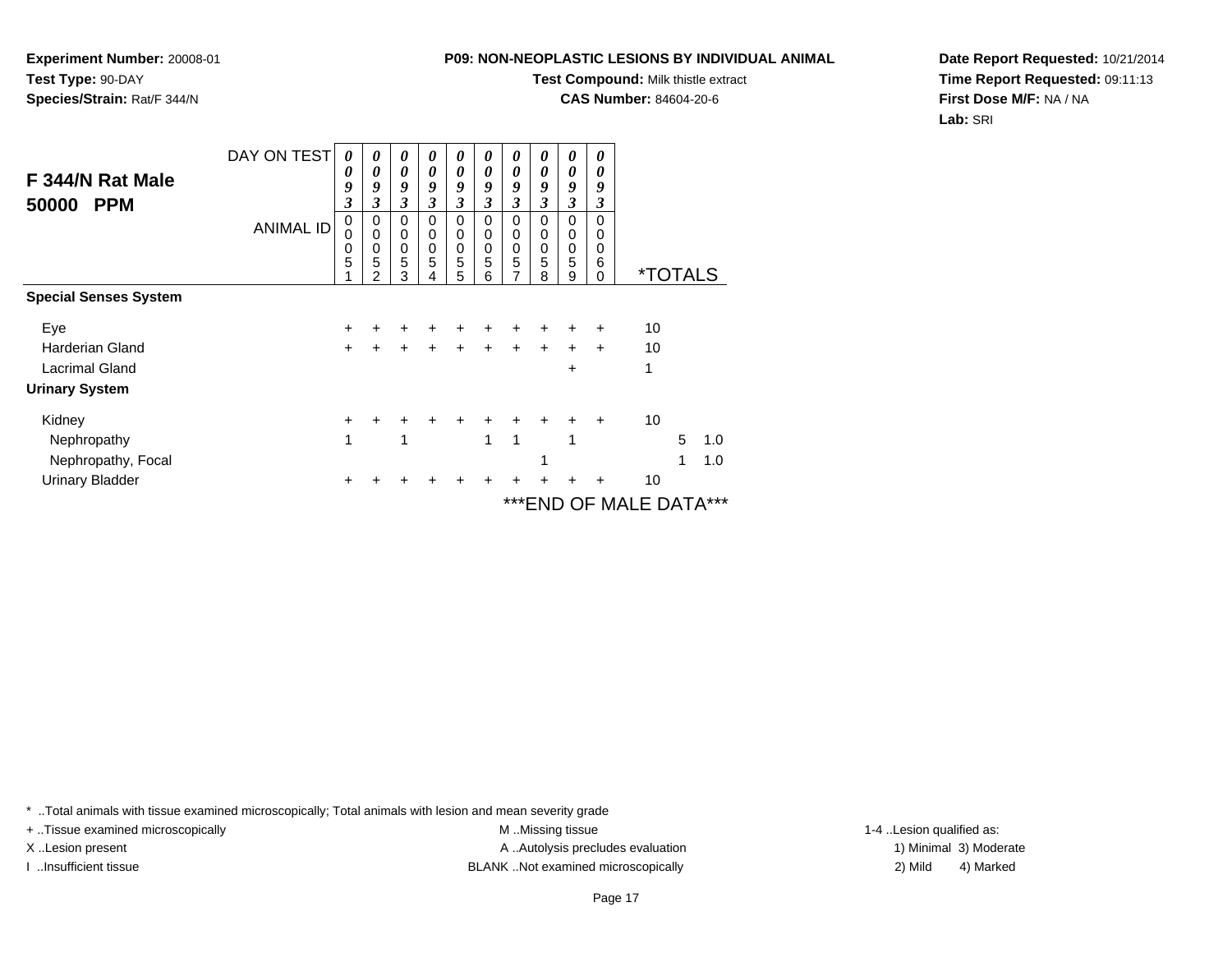**Experiment Number:** 20008-01**Test Type:** 90-DAY**Species/Strain:** Rat/F 344/N

# **Test Compound:** Milk thistle extract

**CAS Number:** 84604-20-6

**Date Report Requested:** 10/21/2014**Time Report Requested:** 09:11:13**First Dose M/F:** NA / NA**Lab:** SRI

| DAY ON TEST                            | 0                                         | 0                                                      | 0                                         | 0                               | 0                                                       | 0                                                   | 0                                                                    | 0                                                   | 0                                         | 0                                                   |                       |   |     |
|----------------------------------------|-------------------------------------------|--------------------------------------------------------|-------------------------------------------|---------------------------------|---------------------------------------------------------|-----------------------------------------------------|----------------------------------------------------------------------|-----------------------------------------------------|-------------------------------------------|-----------------------------------------------------|-----------------------|---|-----|
| F 344/N Rat Female                     | 0<br>9                                    | 0<br>9                                                 | 0<br>9                                    | 0<br>9                          | $\boldsymbol{\theta}$<br>9                              | $\boldsymbol{\theta}$<br>9                          | 0<br>9                                                               | $\boldsymbol{\theta}$<br>9                          | 0<br>9                                    | 0<br>9                                              |                       |   |     |
| <b>PPM</b><br>0                        | $\mathfrak{z}$                            | $\overline{\mathbf{3}}$                                | $\overline{\mathbf{3}}$                   | $\overline{\mathbf{3}}$         | $\boldsymbol{\mathfrak{z}}$                             | $\mathfrak{z}$                                      | $\mathfrak{z}$                                                       | $\mathfrak{z}$                                      | $\mathfrak{z}$                            | $\boldsymbol{\beta}$                                |                       |   |     |
| <b>ANIMAL ID</b>                       | $\mathbf 0$<br>$\mathbf 0$<br>0<br>6<br>1 | $\mathbf 0$<br>$\mathbf 0$<br>0<br>6<br>$\overline{2}$ | $\mathbf 0$<br>$\mathbf 0$<br>0<br>6<br>3 | 0<br>0<br>$\mathbf 0$<br>6<br>4 | $\mathbf 0$<br>$\mathbf 0$<br>$\mathbf 0$<br>$\,6$<br>5 | $\mathbf 0$<br>$\mathbf 0$<br>$\mathbf 0$<br>6<br>6 | $\mathbf 0$<br>$\mathbf 0$<br>$\mathbf 0$<br>$\,6$<br>$\overline{7}$ | $\mathbf 0$<br>$\mathbf 0$<br>$\mathbf 0$<br>6<br>8 | $\mathbf 0$<br>0<br>$\mathbf 0$<br>6<br>9 | $\mathbf 0$<br>0<br>$\mathbf 0$<br>7<br>$\mathbf 0$ | <i><b>*TOTALS</b></i> |   |     |
| <b>Alimentary System</b>               |                                           |                                                        |                                           |                                 |                                                         |                                                     |                                                                      |                                                     |                                           |                                                     |                       |   |     |
| Esophagus                              | $\ddot{}$                                 | +                                                      | +                                         | +                               | +                                                       |                                                     | ٠                                                                    | ٠                                                   | +                                         | +                                                   | 10                    |   |     |
| Intestine Large, Cecum                 | +                                         | +                                                      | $\ddot{}$                                 | $\ddot{}$                       | $\ddot{}$                                               | $\ddot{}$                                           | $\ddot{}$                                                            | $\ddot{}$                                           | $\ddot{}$                                 | +                                                   | 10                    |   |     |
| Intestine Large, Colon                 | $\ddot{}$                                 | $\ddot{}$                                              | +                                         | +                               | +                                                       | $\ddot{}$                                           | $\ddot{}$                                                            | +                                                   | +                                         | +                                                   | 10                    |   |     |
| Intestine Large, Rectum                | $\ddot{}$                                 | $\ddot{}$                                              | $\ddot{}$                                 | $\ddot{}$                       | $\ddot{}$                                               | $\ddot{}$                                           | $\ddot{}$                                                            | $\ddot{}$                                           | +                                         | $\ddot{}$                                           | 10                    |   |     |
| Intestine Small, Duodenum              | +                                         | +                                                      | +                                         | $\ddot{}$                       | +                                                       | $\ddot{}$                                           | $\ddot{}$                                                            | $\ddot{}$                                           | +                                         | +                                                   | 10                    |   |     |
| Intestine Small, Ileum                 | +                                         | +                                                      | +                                         | +                               | +                                                       | $\ddot{}$                                           | $\ddot{}$                                                            | $\ddot{}$                                           | +                                         | +                                                   | 10                    |   |     |
| Intestine Small, Jejunum               | $\ddot{}$                                 | +                                                      | +                                         | +                               | +                                                       | +                                                   | +                                                                    | +                                                   | +                                         | +                                                   | 10                    |   |     |
| Liver                                  | $\ddot{}$                                 | $\ddot{}$                                              | $\ddot{}$                                 | $\ddot{}$                       | $\ddot{}$                                               | $\ddot{}$                                           | $\ddot{}$                                                            | $\ddot{}$                                           | $\ddot{}$                                 | $\ddot{}$                                           | 10                    |   |     |
| Hepatodiaphragmatic Nodule             |                                           |                                                        |                                           |                                 | 2                                                       |                                                     |                                                                      |                                                     |                                           |                                                     |                       | 1 | 2.0 |
| Inflammation, Chronic, Focal           | 1                                         | 1                                                      | 1                                         |                                 | 1                                                       |                                                     | 1                                                                    | 1                                                   | 1                                         |                                                     |                       | 7 | 1.0 |
| Pancreas                               | $\ddot{}$                                 |                                                        | +                                         | +                               | +                                                       | +                                                   | $\ddot{}$                                                            | $\ddot{}$                                           | $\ddot{}$                                 | $\ddot{}$                                           | 10                    |   |     |
| Acinus, Atrophy, Focal                 |                                           |                                                        |                                           |                                 |                                                         | 1                                                   |                                                                      |                                                     |                                           |                                                     |                       | 1 | 1.0 |
| Salivary Glands                        | +                                         |                                                        |                                           |                                 |                                                         |                                                     |                                                                      |                                                     |                                           | +                                                   | 10                    |   |     |
| Parotid GI, Basophilic Focus           |                                           |                                                        |                                           |                                 |                                                         |                                                     |                                                                      | 1                                                   |                                           |                                                     |                       | 1 | 1.0 |
| Parotid GI, Basophilic Focus, Multiple |                                           |                                                        |                                           |                                 |                                                         |                                                     |                                                                      |                                                     |                                           | 1                                                   |                       | 1 | 1.0 |
| Stomach, Forestomach                   | +                                         |                                                        |                                           |                                 |                                                         |                                                     |                                                                      |                                                     | +                                         | +                                                   | 10                    |   |     |
| Stomach, Glandular                     | $\ddot{}$                                 |                                                        |                                           | +                               |                                                         |                                                     |                                                                      |                                                     | ÷                                         | $\ddot{}$                                           | 10                    |   |     |
| Tooth                                  |                                           |                                                        |                                           | $\pmb{+}$                       |                                                         |                                                     |                                                                      |                                                     |                                           |                                                     | 1                     |   |     |
| Pulp, Dysplasia                        |                                           |                                                        |                                           | 2                               |                                                         |                                                     |                                                                      |                                                     |                                           |                                                     |                       | 1 | 2.0 |
| <b>Cardiovascular System</b>           |                                           |                                                        |                                           |                                 |                                                         |                                                     |                                                                      |                                                     |                                           |                                                     |                       |   |     |
| Heart                                  | +                                         |                                                        |                                           |                                 |                                                         |                                                     |                                                                      |                                                     |                                           | +                                                   | 10                    |   |     |

\* ..Total animals with tissue examined microscopically; Total animals with lesion and mean severity grade

+ ..Tissue examined microscopically examined microscopically examined as:  $M$  ..Missing tissue 1-4 ..Lesion qualified as: X..Lesion present **A ..Autolysis precludes evaluation** A ..Autolysis precludes evaluation 1) Minimal 3) Moderate

I ..Insufficient tissue BLANK ..Not examined microscopically 2) Mild 4) Marked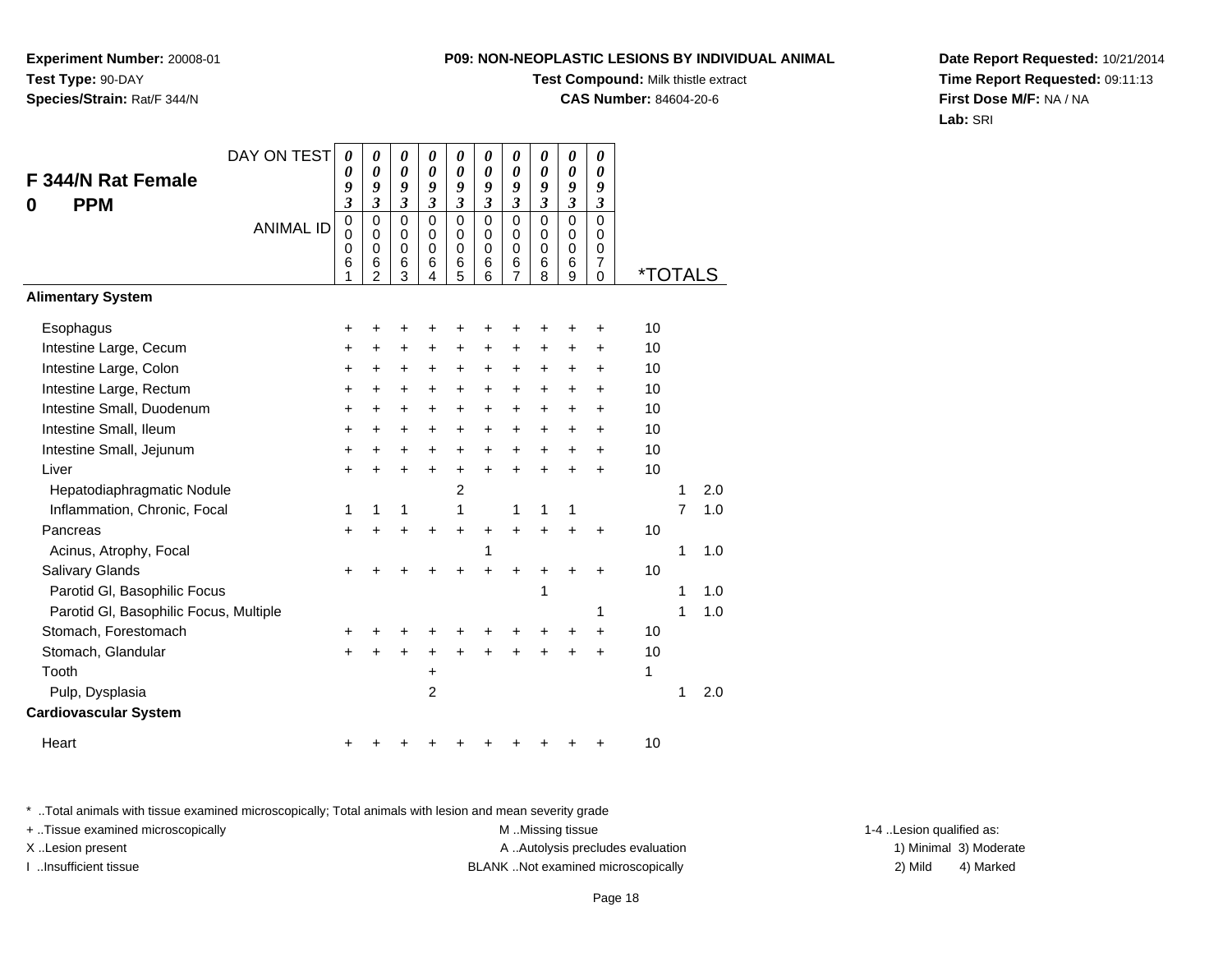**Experiment Number:** 20008-01**Test Type:** 90-DAY**Species/Strain:** Rat/F 344/N

### **Test Compound:** Milk thistle extract

**CAS Number:** 84604-20-6

**Date Report Requested:** 10/21/2014**Time Report Requested:** 09:11:13**First Dose M/F:** NA / NA**Lab:** SRI

| DAY ON TEST<br><b>F 344/N Rat Female</b><br><b>PPM</b><br>0<br><b>ANIMAL ID</b>                                                                                                                                                                           | 0<br>0<br>9<br>$\mathfrak{z}$<br>$\mathbf 0$<br>$\mathbf 0$<br>0<br>6 | 0<br>0<br>9<br>$\overline{\mathbf{3}}$<br>0<br>0<br>$\mathbf 0$<br>6 | 0<br>0<br>9<br>$\overline{\mathbf{3}}$<br>0<br>$\mathbf 0$<br>0<br>6 | 0<br>0<br>9<br>$\mathfrak{z}$<br>$\mathbf 0$<br>$\mathbf 0$<br>$\Omega$<br>6 | 0<br>$\boldsymbol{\theta}$<br>9<br>$\overline{\mathbf{3}}$<br>$\mathbf 0$<br>$\mathbf 0$<br>$\mathbf 0$<br>$6\phantom{1}6$ | 0<br>$\boldsymbol{\theta}$<br>9<br>$\mathfrak{z}$<br>$\mathbf 0$<br>$\mathbf 0$<br>$\Omega$<br>6 | 0<br>0<br>9<br>$\mathfrak{z}$<br>$\mathbf 0$<br>0<br>$\mathbf 0$<br>6 | 0<br>$\boldsymbol{\theta}$<br>9<br>$\mathfrak{Z}$<br>$\mathbf 0$<br>$\mathbf 0$<br>$\mathbf 0$<br>6 | 0<br>$\boldsymbol{\theta}$<br>9<br>$\mathfrak{z}$<br>$\mathbf 0$<br>0<br>$\mathbf 0$<br>6 | 0<br>0<br>9<br>$\boldsymbol{\beta}$<br>$\mathbf 0$<br>0<br>$\mathbf 0$<br>$\overline{7}$ |                            |                |            |
|-----------------------------------------------------------------------------------------------------------------------------------------------------------------------------------------------------------------------------------------------------------|-----------------------------------------------------------------------|----------------------------------------------------------------------|----------------------------------------------------------------------|------------------------------------------------------------------------------|----------------------------------------------------------------------------------------------------------------------------|--------------------------------------------------------------------------------------------------|-----------------------------------------------------------------------|-----------------------------------------------------------------------------------------------------|-------------------------------------------------------------------------------------------|------------------------------------------------------------------------------------------|----------------------------|----------------|------------|
|                                                                                                                                                                                                                                                           | 1                                                                     | $\overline{2}$                                                       | 3                                                                    | 4                                                                            | 5                                                                                                                          | 6                                                                                                | 7                                                                     | 8                                                                                                   | 9                                                                                         | 0                                                                                        | <i><b>*TOTALS</b></i>      |                |            |
| Cardiomyopathy, Focal<br><b>Endocrine System</b>                                                                                                                                                                                                          |                                                                       |                                                                      | 1                                                                    |                                                                              |                                                                                                                            |                                                                                                  | 1                                                                     |                                                                                                     |                                                                                           |                                                                                          |                            | $\overline{2}$ | 1.0        |
| <b>Adrenal Cortex</b><br><b>Accessory Adrenal Cortical Nodule</b><br>Adrenal Medulla<br>Parathyroid Gland<br><b>Pituitary Gland</b><br><b>Thyroid Gland</b><br>Ultimobranchial Cyst<br><b>General Body System</b><br><b>NONE</b><br><b>Genital System</b> | +<br>+<br>$\ddot{}$<br>$\ddot{}$<br>$\ddot{}$                         | +<br>1<br>٠<br>$\ddot{}$<br>$\ddot{}$<br>÷                           | +<br>$\ddot{}$<br>$+$<br>$\ddot{}$                                   | +<br>$\ddot{}$<br>$\ddot{}$<br>$\ddot{}$<br>1                                | +<br>$\ddot{}$<br>$\ddot{}$                                                                                                | ٠<br>$\ddot{}$<br>$\ddot{}$                                                                      | ٠<br>$\ddot{}$<br>$\ddot{}$<br>$\ddot{}$                              | +<br>+<br>$\ddot{}$<br>$\ddot{}$<br>$\ddot{}$                                                       | +<br>+<br>$\ddot{}$<br>$\ddot{}$<br>$\ddot{}$                                             | ٠<br>+<br>$\ddot{}$<br>+<br>$\ddot{}$                                                    | 10<br>10<br>10<br>10<br>10 | 1<br>1         | 1.0<br>1.0 |
| <b>Clitoral Gland</b><br>Ovary<br>Uterus<br>Hydrometra<br><b>Hematopoietic System</b>                                                                                                                                                                     | $\ddot{}$<br>$\ddot{}$<br>$\ddot{}$                                   | $\ddot{}$<br>$\ddot{}$                                               | $\ddot{}$<br>$\ddot{}$                                               | $\ddot{}$<br>$\ddot{}$<br>$\overline{2}$                                     | $+$<br>$\ddot{}$                                                                                                           | $+$<br>$\ddot{}$                                                                                 | $\ddot{}$<br>$\ddot{}$                                                | $\ddot{}$<br>$\ddot{}$                                                                              | $\ddot{}$<br>$\ddot{}$                                                                    | +<br>$\ddot{}$<br>$\ddot{}$                                                              | 10<br>10<br>10             | 1              | 2.0        |
| <b>Bone Marrow</b><br>Lymph Node<br>Mediastinal, Hemorrhage<br>Lymph Node, Mandibular                                                                                                                                                                     | $\ddot{}$<br>м                                                        | м                                                                    | М                                                                    | $\ddot{}$<br>2<br>M                                                          | M                                                                                                                          | M                                                                                                | ٠                                                                     | М                                                                                                   | +                                                                                         | +<br>M                                                                                   | 10<br>1<br>$\overline{2}$  | 1              | 2.0        |

\* ..Total animals with tissue examined microscopically; Total animals with lesion and mean severity grade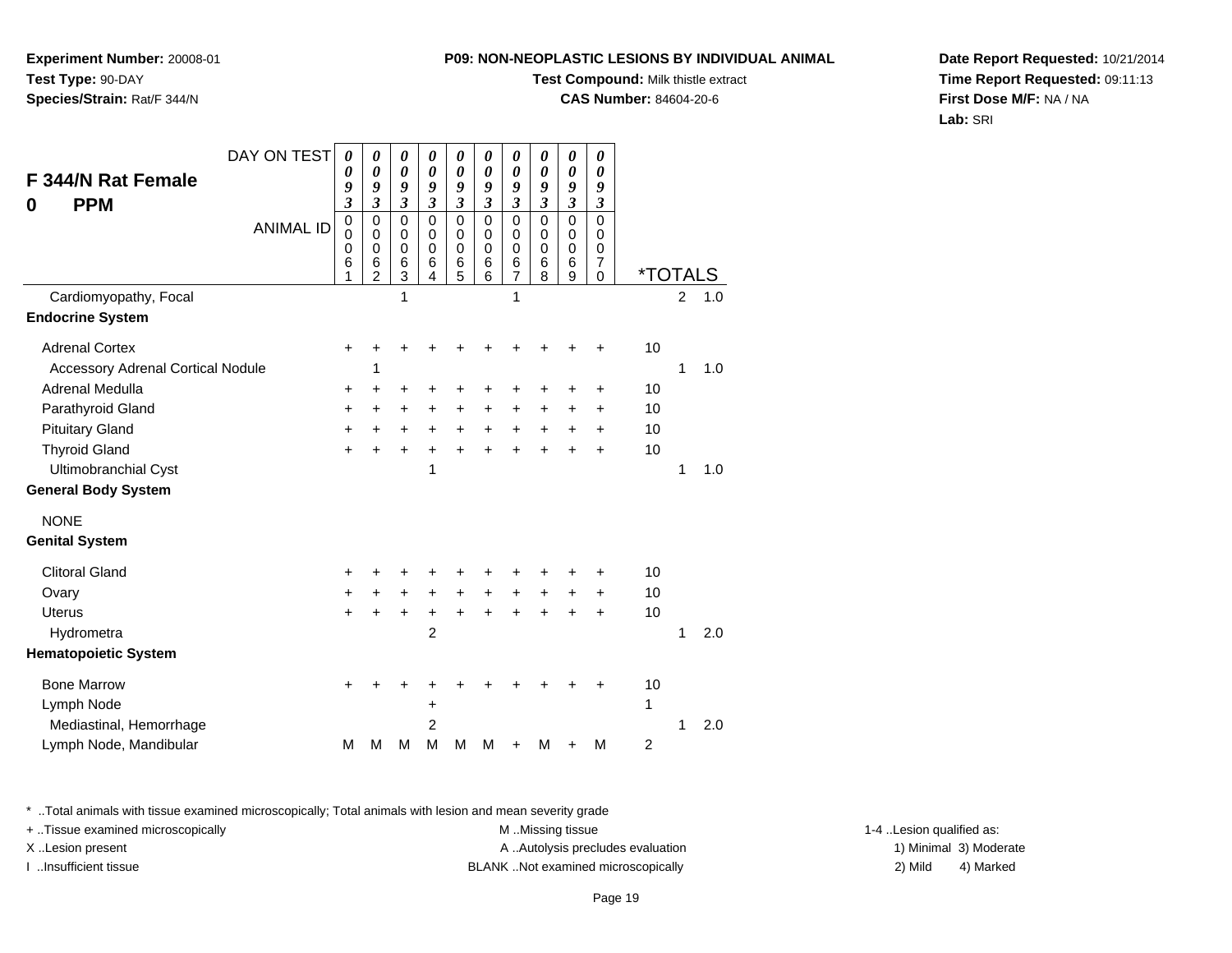**Experiment Number:** 20008-01**Test Type:** 90-DAY**Species/Strain:** Rat/F 344/N

## **Test Compound:** Milk thistle extract

**CAS Number:** 84604-20-6

**Date Report Requested:** 10/21/2014**Time Report Requested:** 09:11:13**First Dose M/F:** NA / NA**Lab:** SRI

|                               | DAY ON TEST      | 0                        | 0<br>$\pmb{\theta}$ | 0<br>$\boldsymbol{\theta}$ | 0<br>$\pmb{\theta}$ | 0<br>$\pmb{\theta}$ | $\boldsymbol{\theta}$<br>$\boldsymbol{\theta}$ | 0<br>$\boldsymbol{\theta}$            | 0<br>$\boldsymbol{\theta}$ | 0<br>$\boldsymbol{\theta}$ | 0<br>$\boldsymbol{\theta}$ |                       |                |     |
|-------------------------------|------------------|--------------------------|---------------------|----------------------------|---------------------|---------------------|------------------------------------------------|---------------------------------------|----------------------------|----------------------------|----------------------------|-----------------------|----------------|-----|
| F 344/N Rat Female            |                  | 0<br>9                   | 9                   | 9                          | 9                   | 9                   | 9                                              | 9                                     | 9                          | 9                          | 9                          |                       |                |     |
| <b>PPM</b><br>0               |                  | $\mathfrak{z}$           | $\mathfrak{z}$      | $\overline{\mathbf{3}}$    | $\overline{3}$      | $\mathfrak{z}$      | $\mathfrak{z}$                                 | $\mathfrak{z}$                        | $\mathfrak{z}$             | $\mathfrak{z}$             | $\mathfrak{z}$             |                       |                |     |
|                               | <b>ANIMAL ID</b> | $\pmb{0}$<br>$\mathbf 0$ | 0<br>$\mathbf 0$    | 0<br>0                     | 0<br>$\mathbf 0$    | 0<br>$\mathbf 0$    | $\mathbf 0$<br>$\mathbf 0$                     | $\mathbf 0$<br>0                      | $\mathbf 0$<br>$\mathbf 0$ | $\mathbf 0$<br>$\mathbf 0$ | $\Omega$<br>$\mathbf 0$    |                       |                |     |
|                               |                  | 0<br>6                   | 0<br>6              | 0<br>6                     | $\mathbf 0$<br>6    | $\mathbf 0$<br>6    | $\mathbf 0$<br>6                               | $\mathbf 0$                           | $\mathbf 0$<br>6           | $\mathbf 0$<br>$\,6$       | $\mathbf 0$<br>7           |                       |                |     |
|                               |                  | 1                        | $\overline{2}$      | $\overline{3}$             | 4                   | 5                   | 6                                              | $\begin{array}{c} 6 \\ 7 \end{array}$ | 8                          | $\boldsymbol{9}$           | 0                          | <i><b>*TOTALS</b></i> |                |     |
| Lymph Node, Mandibular        |                  | M                        | M                   | M                          | M                   | M                   | M                                              | $\ddot{}$                             | M                          | $\ddot{}$                  | M                          | $\overline{2}$        |                |     |
| Lymph Node, Mesenteric        |                  | +                        | +                   | +                          | +                   | +                   | +                                              | +                                     | +                          | +                          | +                          | 10                    |                |     |
| Hyperplasia, Histiocytic      |                  |                          | 2                   |                            |                     |                     |                                                |                                       |                            |                            | 1                          |                       | $\overline{2}$ | 1.5 |
| Spleen                        |                  | +                        | +                   | +                          | +                   |                     |                                                |                                       | ٠                          | +                          | +                          | 10                    |                |     |
| Thymus                        |                  | +                        | +                   | +                          | +                   | +                   |                                                | +                                     | +                          | +                          | $\ddot{}$                  | 10                    |                |     |
| <b>Integumentary System</b>   |                  |                          |                     |                            |                     |                     |                                                |                                       |                            |                            |                            |                       |                |     |
| <b>Mammary Gland</b>          |                  | +                        |                     |                            |                     |                     |                                                |                                       |                            |                            | +                          | 10                    |                |     |
| Skin                          |                  | $\ddot{}$                | +                   | +                          |                     |                     |                                                |                                       | +                          | +                          | $\ddot{}$                  | 10                    |                |     |
| <b>Musculoskeletal System</b> |                  |                          |                     |                            |                     |                     |                                                |                                       |                            |                            |                            |                       |                |     |
| <b>Bone</b>                   |                  | $\ddot{}$                |                     |                            |                     |                     |                                                |                                       |                            |                            | +                          | 10                    |                |     |
| <b>Nervous System</b>         |                  |                          |                     |                            |                     |                     |                                                |                                       |                            |                            |                            |                       |                |     |
| <b>Brain</b>                  |                  | $\ddot{}$                | +                   | +                          |                     |                     |                                                |                                       | +                          | +                          | +                          | 10                    |                |     |
| <b>Respiratory System</b>     |                  |                          |                     |                            |                     |                     |                                                |                                       |                            |                            |                            |                       |                |     |
| Lung                          |                  | $\ddot{}$                |                     |                            |                     |                     |                                                |                                       |                            | +                          | +                          | 10                    |                |     |
| Inflammation, Chronic, Focal  |                  |                          | 1                   |                            |                     |                     |                                                |                                       |                            |                            |                            |                       | 1              | 1.0 |
| <b>Nose</b>                   |                  | +                        |                     | +                          |                     |                     |                                                |                                       |                            |                            | +                          | 10                    |                |     |
| Trachea                       |                  | $\ddot{}$                | +                   | +                          | +                   | +                   |                                                | ÷                                     | +                          | +                          | +                          | 10                    |                |     |
| <b>Special Senses System</b>  |                  |                          |                     |                            |                     |                     |                                                |                                       |                            |                            |                            |                       |                |     |
| Eye                           |                  | +                        |                     |                            |                     |                     |                                                |                                       |                            |                            | +                          | 10                    |                |     |
| Harderian Gland               |                  | +                        |                     |                            |                     | +                   |                                                |                                       | +                          | +                          | +                          | 10                    |                |     |

\* ..Total animals with tissue examined microscopically; Total animals with lesion and mean severity grade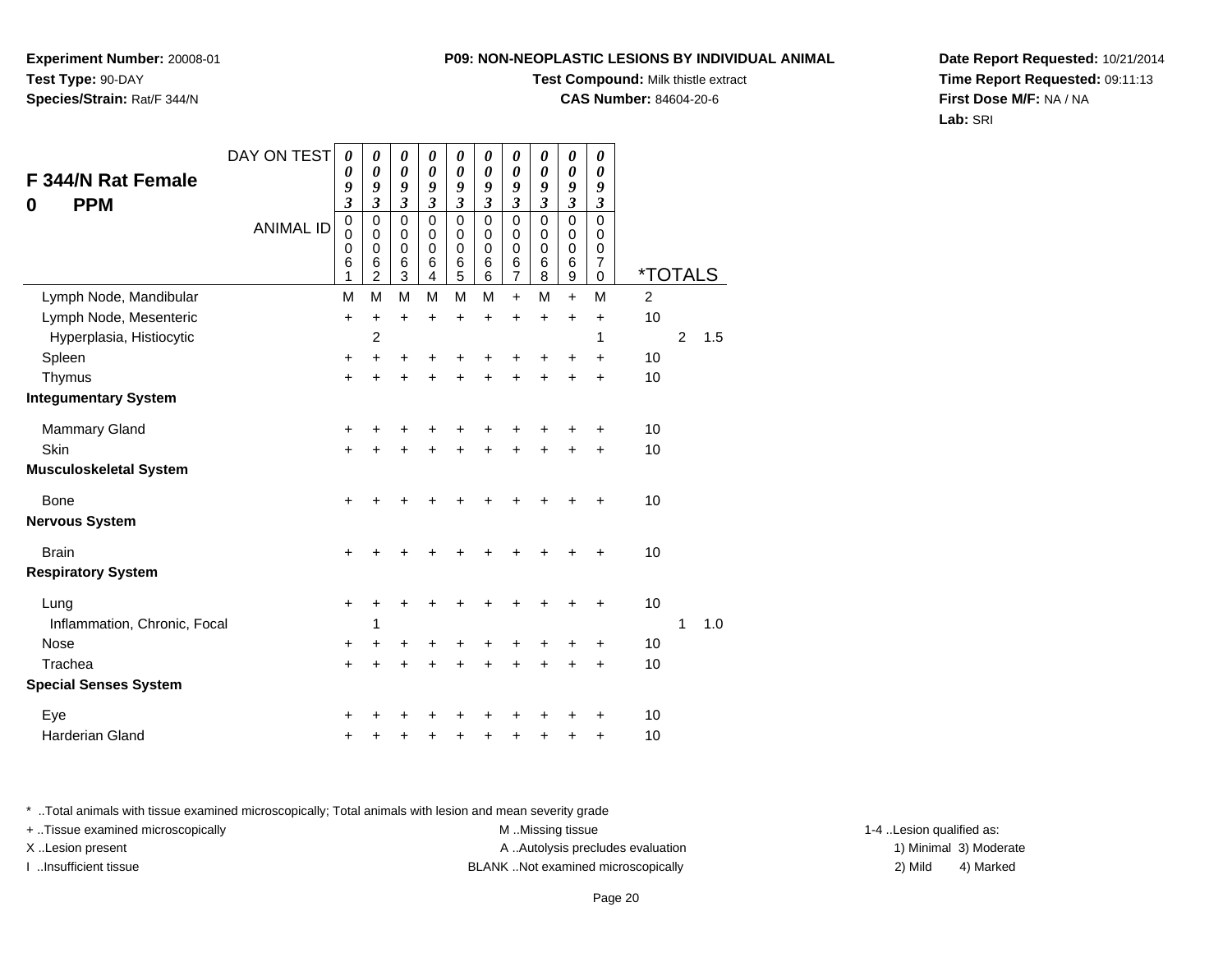**Test Compound:** Milk thistle extract

**CAS Number:** 84604-20-6

**Date Report Requested:** 10/21/2014**Time Report Requested:** 09:11:13**First Dose M/F:** NA / NA**Lab:** SRI

| F 344/N Rat Female<br><b>PPM</b><br>0 | DAY ON TEST      | 0<br>0<br>9<br>3 | 0<br>0<br>9<br>3      | $\theta$<br>0<br>9<br>3      | 0<br>0<br>9<br>3      | 0<br>0<br>9<br>3      | 0<br>0<br>9<br>3                | 0<br>0<br>9<br>3      | $\boldsymbol{\theta}$<br>0<br>9<br>3 | 0<br>0<br>9<br>3      | 0<br>0<br>9<br>3                |                       |
|---------------------------------------|------------------|------------------|-----------------------|------------------------------|-----------------------|-----------------------|---------------------------------|-----------------------|--------------------------------------|-----------------------|---------------------------------|-----------------------|
|                                       | <b>ANIMAL ID</b> | 0<br>0<br>0<br>6 | 0<br>0<br>0<br>6<br>ົ | 0<br>$\Omega$<br>0<br>6<br>3 | 0<br>0<br>0<br>6<br>4 | 0<br>0<br>0<br>6<br>5 | 0<br>$\mathbf 0$<br>0<br>6<br>6 | 0<br>0<br>0<br>6<br>⇁ | 0<br>0<br>0<br>6<br>8                | 0<br>0<br>0<br>6<br>9 | 0<br>0<br>0<br>7<br>$\mathbf 0$ | <i><b>*TOTALS</b></i> |
| <b>Urinary System</b>                 |                  |                  |                       |                              |                       |                       |                                 |                       |                                      |                       |                                 |                       |
| Kidney                                |                  | ÷                |                       |                              |                       | +                     |                                 |                       | +                                    | +                     | ÷                               | 10                    |
| Nephropathy                           |                  | 1                |                       | 4                            |                       |                       |                                 |                       |                                      |                       |                                 | 2<br>1.0              |
| <b>Urinary Bladder</b>                |                  |                  |                       |                              |                       |                       |                                 |                       |                                      |                       | +                               | 10                    |

\* ..Total animals with tissue examined microscopically; Total animals with lesion and mean severity grade

+ ..Tissue examined microscopically M ...Missing tissue 1-4 ... M ...Missing tissue

**Experiment Number:** 20008-01

**Species/Strain:** Rat/F 344/N

**Test Type:** 90-DAY

X..Lesion present **A ..Autolysis precludes evaluation** A ..Autolysis precludes evaluation 1) Minimal 3) Moderate I ..Insufficient tissue BLANK ..Not examined microscopically 2) Mild 4) Marked

1-4 ..Lesion qualified as: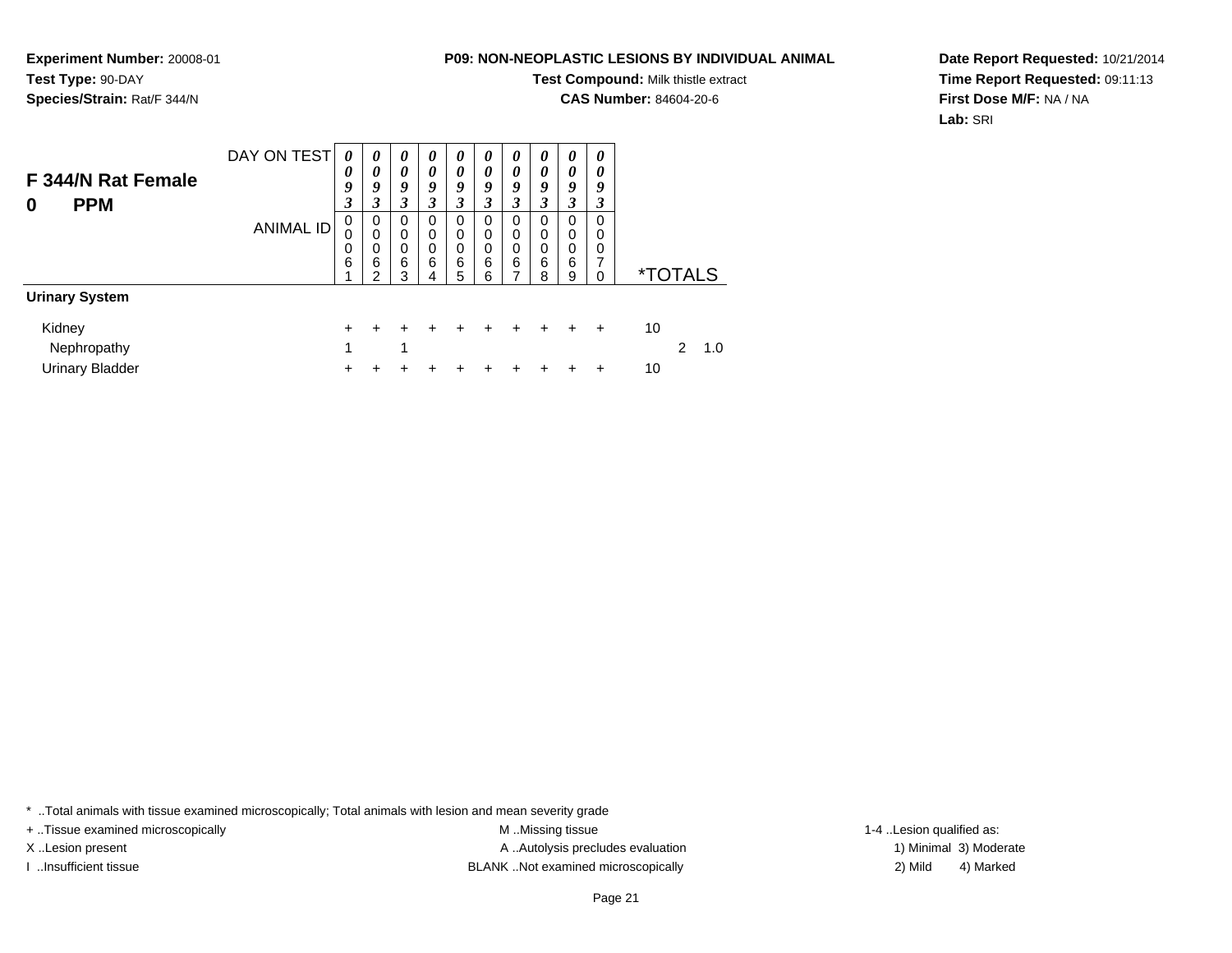**Experiment Number:** 20008-01**Test Type:** 90-DAY**Species/Strain:** Rat/F 344/N

# **Test Compound:** Milk thistle extract

**CAS Number:** 84604-20-6

**Date Report Requested:** 10/21/2014**Time Report Requested:** 09:11:13**First Dose M/F:** NA / NA**Lab:** SRI

| DAY ON TEST                            | $\boldsymbol{\theta}$    | $\pmb{\theta}$                   | $\pmb{\theta}$             | $\boldsymbol{\theta}$           | $\boldsymbol{\theta}$                              | 0                             | $\boldsymbol{\theta}$         | $\boldsymbol{\theta}$       | $\boldsymbol{\theta}$        | 0                    |    |                       |     |
|----------------------------------------|--------------------------|----------------------------------|----------------------------|---------------------------------|----------------------------------------------------|-------------------------------|-------------------------------|-----------------------------|------------------------------|----------------------|----|-----------------------|-----|
| F 344/N Rat Female                     | 0<br>9                   | 0<br>9                           | $\boldsymbol{\theta}$<br>9 | 0<br>9                          | 0<br>9                                             | $\boldsymbol{\theta}$<br>9    | 0<br>9                        | $\boldsymbol{\theta}$<br>9  | $\boldsymbol{\theta}$<br>9   | 0<br>9               |    |                       |     |
| <b>PPM</b><br>3125                     | $\boldsymbol{\beta}$     | $\boldsymbol{\mathfrak{z}}$      | $\overline{\mathbf{3}}$    | $\mathfrak{z}$                  | $\boldsymbol{\beta}$                               | $\mathfrak{z}$                | $\boldsymbol{\beta}$          | $\mathfrak{z}$              | $\mathfrak{z}$               | $\boldsymbol{\beta}$ |    |                       |     |
| <b>ANIMAL ID</b>                       | $\overline{0}$<br>0<br>0 | $\mathbf 0$<br>0<br>0            | $\mathbf 0$<br>0<br>0      | $\mathbf 0$<br>0<br>$\mathbf 0$ | $\overline{0}$<br>0<br>$\pmb{0}$<br>$\overline{7}$ | $\mathsf 0$<br>0<br>$\pmb{0}$ | $\mathbf 0$<br>0<br>$\pmb{0}$ | $\pmb{0}$<br>0<br>$\pmb{0}$ | $\Omega$<br>0<br>$\mathbf 0$ | $\Omega$<br>0<br>0   |    |                       |     |
|                                        | $\overline{7}$<br>1      | $\overline{7}$<br>$\overline{2}$ | $\overline{7}$<br>3        | $\overline{7}$<br>4             | 5                                                  | $\overline{7}$<br>6           | $\overline{7}$<br>7           | $\overline{7}$<br>8         | $\overline{7}$<br>9          | 8<br>$\mathbf 0$     |    | <i><b>*TOTALS</b></i> |     |
| <b>Alimentary System</b>               |                          |                                  |                            |                                 |                                                    |                               |                               |                             |                              |                      |    |                       |     |
| Liver                                  | +                        | +                                | +                          | +                               | +                                                  | +                             | +                             | +                           | +                            | +                    | 10 |                       |     |
| Hepatodiaphragmatic Nodule             |                          | $\overline{c}$                   |                            |                                 |                                                    | $\overline{c}$                |                               |                             |                              |                      |    | $\overline{2}$        | 2.0 |
| Inflammation, Chronic, Focal           | 1                        | 1                                | $\mathbf{1}$               | $\mathbf{1}$                    | $\mathbf{1}$                                       | $\mathbf{1}$                  | $\mathbf{1}$                  | 1                           | 1                            | $\mathbf{1}$         |    | 10                    | 1.0 |
| <b>Salivary Glands</b>                 | $\ddot{}$                | $+$                              | $+$                        | $\ddot{}$                       | $+$                                                | $+$                           | $+$                           | $\ddot{}$                   | $\ddot{}$                    | $\ddot{}$            | 10 |                       |     |
| Parotid GI, Basophilic Focus           | 1                        |                                  |                            | 1                               |                                                    |                               |                               | 1                           |                              |                      |    | 3                     | 1.0 |
| Parotid GI, Basophilic Focus, Multiple |                          | 1                                | 1                          |                                 |                                                    | 1                             | 1                             |                             |                              |                      |    | $\overline{4}$        | 1.0 |
| <b>Cardiovascular System</b>           |                          |                                  |                            |                                 |                                                    |                               |                               |                             |                              |                      |    |                       |     |
| <b>NONE</b>                            |                          |                                  |                            |                                 |                                                    |                               |                               |                             |                              |                      |    |                       |     |
| <b>Endocrine System</b>                |                          |                                  |                            |                                 |                                                    |                               |                               |                             |                              |                      |    |                       |     |
| <b>NONE</b>                            |                          |                                  |                            |                                 |                                                    |                               |                               |                             |                              |                      |    |                       |     |
| <b>General Body System</b>             |                          |                                  |                            |                                 |                                                    |                               |                               |                             |                              |                      |    |                       |     |
| <b>NONE</b>                            |                          |                                  |                            |                                 |                                                    |                               |                               |                             |                              |                      |    |                       |     |
| <b>Genital System</b>                  |                          |                                  |                            |                                 |                                                    |                               |                               |                             |                              |                      |    |                       |     |
| <b>Clitoral Gland</b>                  |                          |                                  |                            |                                 |                                                    |                               |                               |                             |                              | $\ddot{}$            | 1  |                       |     |
| <b>Uterus</b>                          |                          |                                  |                            |                                 | +                                                  |                               |                               |                             |                              |                      | 1  |                       |     |
| Hydrometra                             |                          |                                  |                            |                                 | 1                                                  |                               |                               |                             |                              |                      |    | 1                     | 1.0 |
| <b>Hematopoietic System</b>            |                          |                                  |                            |                                 |                                                    |                               |                               |                             |                              |                      |    |                       |     |
| <b>NONE</b>                            |                          |                                  |                            |                                 |                                                    |                               |                               |                             |                              |                      |    |                       |     |

\* ..Total animals with tissue examined microscopically; Total animals with lesion and mean severity grade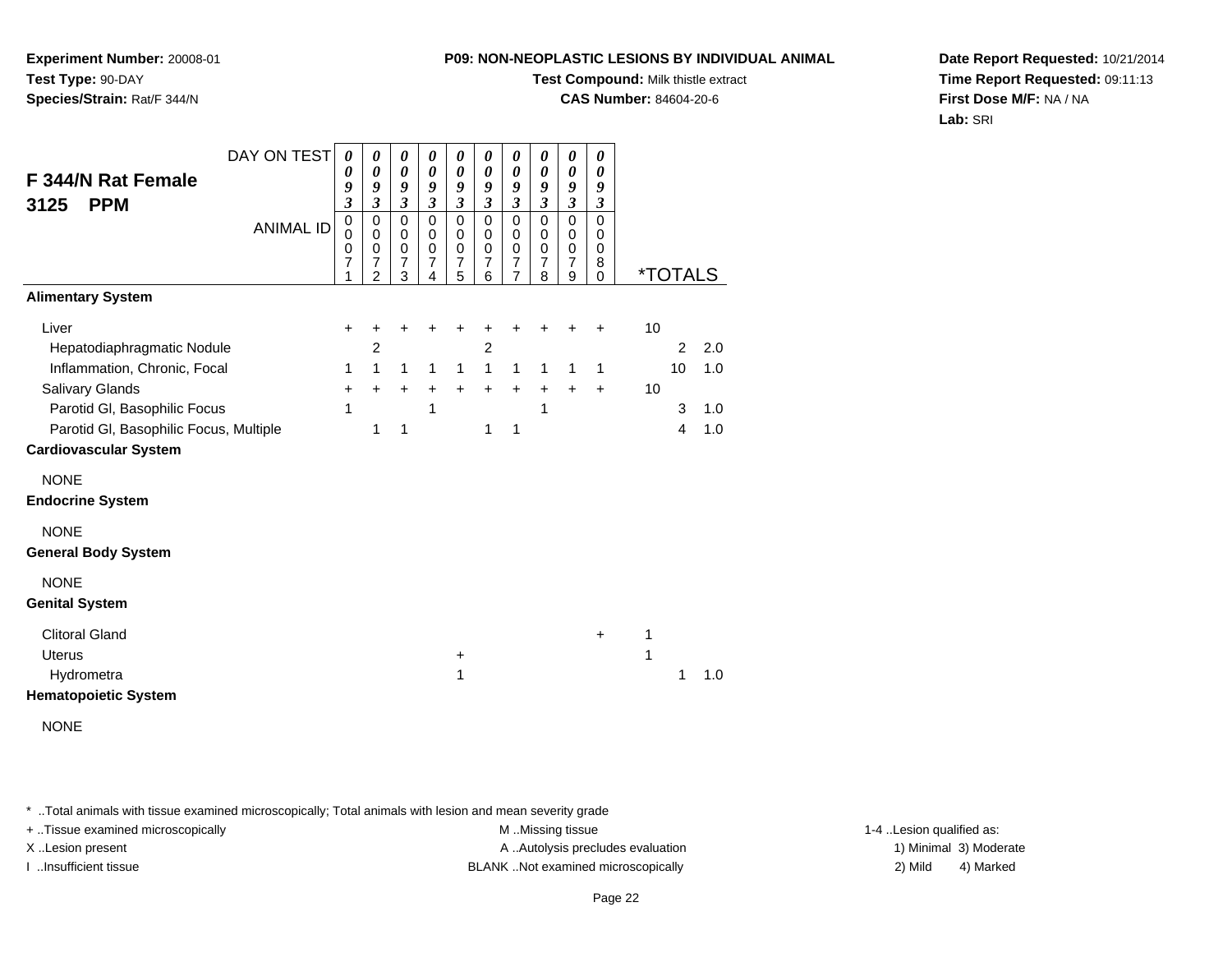#### **P09: NON-NEOPLASTIC LESIONS BY INDIVIDUAL ANIMAL**

**Test Compound:** Milk thistle extract

**CAS Number:** 84604-20-6

**Date Report Requested:** 10/21/2014**Time Report Requested:** 09:11:13**First Dose M/F:** NA / NA**Lab:** SRI

| F 344/N Rat Female<br><b>PPM</b><br>3125 | DAY ON TEST | 0<br>9<br>◠<br>J | $\boldsymbol{\theta}$<br>U | U<br>0<br>O | $\boldsymbol{\theta}$<br>$\boldsymbol{\theta}$<br>o<br>J | U<br>a | U<br>0<br>Q | $\boldsymbol{\mathit{u}}$<br>$\boldsymbol{\theta}$<br>o | 0<br>0<br>Q<br>Δ<br>J | 0<br>0<br>g |  |
|------------------------------------------|-------------|------------------|----------------------------|-------------|----------------------------------------------------------|--------|-------------|---------------------------------------------------------|-----------------------|-------------|--|
|                                          | ANIMAL ID   | υ<br>U<br>υ      | 0                          |             | 0<br>0<br>5                                              |        | 0<br>0<br>0 | o                                                       | 0<br>0<br>9           | 0<br>0<br>8 |  |

**Integumentary System**

**NONE** 

**Musculoskeletal System**

NONE

**Nervous System**

NONE

**Respiratory System**

NONE

**Special Senses System**

NONE

**Urinary System**

NONE

\* ..Total animals with tissue examined microscopically; Total animals with lesion and mean severity grade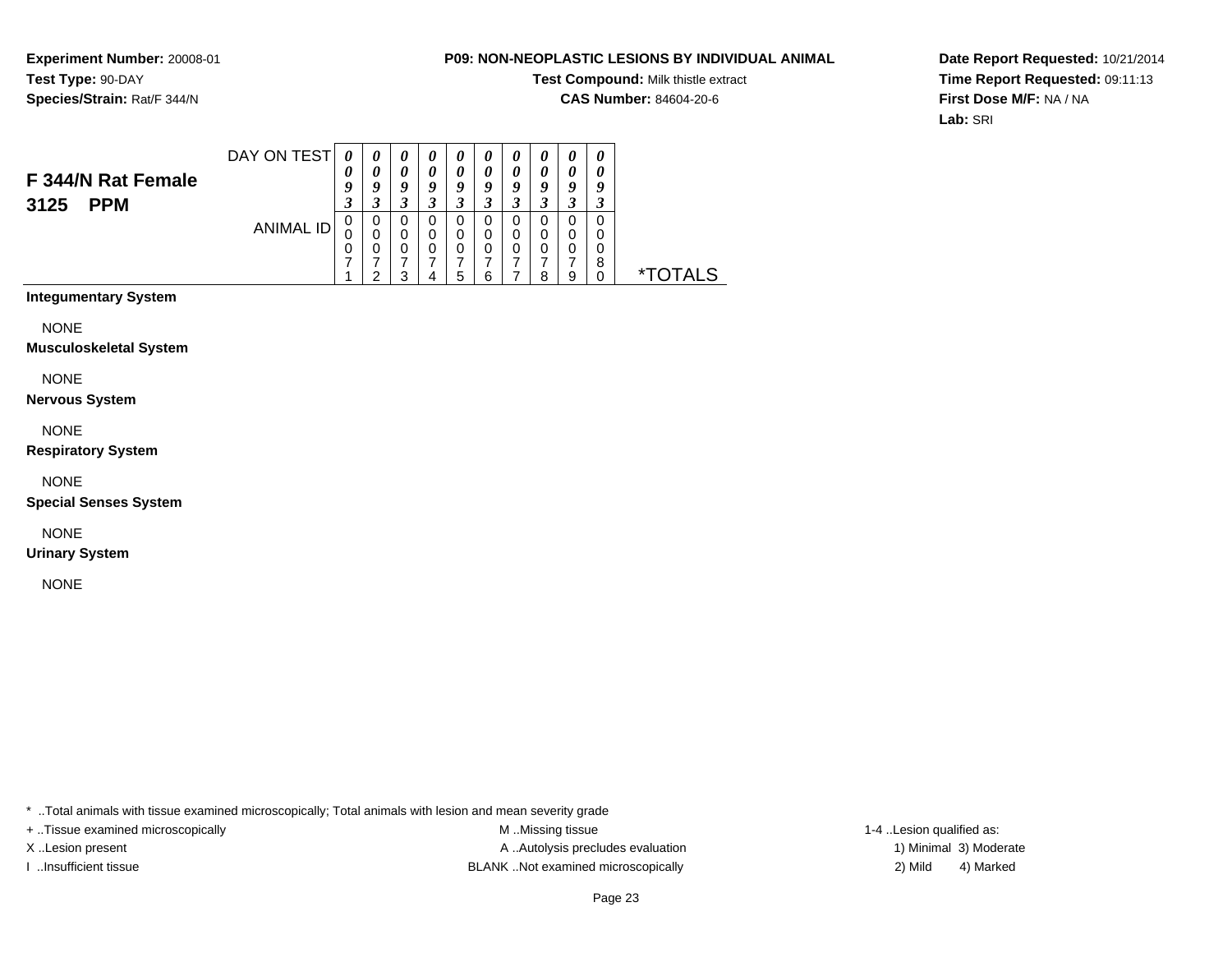**Test Compound:** Milk thistle extract

**CAS Number:** 84604-20-6

**Date Report Requested:** 10/21/2014**Time Report Requested:** 09:11:13**First Dose M/F:** NA / NA**Lab:** SRI

| DAY ON TEST                       | $\boldsymbol{\theta}$         | 0                           | 0                             | 0                                      | 0                             | 0                             | $\boldsymbol{\theta}$         | 0                           | 0                             | 0                         |                       |                |     |
|-----------------------------------|-------------------------------|-----------------------------|-------------------------------|----------------------------------------|-------------------------------|-------------------------------|-------------------------------|-----------------------------|-------------------------------|---------------------------|-----------------------|----------------|-----|
| F 344/N Rat Female                | 0<br>9                        | 0<br>9                      | 0<br>9                        | $\boldsymbol{\theta}$<br>9             | $\boldsymbol{\theta}$<br>9    | 0<br>9                        | 0<br>9                        | 0<br>9                      | $\boldsymbol{\theta}$<br>9    | 0<br>9                    |                       |                |     |
| <b>PPM</b><br>6250                | $\mathfrak{z}$<br>$\mathbf 0$ | $\mathfrak{z}$<br>$\pmb{0}$ | $\mathfrak{z}$<br>$\mathsf 0$ | $\overline{\mathbf{3}}$<br>$\mathbf 0$ | $\mathfrak{z}$<br>$\mathbf 0$ | $\mathfrak{z}$<br>$\mathbf 0$ | $\mathfrak{z}$<br>$\mathbf 0$ | $\mathfrak{z}$<br>$\pmb{0}$ | $\mathfrak{z}$<br>$\mathbf 0$ | $\boldsymbol{\beta}$<br>0 |                       |                |     |
| <b>ANIMAL ID</b>                  | $\mathbf 0$<br>0              | $\mathbf 0$<br>$\pmb{0}$    | 0<br>0                        | 0<br>$\mathbf 0$                       | 0<br>$\pmb{0}$                | $\mathbf 0$<br>$\mathbf 0$    | $\mathbf 0$<br>$\mathbf 0$    | $\mathbf 0$<br>$\pmb{0}$    | $\mathbf 0$<br>$\pmb{0}$      | 0<br>$\mathbf 0$          |                       |                |     |
|                                   | 8<br>1                        | 8<br>$\overline{2}$         | 8<br>$\overline{3}$           | 8<br>4                                 | 8<br>5                        | 8<br>6                        | 8<br>$\overline{7}$           | 8<br>8                      | 8<br>9                        | 9<br>$\Omega$             | <i><b>*TOTALS</b></i> |                |     |
| <b>Alimentary System</b>          |                               |                             |                               |                                        |                               |                               |                               |                             |                               |                           |                       |                |     |
| Liver                             | +                             | +                           | +                             | +                                      |                               | $\ddot{}$                     | +                             | +                           | $\ddot{}$                     | +                         | 10                    |                |     |
| Hepatodiaphragmatic Nodule        |                               |                             |                               |                                        |                               |                               | $\overline{2}$                | $\overline{c}$              |                               |                           |                       | $\overline{2}$ | 2.0 |
| Inflammation, Chronic, Focal      | 1                             | 1                           | $\mathbf{1}$                  | $\mathbf{1}$                           | 2                             |                               |                               | $\mathbf{1}$                | $\mathbf{1}$                  | 1                         |                       | 8              | 1.1 |
| Salivary Glands                   | $+$                           | $\ddot{}$                   | $+$                           | $\ddot{}$                              | $+$                           | $\ddot{}$                     | $+$                           | $+$                         | $+$                           | $\ddot{}$                 | 10                    |                |     |
| Parotid GI, Basophilic Focus      |                               |                             | 1                             |                                        |                               | 1                             |                               | 1                           |                               | 1                         |                       | 4              | 1.0 |
| <b>Cardiovascular System</b>      |                               |                             |                               |                                        |                               |                               |                               |                             |                               |                           |                       |                |     |
| <b>NONE</b>                       |                               |                             |                               |                                        |                               |                               |                               |                             |                               |                           |                       |                |     |
| <b>Endocrine System</b>           |                               |                             |                               |                                        |                               |                               |                               |                             |                               |                           |                       |                |     |
| <b>NONE</b>                       |                               |                             |                               |                                        |                               |                               |                               |                             |                               |                           |                       |                |     |
| <b>General Body System</b>        |                               |                             |                               |                                        |                               |                               |                               |                             |                               |                           |                       |                |     |
| <b>NONE</b>                       |                               |                             |                               |                                        |                               |                               |                               |                             |                               |                           |                       |                |     |
| <b>Genital System</b>             |                               |                             |                               |                                        |                               |                               |                               |                             |                               |                           |                       |                |     |
| <b>Clitoral Gland</b>             |                               |                             |                               |                                        |                               |                               |                               | $\ddot{}$                   |                               |                           | 1                     |                |     |
| <b>Hematopoietic System</b>       |                               |                             |                               |                                        |                               |                               |                               |                             |                               |                           |                       |                |     |
| Lymph Node                        |                               |                             |                               | +                                      | +                             |                               |                               |                             |                               |                           | $\overline{2}$        |                |     |
| Pancreatic, Hyperplasia, Lymphoid |                               |                             |                               | 3                                      | $\overline{2}$                |                               |                               |                             |                               |                           |                       | $\overline{2}$ | 2.5 |
| <b>Integumentary System</b>       |                               |                             |                               |                                        |                               |                               |                               |                             |                               |                           |                       |                |     |
| <b>NONE</b>                       |                               |                             |                               |                                        |                               |                               |                               |                             |                               |                           |                       |                |     |
|                                   |                               |                             |                               |                                        |                               |                               |                               |                             |                               |                           |                       |                |     |

**Experiment Number:** 20008-01

**Species/Strain:** Rat/F 344/N

**Test Type:** 90-DAY

\* ..Total animals with tissue examined microscopically; Total animals with lesion and mean severity grade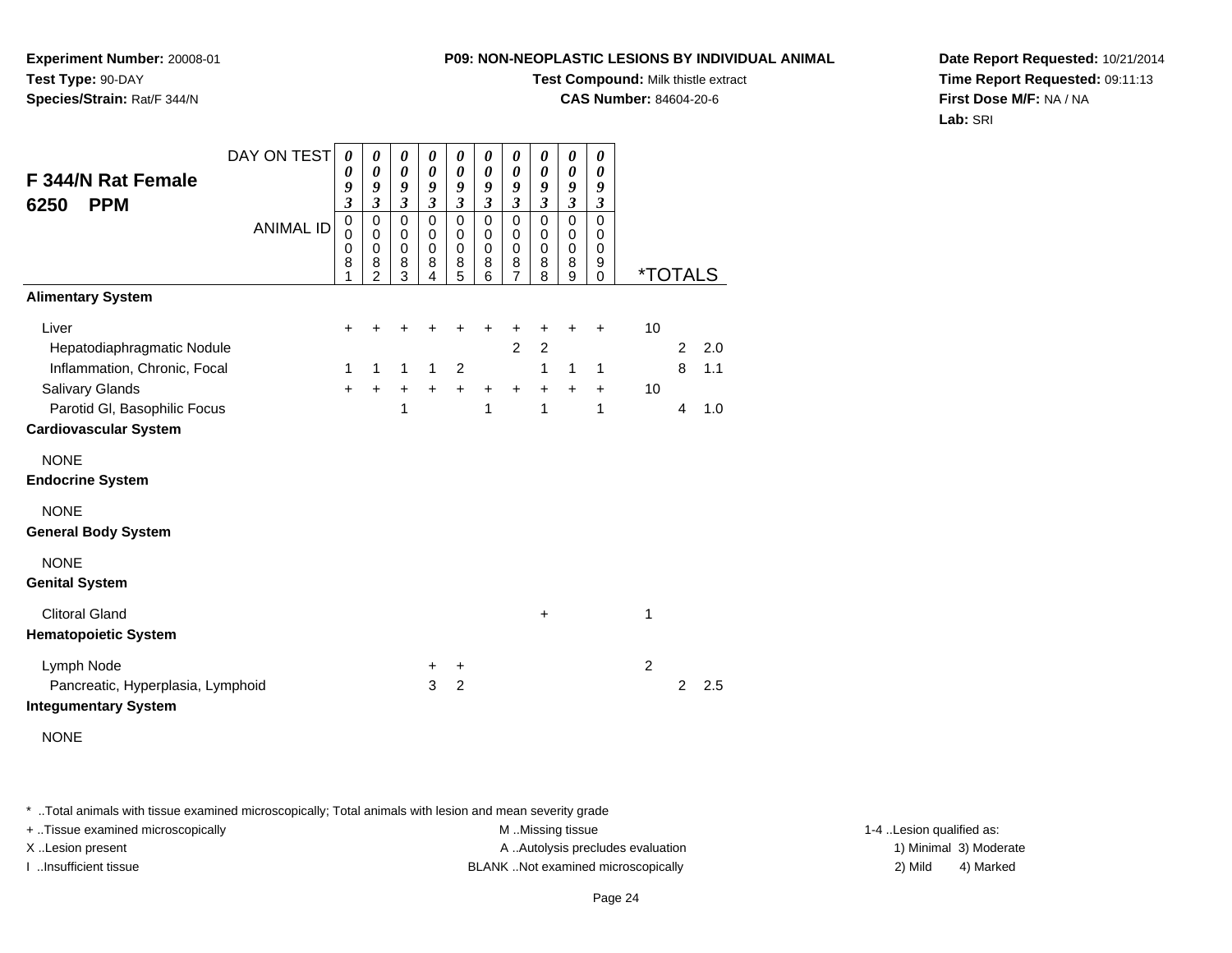#### **P09: NON-NEOPLASTIC LESIONS BY INDIVIDUAL ANIMAL**

**Test Compound:** Milk thistle extract

**CAS Number:** 84604-20-6

**Date Report Requested:** 10/21/2014**Time Report Requested:** 09:11:13**First Dose M/F:** NA / NA**Lab:** SRI

| F 344/N Rat Female<br><b>PPM</b><br>6250 | DAY ON TEST | U<br>O<br>σ<br>J | Q<br>Δ      | $\boldsymbol{\theta}$<br>Q<br>◠<br>J |   | U<br>0<br>9<br>◠<br>J |        | U<br>$\boldsymbol{\theta}$<br>o<br>J | U<br>о | $\boldsymbol{\theta}$<br>$\boldsymbol{\theta}$<br>o<br>لم | 0<br>a<br>- 1 |                      |
|------------------------------------------|-------------|------------------|-------------|--------------------------------------|---|-----------------------|--------|--------------------------------------|--------|-----------------------------------------------------------|---------------|----------------------|
|                                          | ANIMAL ID   | U<br>U<br>0<br>8 | U<br>8<br>◠ | U<br>U<br>0<br>8<br>າ                | 8 | O<br>0<br>0<br>8<br>5 | 8<br>ี | 8                                    | 8<br>я | 0<br>0<br>8<br>9                                          | 0<br>9        | $\mathbf{x}$<br>AL S |

**Musculoskeletal System**

NONE

**Nervous System**

NONE

**Respiratory System**

NONE

**Special Senses System**

NONE

**Urinary System**

NONE

\* ..Total animals with tissue examined microscopically; Total animals with lesion and mean severity grade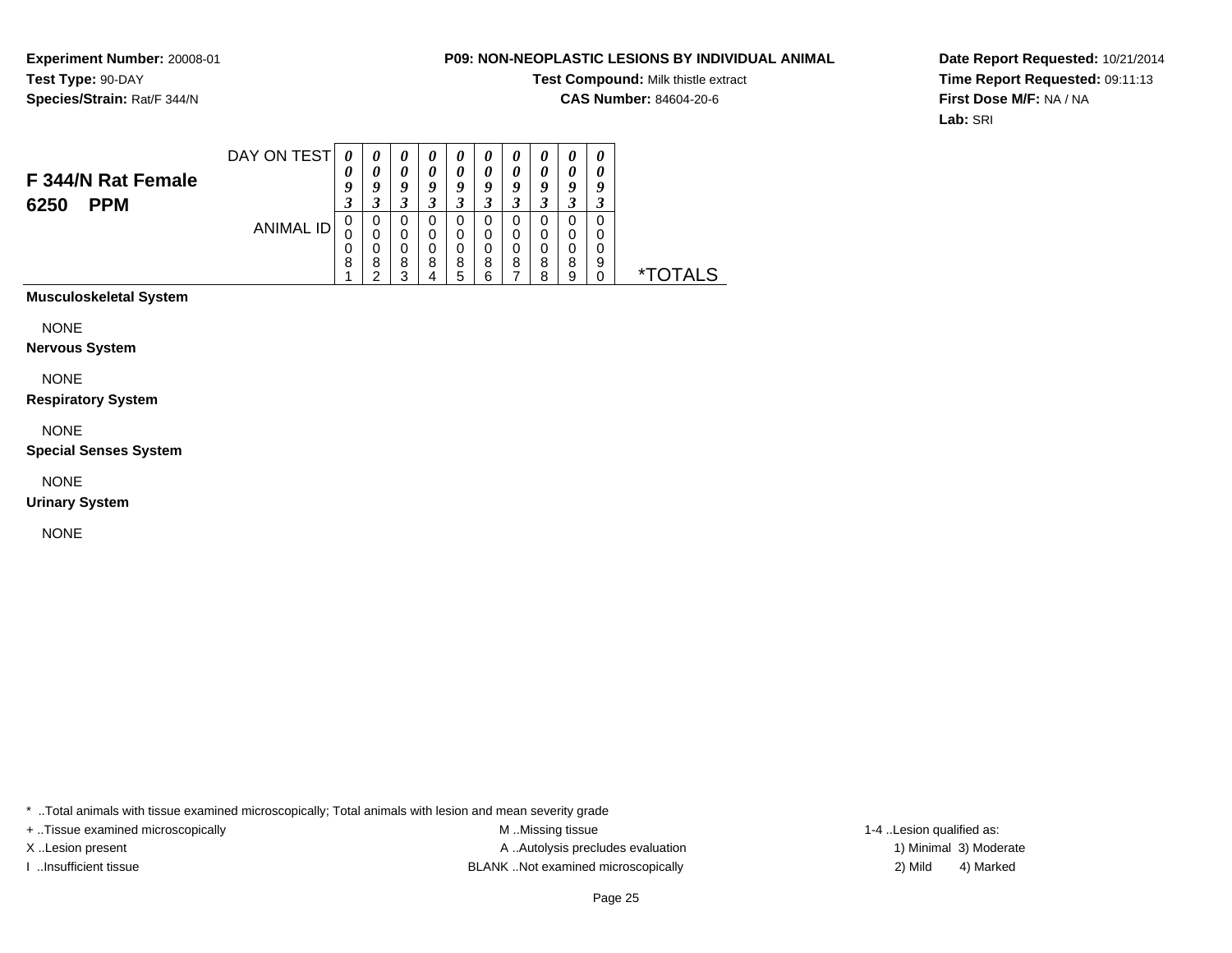**Experiment Number:** 20008-01**Test Type:** 90-DAY**Species/Strain:** Rat/F 344/N

## **Test Compound:** Milk thistle extract

**CAS Number:** 84604-20-6

**Date Report Requested:** 10/21/2014**Time Report Requested:** 09:11:13**First Dose M/F:** NA / NA**Lab:** SRI

| DAY ON TEST                                       | 0                       | 0                                  | 0                                       | $\boldsymbol{\theta}$                     | 0                               | 0                               | 0                                       | 0                               | 0                             | 0                     |                |                |     |
|---------------------------------------------------|-------------------------|------------------------------------|-----------------------------------------|-------------------------------------------|---------------------------------|---------------------------------|-----------------------------------------|---------------------------------|-------------------------------|-----------------------|----------------|----------------|-----|
| <b>F 344/N Rat Female</b>                         | 0<br>9                  | 0<br>9                             | $\boldsymbol{\theta}$<br>9              | 0<br>9                                    | 0<br>9                          | 0<br>9                          | 0<br>9                                  | 0<br>9                          | 0<br>9                        | 0<br>9                |                |                |     |
| 12500 PPM                                         | $\overline{\mathbf{3}}$ | 3                                  | $\mathfrak{z}$                          | $\mathfrak{z}$                            | $\overline{\mathbf{3}}$         | $\mathfrak{z}$                  | 3                                       | $\mathfrak{z}$                  | $\mathfrak{z}$                | $\mathfrak{z}$        |                |                |     |
| <b>ANIMAL ID</b>                                  | 0<br>0<br>0<br>9<br>1   | 0<br>0<br>0<br>9<br>$\overline{2}$ | $\mathbf 0$<br>0<br>$\pmb{0}$<br>9<br>3 | $\mathbf 0$<br>0<br>$\mathbf 0$<br>9<br>4 | 0<br>0<br>$\mathbf 0$<br>9<br>5 | 0<br>0<br>$\mathbf 0$<br>9<br>6 | $\mathbf 0$<br>0<br>$\pmb{0}$<br>9<br>7 | 0<br>0<br>$\mathbf 0$<br>9<br>8 | 0<br>0<br>$\pmb{0}$<br>9<br>9 | 0<br>0<br>1<br>0<br>0 | *TOTALS        |                |     |
| <b>Alimentary System</b>                          |                         |                                    |                                         |                                           |                                 |                                 |                                         |                                 |                               |                       |                |                |     |
| Liver                                             | ٠                       |                                    |                                         |                                           |                                 |                                 |                                         |                                 |                               | +                     | 10             |                |     |
| Hepatodiaphragmatic Nodule                        |                         |                                    |                                         |                                           | $\overline{c}$                  |                                 |                                         |                                 |                               |                       |                | 1              | 2.0 |
| Inflammation, Chronic, Focal                      | 1                       | 1                                  | 1                                       |                                           | $\mathbf{1}$                    | 2                               | $\mathbf{1}$                            | $\mathbf{1}$                    | 2                             | $\mathbf{1}$          |                | 9              | 1.2 |
| <b>Salivary Glands</b>                            | $+$                     |                                    | $\ddot{}$                               | $\ddot{}$                                 | $\ddot{}$                       | $\ddot{}$                       | $+$                                     | $\ddot{}$                       | $\ddot{}$                     | $\ddot{}$             | 10             |                |     |
| Duct, Parotid GI, Inflammation, Chronic,<br>Focal |                         |                                    |                                         |                                           |                                 |                                 |                                         | 1                               |                               |                       |                | 1              | 1.0 |
| Parotid GI, Basophilic Focus                      | 1                       | 1                                  |                                         |                                           | 1                               |                                 |                                         |                                 |                               |                       |                | 3              | 1.0 |
| Parotid GI, Basophilic Focus, Multiple            |                         |                                    |                                         |                                           |                                 |                                 |                                         |                                 | 1                             |                       |                | 1              | 1.0 |
| <b>Cardiovascular System</b>                      |                         |                                    |                                         |                                           |                                 |                                 |                                         |                                 |                               |                       |                |                |     |
| <b>NONE</b>                                       |                         |                                    |                                         |                                           |                                 |                                 |                                         |                                 |                               |                       |                |                |     |
| <b>Endocrine System</b>                           |                         |                                    |                                         |                                           |                                 |                                 |                                         |                                 |                               |                       |                |                |     |
| <b>NONE</b><br><b>General Body System</b>         |                         |                                    |                                         |                                           |                                 |                                 |                                         |                                 |                               |                       |                |                |     |
|                                                   |                         |                                    |                                         |                                           |                                 |                                 |                                         |                                 |                               |                       |                |                |     |
| <b>NONE</b><br><b>Genital System</b>              |                         |                                    |                                         |                                           |                                 |                                 |                                         |                                 |                               |                       |                |                |     |
| <b>Clitoral Gland</b>                             |                         |                                    |                                         |                                           | +                               |                                 |                                         |                                 |                               |                       | 1              |                |     |
| Cyst                                              |                         |                                    |                                         |                                           | $\overline{2}$                  |                                 |                                         |                                 |                               |                       |                | 1              | 2.0 |
| <b>Uterus</b>                                     |                         |                                    |                                         |                                           |                                 | +                               |                                         |                                 | $\ddot{}$                     |                       | $\overline{2}$ |                |     |
| Hydrometra                                        |                         |                                    |                                         |                                           |                                 | $\overline{2}$                  |                                         |                                 | $\overline{2}$                |                       |                | $\overline{2}$ | 2.0 |

\* ..Total animals with tissue examined microscopically; Total animals with lesion and mean severity grade

+ ..Tissue examined microscopically examined microscopically examined as:  $M$  ..Missing tissue 1-4 ..Lesion qualified as: X..Lesion present **A ..Autolysis precludes evaluation** A ..Autolysis precludes evaluation 1) Minimal 3) Moderate

I ..Insufficient tissue BLANK ..Not examined microscopically 2) Mild 4) Marked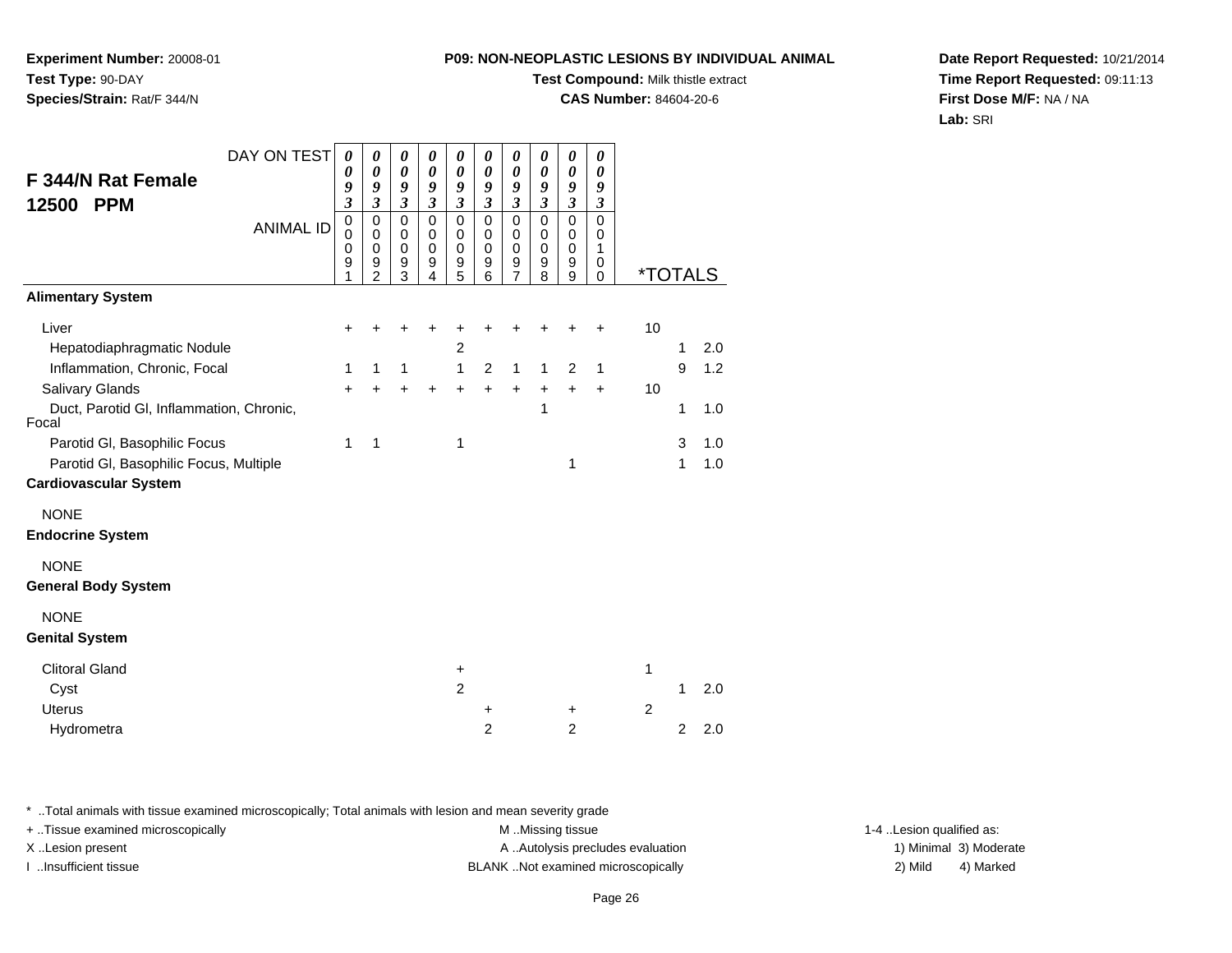**Test Compound:** Milk thistle extract

**CAS Number:** 84604-20-6

**Date Report Requested:** 10/21/2014**Time Report Requested:** 09:11:14**First Dose M/F:** NA / NA**Lab:** SRI

| F 344/N Rat Female<br>12500<br><b>PPM</b>                                                                     | DAY ON TEST<br><b>ANIMAL ID</b> | 0<br>0<br>9<br>$\overline{\mathbf{3}}$<br>$\mathbf 0$<br>$\pmb{0}$<br>0<br>9 | 0<br>$\boldsymbol{\theta}$<br>9<br>$\boldsymbol{\mathfrak{z}}$<br>$\pmb{0}$<br>$\pmb{0}$<br>$\,0\,$<br>9<br>$\overline{2}$ | 0<br>$\boldsymbol{\theta}$<br>9<br>$\boldsymbol{\mathfrak{z}}$<br>$\mathbf 0$<br>$\pmb{0}$<br>$\mathbf 0$<br>9<br>3 | 0<br>$\boldsymbol{\theta}$<br>9<br>$\mathfrak{z}$<br>$\mathbf 0$<br>$\pmb{0}$<br>$\pmb{0}$<br>9<br>4 | 0<br>0<br>9<br>$\mathfrak{z}$<br>$\mathbf 0$<br>$\mathbf 0$<br>$\pmb{0}$<br>9<br>5 | 0<br>$\boldsymbol{\theta}$<br>9<br>$\mathfrak{z}$<br>$\mathsf 0$<br>$\pmb{0}$<br>$\pmb{0}$<br>9<br>6 | 0<br>$\boldsymbol{\theta}$<br>9<br>$\mathfrak{z}$<br>$\mathbf 0$<br>$\pmb{0}$<br>$\mathbf 0$<br>9<br>$\overline{7}$ | 0<br>$\boldsymbol{\theta}$<br>9<br>$\mathfrak{z}$<br>$\mathbf 0$<br>$\pmb{0}$<br>$\pmb{0}$<br>9<br>8 | 0<br>$\boldsymbol{\theta}$<br>9<br>$\boldsymbol{\beta}$<br>$\mathbf 0$<br>$\pmb{0}$<br>$\mathbf 0$<br>9<br>9 | 0<br>0<br>9<br>$\boldsymbol{\beta}$<br>$\mathbf 0$<br>$\pmb{0}$<br>$\mathbf{1}$<br>0<br>0 | <i><b>*TOTALS</b></i> |
|---------------------------------------------------------------------------------------------------------------|---------------------------------|------------------------------------------------------------------------------|----------------------------------------------------------------------------------------------------------------------------|---------------------------------------------------------------------------------------------------------------------|------------------------------------------------------------------------------------------------------|------------------------------------------------------------------------------------|------------------------------------------------------------------------------------------------------|---------------------------------------------------------------------------------------------------------------------|------------------------------------------------------------------------------------------------------|--------------------------------------------------------------------------------------------------------------|-------------------------------------------------------------------------------------------|-----------------------|
| <b>Hematopoietic System</b><br>Lymph Node<br>Pancreatic, Hyperplasia, Lymphoid<br><b>Integumentary System</b> |                                 |                                                                              |                                                                                                                            |                                                                                                                     |                                                                                                      |                                                                                    | $\ddot{}$<br>$\overline{2}$                                                                          |                                                                                                                     |                                                                                                      |                                                                                                              |                                                                                           | 1<br>2.0<br>1         |
| <b>NONE</b><br><b>Musculoskeletal System</b>                                                                  |                                 |                                                                              |                                                                                                                            |                                                                                                                     |                                                                                                      |                                                                                    |                                                                                                      |                                                                                                                     |                                                                                                      |                                                                                                              |                                                                                           |                       |
| <b>NONE</b><br><b>Nervous System</b>                                                                          |                                 |                                                                              |                                                                                                                            |                                                                                                                     |                                                                                                      |                                                                                    |                                                                                                      |                                                                                                                     |                                                                                                      |                                                                                                              |                                                                                           |                       |
| <b>NONE</b><br><b>Respiratory System</b><br><b>NONE</b>                                                       |                                 |                                                                              |                                                                                                                            |                                                                                                                     |                                                                                                      |                                                                                    |                                                                                                      |                                                                                                                     |                                                                                                      |                                                                                                              |                                                                                           |                       |
| <b>Special Senses System</b><br><b>NONE</b>                                                                   |                                 |                                                                              |                                                                                                                            |                                                                                                                     |                                                                                                      |                                                                                    |                                                                                                      |                                                                                                                     |                                                                                                      |                                                                                                              |                                                                                           |                       |
| <b>Urinary System</b>                                                                                         |                                 |                                                                              |                                                                                                                            |                                                                                                                     |                                                                                                      |                                                                                    |                                                                                                      |                                                                                                                     |                                                                                                      |                                                                                                              |                                                                                           |                       |
| <b>NONE</b>                                                                                                   |                                 |                                                                              |                                                                                                                            |                                                                                                                     |                                                                                                      |                                                                                    |                                                                                                      |                                                                                                                     |                                                                                                      |                                                                                                              |                                                                                           |                       |

\* ..Total animals with tissue examined microscopically; Total animals with lesion and mean severity grade

**Experiment Number:** 20008-01

**Species/Strain:** Rat/F 344/N

**Test Type:** 90-DAY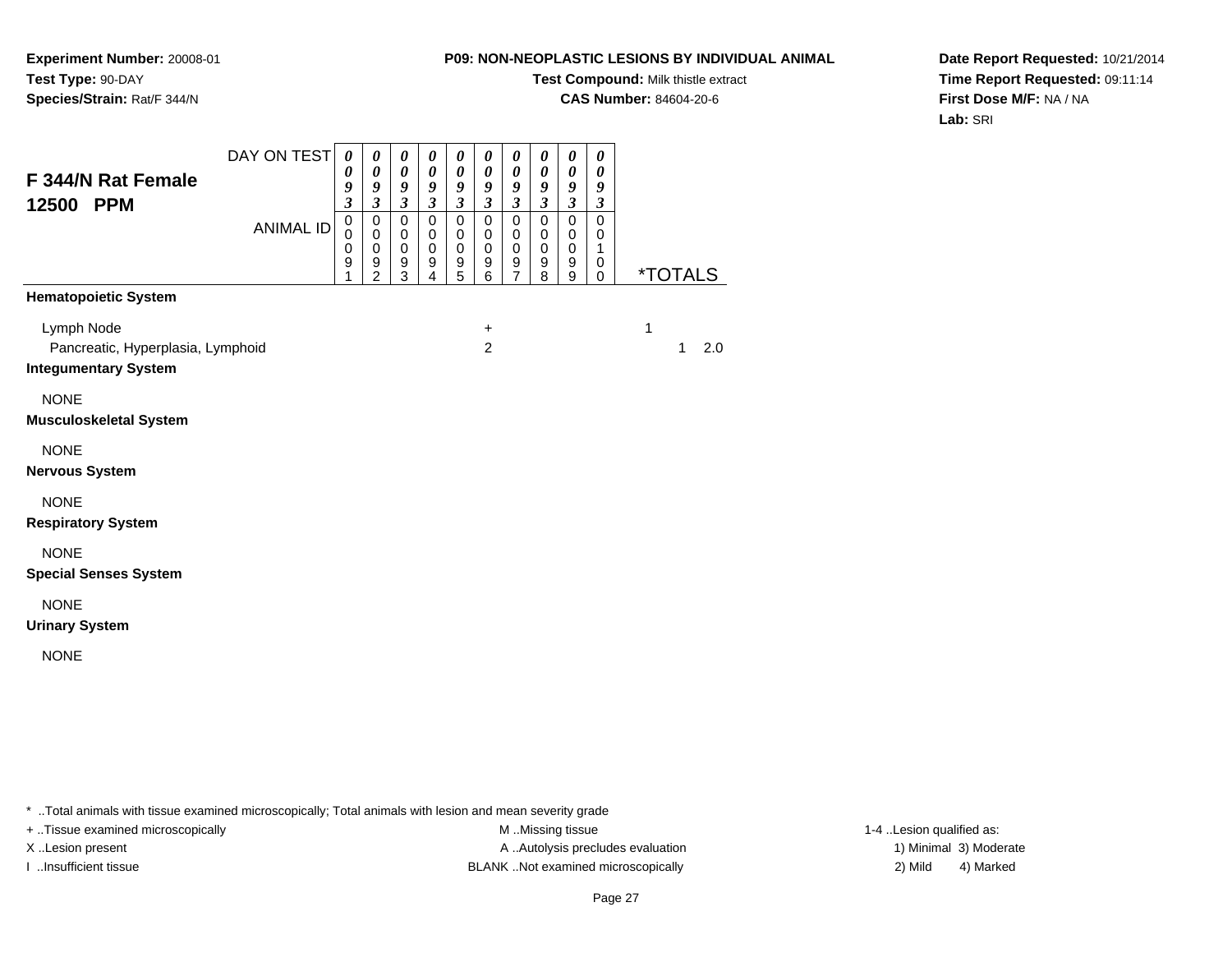**Experiment Number:** 20008-01**Test Type:** 90-DAY**Species/Strain:** Rat/F 344/N

### **Test Compound:** Milk thistle extract

**CAS Number:** 84604-20-6

**Date Report Requested:** 10/21/2014**Time Report Requested:** 09:11:14**First Dose M/F:** NA / NA**Lab:** SRI

| DAY ON TEST<br>F 344/N Rat Female<br>25000 PPM                                                                                                                          | $\boldsymbol{\theta}$<br>0<br>9<br>3 | 0<br>0<br>9<br>$\boldsymbol{\beta}$                             | 0<br>$\pmb{\theta}$<br>$\pmb{9}$<br>$\boldsymbol{\mathfrak{z}}$ | $\boldsymbol{\theta}$<br>$\pmb{\theta}$<br>9<br>$\boldsymbol{\mathfrak{z}}$ | 0<br>$\boldsymbol{\theta}$<br>9<br>$\boldsymbol{\beta}$ | 0<br>0<br>9<br>$\boldsymbol{\beta}$ | 0<br>$\pmb{\theta}$<br>$\boldsymbol{9}$<br>$\boldsymbol{\beta}$ | 0<br>0<br>9<br>$\boldsymbol{\mathfrak{z}}$     | $\boldsymbol{\theta}$<br>$\pmb{\theta}$<br>9<br>$\boldsymbol{\mathfrak{z}}$ | 0<br>0<br>9<br>$\boldsymbol{\beta}$                    |                                                                       |                          |  |
|-------------------------------------------------------------------------------------------------------------------------------------------------------------------------|--------------------------------------|-----------------------------------------------------------------|-----------------------------------------------------------------|-----------------------------------------------------------------------------|---------------------------------------------------------|-------------------------------------|-----------------------------------------------------------------|------------------------------------------------|-----------------------------------------------------------------------------|--------------------------------------------------------|-----------------------------------------------------------------------|--------------------------|--|
| <b>ANIMAL ID</b>                                                                                                                                                        | 0<br>0<br>1<br>0<br>1                | $\pmb{0}$<br>$\mathbf 0$<br>$\mathbf{1}$<br>0<br>$\overline{2}$ | $\pmb{0}$<br>0<br>1<br>0<br>3                                   | $\mathbf 0$<br>0<br>1<br>0<br>4                                             | $\mathbf 0$<br>0<br>1<br>0<br>5                         | 0<br>0<br>1<br>0<br>6               | $\pmb{0}$<br>0<br>1<br>0<br>7                                   | $\pmb{0}$<br>0<br>1<br>0<br>8                  | $\mathbf 0$<br>0<br>1<br>0<br>9                                             | $\mathbf 0$<br>$\mathbf 0$<br>$\mathbf{1}$<br>1<br>0   | <i><b>*TOTALS</b></i>                                                 |                          |  |
| <b>Alimentary System</b>                                                                                                                                                |                                      |                                                                 |                                                                 |                                                                             |                                                         |                                     |                                                                 |                                                |                                                                             |                                                        |                                                                       |                          |  |
| Liver<br>Hepatodiaphragmatic Nodule<br>Inflammation, Chronic, Focal<br><b>Salivary Glands</b><br>Parotid GI, Basophilic Focus<br>Parotid GI, Basophilic Focus, Multiple | +<br>$\mathbf{1}$                    | +<br>$\mathbf{1}$<br>$\ddot{}$<br>$\mathbf{1}$                  | $\overline{\mathbf{c}}$<br>$\mathbf{1}$                         | $\ddot{}$<br>1<br>+<br>$\overline{1}$                                       | $\mathbf{1}$                                            | $\ddot{}$<br>1<br>+<br>$\mathbf{1}$ | 1<br>+                                                          | +<br>$\mathbf{1}$<br>$\ddot{}$<br>$\mathbf{1}$ | 1<br>$\ddot{}$<br>$\mathbf{1}$                                              | $\ddot{}$<br>$\mathbf{1}$<br>$\ddot{}$<br>$\mathbf{1}$ | $10$<br>2.0<br>1<br>1.0<br>10<br>7<br>1.0<br>5<br>1.0<br>$\mathbf{1}$ |                          |  |
| <b>Cardiovascular System</b>                                                                                                                                            |                                      |                                                                 |                                                                 |                                                                             |                                                         |                                     |                                                                 |                                                |                                                                             |                                                        |                                                                       |                          |  |
| <b>NONE</b><br><b>Endocrine System</b>                                                                                                                                  |                                      |                                                                 |                                                                 |                                                                             |                                                         |                                     |                                                                 |                                                |                                                                             |                                                        |                                                                       |                          |  |
| <b>NONE</b><br><b>General Body System</b>                                                                                                                               |                                      |                                                                 |                                                                 |                                                                             |                                                         |                                     |                                                                 |                                                |                                                                             |                                                        |                                                                       |                          |  |
| <b>NONE</b><br><b>Genital System</b>                                                                                                                                    |                                      |                                                                 |                                                                 |                                                                             |                                                         |                                     |                                                                 |                                                |                                                                             |                                                        |                                                                       |                          |  |
| <b>NONE</b><br><b>Hematopoietic System</b>                                                                                                                              |                                      |                                                                 |                                                                 |                                                                             |                                                         |                                     |                                                                 |                                                |                                                                             |                                                        |                                                                       |                          |  |
| <b>NONE</b><br><b>Integumentary System</b>                                                                                                                              |                                      |                                                                 |                                                                 |                                                                             |                                                         |                                     |                                                                 |                                                |                                                                             |                                                        |                                                                       |                          |  |
| <b>NONE</b>                                                                                                                                                             |                                      |                                                                 |                                                                 |                                                                             |                                                         |                                     |                                                                 |                                                |                                                                             |                                                        |                                                                       |                          |  |
| * Total animals with tissue examined microscopically; Total animals with lesion and mean severity grade<br>+ Tissue examined microscopically                            |                                      |                                                                 |                                                                 |                                                                             |                                                         |                                     |                                                                 | M Missing tissue                               |                                                                             |                                                        |                                                                       | 1-4 Lesion qualified as: |  |

X..Lesion present **A ..Autolysis precludes evaluation** A ..Autolysis precludes evaluation 1) Minimal 3) Moderate I ..Insufficient tissue BLANK ..Not examined microscopically 2) Mild 4) Marked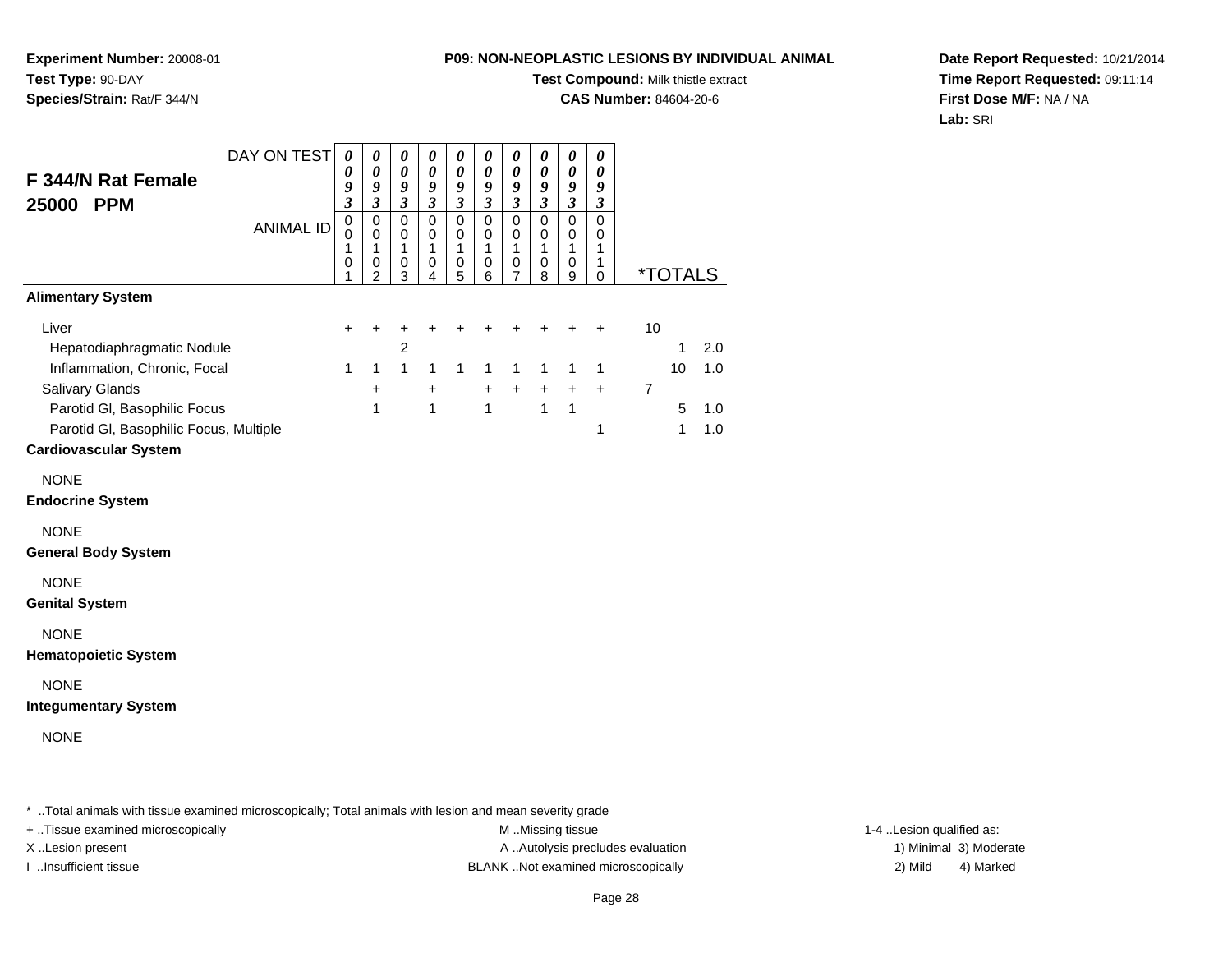#### **P09: NON-NEOPLASTIC LESIONS BY INDIVIDUAL ANIMAL**

**Test Compound:** Milk thistle extract

**CAS Number:** 84604-20-6

**Date Report Requested:** 10/21/2014**Time Report Requested:** 09:11:14**First Dose M/F:** NA / NA**Lab:** SRI

| F 344/N Rat Female<br><b>PPM</b><br>25000 | DAY ON TEST | 0<br>U<br>9<br>3 | $\boldsymbol{\theta}$<br>a | U<br>0<br>a<br>3 | a                | a                | o      | Q |        | Q<br>Δ<br>. J | 0<br> |       |
|-------------------------------------------|-------------|------------------|----------------------------|------------------|------------------|------------------|--------|---|--------|---------------|-------|-------|
|                                           | ANIMAL ID   | 0<br>U<br>0      | U<br>0<br>U<br>◠           | O<br>0<br>U<br>3 | O<br>0<br>0<br>4 | 0<br>0<br>0<br>5 | O<br>6 | U | U<br>o | O<br>υ<br>9   |       | TAI S |

**Musculoskeletal System**

NONE

**Nervous System**

NONE

**Respiratory System**

NONE

**Special Senses System**

NONE

**Urinary System**

NONE

\* ..Total animals with tissue examined microscopically; Total animals with lesion and mean severity grade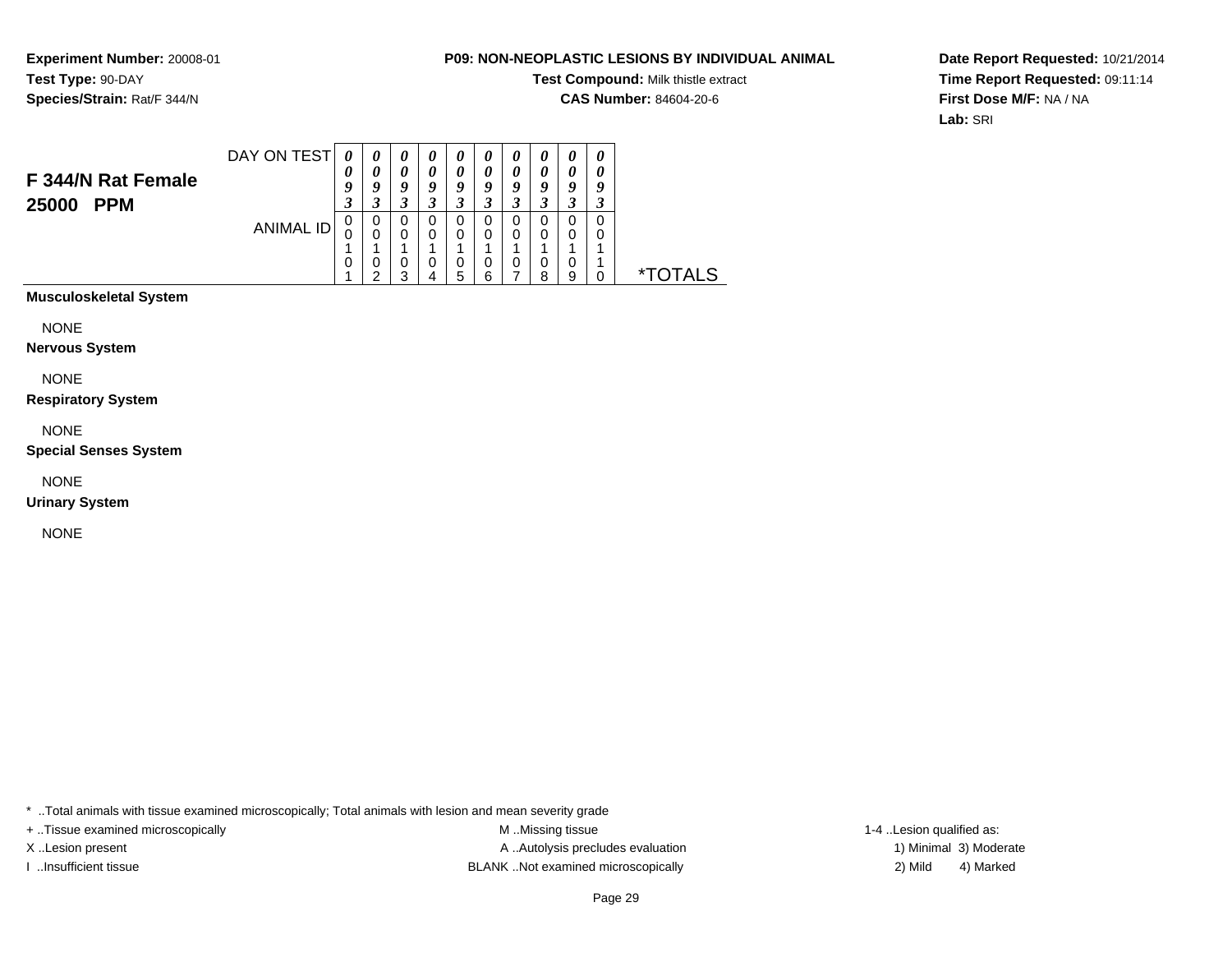**Experiment Number:** 20008-01**Test Type:** 90-DAY**Species/Strain:** Rat/F 344/N

# **Test Compound:** Milk thistle extract

**CAS Number:** 84604-20-6

**Date Report Requested:** 10/21/2014**Time Report Requested:** 09:11:14**First Dose M/F:** NA / NA**Lab:** SRI

|                                        | DAY ON TEST      | 0                     | 0                          | 0                               | 0                               | 0                               | 0                               | 0                               | 0                               | 0                                         | 0                                              |                       |   |     |
|----------------------------------------|------------------|-----------------------|----------------------------|---------------------------------|---------------------------------|---------------------------------|---------------------------------|---------------------------------|---------------------------------|-------------------------------------------|------------------------------------------------|-----------------------|---|-----|
| <b>F 344/N Rat Female</b>              |                  | 0<br>9                | $\boldsymbol{\theta}$<br>9 | 0<br>9                          | $\boldsymbol{\theta}$<br>9      | 0<br>9                          | 0<br>9                          | 0<br>9                          | 0<br>9                          | $\boldsymbol{\theta}$<br>9                | 0<br>9                                         |                       |   |     |
| <b>PPM</b><br>50000                    |                  | 3                     | 3                          | 3                               | 3                               | 3                               | $\overline{\mathbf{3}}$         | 3                               | $\overline{\mathbf{3}}$         | $\overline{\mathbf{3}}$                   | $\overline{\mathbf{3}}$                        |                       |   |     |
|                                        | <b>ANIMAL ID</b> | 0<br>0<br>1<br>1<br>1 | 0<br>0<br>1<br>1<br>2      | $\mathbf 0$<br>0<br>1<br>1<br>3 | $\mathbf 0$<br>0<br>1<br>1<br>4 | $\mathbf 0$<br>0<br>1<br>1<br>5 | $\mathbf 0$<br>0<br>1<br>1<br>6 | $\mathbf 0$<br>0<br>1<br>1<br>7 | $\mathbf 0$<br>0<br>1<br>1<br>8 | $\mathbf 0$<br>$\mathbf 0$<br>1<br>1<br>9 | $\mathbf 0$<br>0<br>1<br>$\boldsymbol{2}$<br>0 | <i><b>*TOTALS</b></i> |   |     |
| <b>Alimentary System</b>               |                  |                       |                            |                                 |                                 |                                 |                                 |                                 |                                 |                                           |                                                |                       |   |     |
| Esophagus                              |                  | +                     |                            |                                 | M                               |                                 |                                 |                                 |                                 |                                           | +                                              | 9                     |   |     |
| Intestine Large, Cecum                 |                  | +                     | +                          | +                               | $\ddot{}$                       | $\pm$                           | +                               | +                               | +                               | +                                         | $\ddot{}$                                      | 10                    |   |     |
| Intestine Large, Colon                 |                  | $\ddot{}$             |                            |                                 |                                 | $\ddot{}$                       | $\ddot{}$                       | $\ddot{}$                       | $\ddot{}$                       | $\ddot{}$                                 | $\ddot{}$                                      | 10                    |   |     |
| Intussusception                        |                  |                       |                            |                                 |                                 |                                 |                                 |                                 | 3                               |                                           |                                                |                       | 1 | 3.0 |
| Intestine Large, Rectum                |                  | +                     |                            |                                 |                                 |                                 | ł.                              | +                               | $\ddot{}$                       | $\ddot{}$                                 | $\ddot{}$                                      | 10                    |   |     |
| Intussusception                        |                  |                       |                            |                                 |                                 |                                 |                                 |                                 | 3                               |                                           |                                                |                       | 1 | 3.0 |
| Intestine Small, Duodenum              |                  | +                     | +                          | +                               |                                 |                                 | +                               | +                               | $\ddot{}$                       | $\ddot{}$                                 | $\ddot{}$                                      | 10                    |   |     |
| Intestine Small, Ileum                 |                  | +                     | +                          | $\ddot{}$                       | $\ddot{}$                       | $\ddot{}$                       | $\ddot{}$                       | $\ddot{}$                       | $\ddot{}$                       | $\ddot{}$                                 | +                                              | 10                    |   |     |
| Intestine Small, Jejunum               |                  | $\ddot{}$             |                            | +                               | +                               | $\ddot{}$                       | $\ddot{}$                       | $\ddot{}$                       | $\ddot{}$                       | $\ddot{}$                                 | $\ddot{}$                                      | 10                    |   |     |
| Liver                                  |                  | $\ddot{}$             | +                          | +                               | $\ddot{}$                       | $\ddot{}$                       | $\ddot{}$                       | $\ddot{}$                       | $\ddot{}$                       | $\ddot{}$                                 | $\ddot{}$                                      | 10                    |   |     |
| Hepatodiaphragmatic Nodule             |                  |                       |                            |                                 |                                 | $\overline{c}$                  |                                 |                                 |                                 |                                           |                                                |                       | 1 | 2.0 |
| Inflammation, Chronic, Focal           |                  | 2                     | 1                          | 1                               |                                 | 1                               | 1                               | 1                               | 1                               | 1                                         | 1                                              |                       | 9 | 1.1 |
| Pancreas                               |                  | +                     | +                          | +                               | $\ddot{}$                       | $\ddot{}$                       | $\ddot{}$                       | +                               | $\ddot{}$                       | $\ddot{}$                                 | $\ddot{}$                                      | 10                    |   |     |
| Interstitium, Fibrosis, Focal          |                  |                       |                            | 1                               |                                 |                                 |                                 |                                 |                                 |                                           |                                                |                       | 1 | 1.0 |
| Salivary Glands                        |                  | +                     |                            |                                 |                                 |                                 |                                 |                                 | +                               |                                           | +                                              | 10                    |   |     |
| Duct, Parotid GI, Proliferation, Focal |                  |                       |                            |                                 |                                 |                                 |                                 |                                 | 1                               |                                           |                                                |                       | 1 | 1.0 |
| Interstitium, Fibrosis, Focal          |                  |                       |                            |                                 |                                 |                                 | 1                               |                                 |                                 |                                           |                                                |                       | 1 | 1.0 |
| Parotid GI, Basophilic Focus           |                  |                       |                            |                                 |                                 |                                 |                                 |                                 |                                 |                                           | 1                                              |                       | 1 | 1.0 |
| Parotid GI, Basophilic Focus, Multiple |                  |                       | 1                          |                                 | 1                               |                                 | 1                               | 1                               | 1                               | 1                                         |                                                |                       | 6 | 1.0 |
| Stomach, Forestomach                   |                  | ٠                     |                            |                                 |                                 |                                 | ٠                               | +                               | +                               | +                                         | +                                              | 10                    |   |     |
| Stomach, Glandular                     |                  | +                     |                            |                                 |                                 |                                 | +                               | +                               | +                               | +                                         | +                                              | 10                    |   |     |

\* ..Total animals with tissue examined microscopically; Total animals with lesion and mean severity grade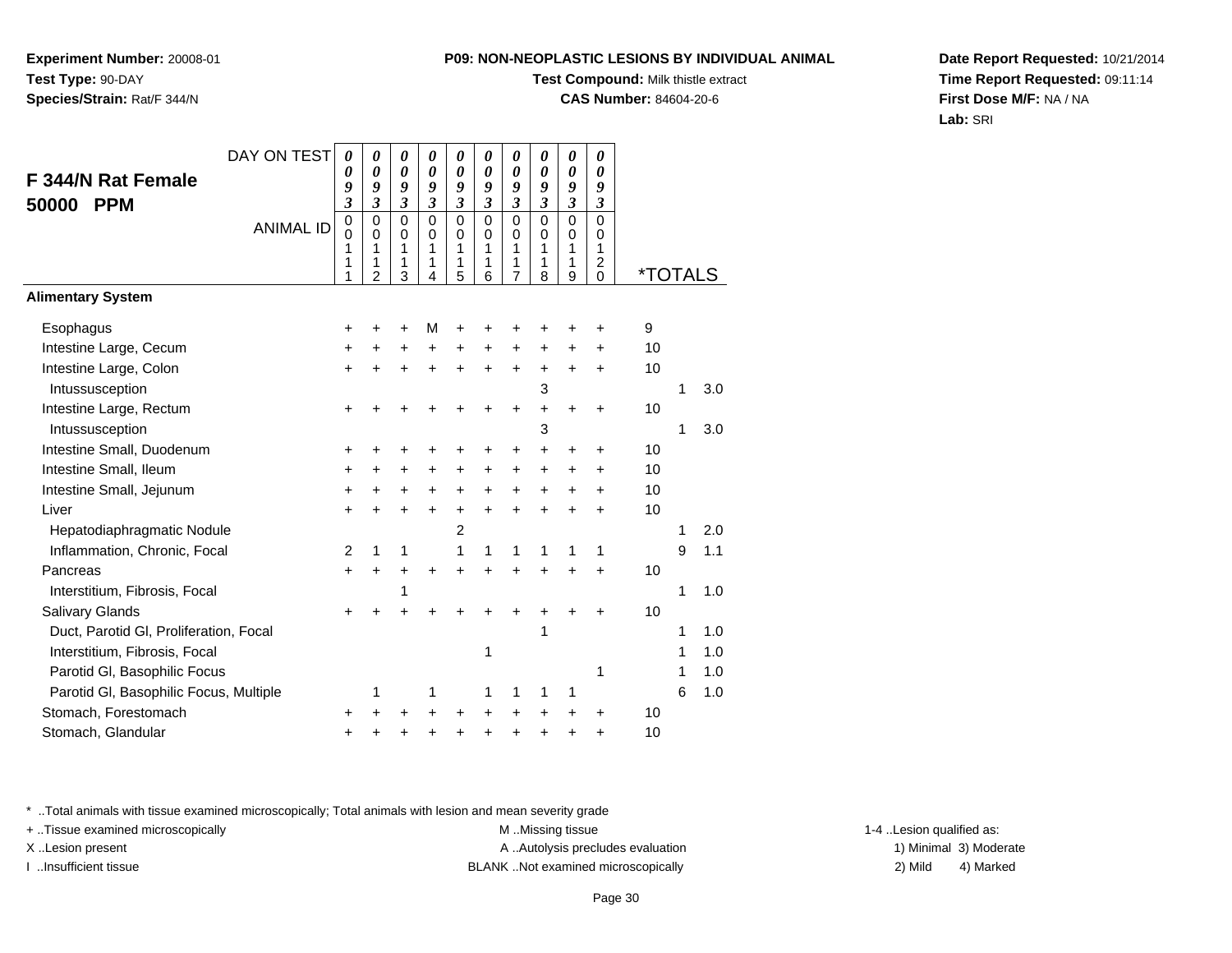**Test Compound:** Milk thistle extract

**CAS Number:** 84604-20-6

**Date Report Requested:** 10/21/2014**Time Report Requested:** 09:11:14**First Dose M/F:** NA / NA**Lab:** SRI

**F 344/N Rat Female50000 PPM**ANIMAL ID *0 9 3* 0 0 1 1 1 *0 9 3*0<br>0<br>1<br>1<br>2 *0 0 9 3* 0 0 1 1 3 *0 9 3* 0 0 1 1 4 *0 9 3* 0 0 1 1 5 *0 9 3* 0 0 1 1 6 *0 9 3* 0 0 1 1 7*0 0 9 3* 0 0 1 1 8 *0 9 3* 0 0 1 1 9 *0 9 3* 0 0 12<br>^ 0 \*TOTALS**Cardiovascular System**Heart <sup>+</sup> <sup>+</sup> <sup>+</sup> <sup>+</sup> <sup>+</sup> <sup>+</sup> <sup>+</sup> <sup>+</sup> <sup>+</sup> + 10 Cardiomyopathy, Focal 1 <sup>1</sup> <sup>2</sup> 1.0 **Endocrine System**Adrenal Cortex $\mathsf{x}$  + <sup>+</sup> <sup>+</sup> <sup>+</sup> <sup>+</sup> <sup>+</sup> <sup>+</sup> <sup>+</sup> <sup>+</sup> + 10 Adrenal Medullaa  $+$  <sup>+</sup> <sup>+</sup> <sup>+</sup> <sup>+</sup> <sup>+</sup> <sup>+</sup> <sup>+</sup> <sup>+</sup> + 10 Parathyroid Glandd  $+$  <sup>+</sup> <sup>+</sup> <sup>+</sup> <sup>+</sup> <sup>+</sup> <sup>+</sup> <sup>+</sup> <sup>+</sup> + 10 Pituitary Gland <sup>I</sup> <sup>+</sup> <sup>+</sup> <sup>+</sup> <sup>+</sup> <sup>+</sup> <sup>+</sup> <sup>+</sup> <sup>+</sup> + 9 Pars Distalis, Cystt and  $\sim$  1 <sup>1</sup> <sup>2</sup> 1.0 Thyroid Glandd  $+$  <sup>+</sup> <sup>+</sup> <sup>+</sup> <sup>+</sup> <sup>+</sup> <sup>+</sup> <sup>+</sup> <sup>+</sup> + 10 Ultimobranchial Cystt and the contract of  $\sim$  1 <sup>1</sup> 1.0 **General Body System**NONE**Genital System**Clitoral Gland $\alpha$  + <sup>+</sup> <sup>+</sup> <sup>+</sup> <sup>+</sup> <sup>+</sup> <sup>+</sup> <sup>+</sup> <sup>+</sup> + 10 Ovary $\mathsf y$  <sup>+</sup> <sup>+</sup> <sup>+</sup> <sup>+</sup> <sup>+</sup> <sup>+</sup> <sup>+</sup> <sup>+</sup> + 10 Uterus <sup>+</sup> <sup>+</sup> <sup>+</sup> <sup>+</sup> <sup>+</sup> <sup>+</sup> <sup>+</sup> <sup>+</sup> <sup>+</sup> + 10 Hydrometraa a contract  $2$  1 2.0 **Hematopoietic System**

DAY ON TEST

*0*

*0*

*0*

*0*

*0*

*0*

*0*

*0*

\* ..Total animals with tissue examined microscopically; Total animals with lesion and mean severity grade

+ ..Tissue examined microscopically examined microscopically examined as:  $M$  ..Missing tissue 1-4 ..Lesion qualified as: X..Lesion present **A ..Autolysis precludes evaluation** A ..Autolysis precludes evaluation 1) Minimal 3) Moderate I ..Insufficient tissue BLANK ..Not examined microscopically 2) Mild 4) Marked

| ardiovascular System           |           |           |                |           |           |                |                |           |           |           |    |   |     |
|--------------------------------|-----------|-----------|----------------|-----------|-----------|----------------|----------------|-----------|-----------|-----------|----|---|-----|
| Heart<br>Cardiomyopathy, Focal | $\ddot{}$ | $\ddot{}$ | $\ddot{}$<br>1 | $\ddot{}$ | $\ddot{}$ | $\ddot{}$      | $\ddot{}$<br>1 | $\ddot{}$ | $\ddot{}$ | $\ddot{}$ | 10 | 2 | 1.0 |
| ndocrine System                |           |           |                |           |           |                |                |           |           |           |    |   |     |
| <b>Adrenal Cortex</b>          | $\ddot{}$ | ٠         | ÷              | ٠         | ÷         | ٠              | ٠              | ٠         | ٠         | ÷         | 10 |   |     |
| Adrenal Medulla                | $+$       | $\ddot{}$ | $\ddot{}$      | $\ddot{}$ | $\ddot{}$ | $\ddot{}$      | $\ddot{}$      | $\ddot{}$ | $\ddot{}$ | $\ddot{}$ | 10 |   |     |
| Parathyroid Gland              | $\ddot{}$ | $+$       | $+$            | $\ddot{}$ | $\ddot{}$ | $\ddot{}$      | $+$            | $+$       | $+$       | $+$       | 10 |   |     |
| <b>Pituitary Gland</b>         | T         | $+$       | $+$            | $+$       | $+$       | $\ddot{}$      | $\ddot{}$      | $\ddot{}$ | $\ddot{}$ | $+$       | 9  |   |     |
| Pars Distalis, Cyst            |           | 1         |                |           | 1         |                |                |           |           |           |    | 2 | 1.0 |
| <b>Thyroid Gland</b>           | $\ddot{}$ | $\pm$     | $\pm$          | $\ddot{}$ | +         | +              | +              | +         | +         | $\pm$     | 10 |   |     |
| Ultimobranchial Cyst           |           |           |                |           |           |                |                |           | 1         |           |    | 1 | 1.0 |
| eneral Body System             |           |           |                |           |           |                |                |           |           |           |    |   |     |
| <b>NONE</b>                    |           |           |                |           |           |                |                |           |           |           |    |   |     |
| enital System                  |           |           |                |           |           |                |                |           |           |           |    |   |     |
| <b>Clitoral Gland</b>          | $\ddot{}$ | +         | $\ddot{}$      | $\ddot{}$ | +         | +              | +              | ٠         | ÷         | $\pm$     | 10 |   |     |
| Ovary                          | $\ddot{}$ | $+$       | $+$            | $+$       | $+$       | $\ddot{}$      | $+$            | $+$       | $\ddot{}$ | $\ddot{}$ | 10 |   |     |
| <b>Uterus</b>                  | $\ddot{}$ | $+$       | $\ddot{}$      | $\ddot{}$ | $\ddot{}$ | $\ddot{}$      | $\ddot{}$      | $\ddot{}$ | $\ddot{}$ | $+$       | 10 |   |     |
| Hydrometra                     |           |           |                |           |           | $\overline{2}$ |                |           |           |           |    | 1 | 2.0 |
| ematopoietic System            |           |           |                |           |           |                |                |           |           |           |    |   |     |
| <b>Bone Marrow</b>             | $\ddot{}$ | +         | +              | +         | +         | +              | +              | +         | ٠         | ٠         | 10 |   |     |
|                                |           |           |                |           |           |                |                |           |           |           |    |   |     |

**Experiment Number:** 20008-01**Test Type:** 90-DAY**Species/Strain:** Rat/F 344/N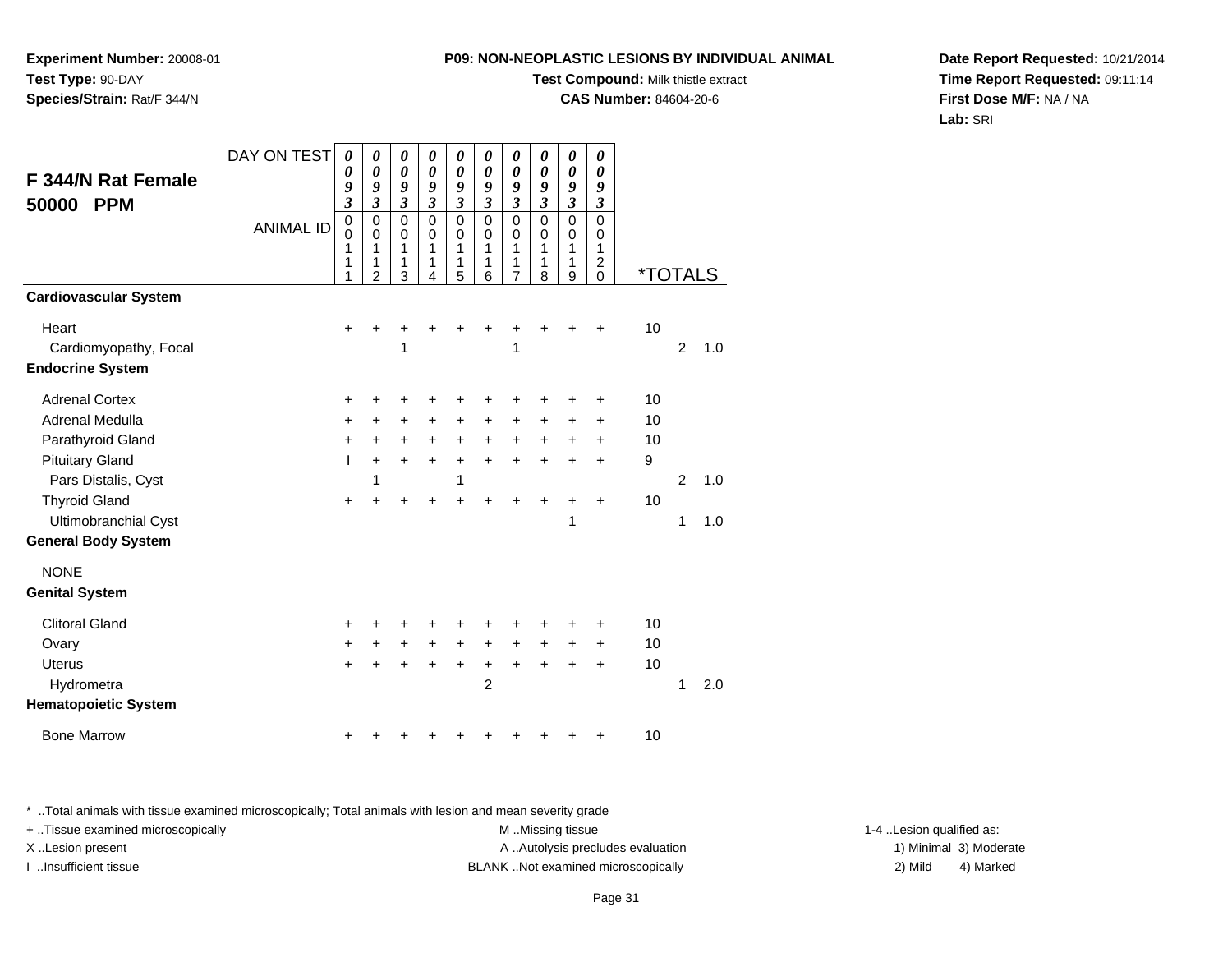**Test Compound:** Milk thistle extract

**CAS Number:** 84604-20-6

**Date Report Requested:** 10/21/2014**Time Report Requested:** 09:11:14**First Dose M/F:** NA / NA**Lab:** SRI

| F 344/N Rat Female<br>50000<br><b>PPM</b> | DAY ON TEST<br><b>ANIMAL ID</b> | 0<br>0<br>9<br>$\overline{\mathbf{3}}$<br>$\mathbf 0$<br>$\mathbf 0$<br>1<br>1<br>1 | 0<br>0<br>9<br>$\overline{\mathbf{3}}$<br>0<br>0<br>1<br>1<br>2 | 0<br>$\pmb{\theta}$<br>9<br>$\mathfrak{z}$<br>$\mathbf 0$<br>0<br>1<br>1<br>3 | 0<br>$\boldsymbol{\theta}$<br>9<br>$\mathfrak{z}$<br>$\mathbf 0$<br>0<br>1<br>1<br>4 | 0<br>$\boldsymbol{\theta}$<br>9<br>$\mathfrak{z}$<br>$\mathbf 0$<br>0<br>1<br>1<br>5 | 0<br>$\boldsymbol{\theta}$<br>9<br>$\mathfrak{z}$<br>$\mathbf 0$<br>0<br>1<br>1<br>6 | 0<br>0<br>9<br>$\mathfrak{z}$<br>$\mathsf 0$<br>0<br>1<br>1<br>$\overline{7}$ | 0<br>$\boldsymbol{\theta}$<br>9<br>$\boldsymbol{\beta}$<br>$\mathbf 0$<br>$\mathbf 0$<br>1<br>1<br>8 | 0<br>$\boldsymbol{\theta}$<br>9<br>$\mathfrak{z}$<br>$\mathbf 0$<br>0<br>1<br>1<br>9 | 0<br>0<br>9<br>$\mathfrak{z}$<br>$\mathbf 0$<br>0<br>1<br>2<br>$\mathbf 0$ | <i><b>*TOTALS</b></i> |   |     |
|-------------------------------------------|---------------------------------|-------------------------------------------------------------------------------------|-----------------------------------------------------------------|-------------------------------------------------------------------------------|--------------------------------------------------------------------------------------|--------------------------------------------------------------------------------------|--------------------------------------------------------------------------------------|-------------------------------------------------------------------------------|------------------------------------------------------------------------------------------------------|--------------------------------------------------------------------------------------|----------------------------------------------------------------------------|-----------------------|---|-----|
| Lymph Node, Mandibular                    |                                 | M                                                                                   | M                                                               | M                                                                             | M                                                                                    | $\ddot{}$                                                                            | M                                                                                    | M                                                                             | M                                                                                                    | M                                                                                    | M                                                                          | 1                     |   |     |
| Lymph Node, Mesenteric                    |                                 | +                                                                                   | $\ddot{}$                                                       | +                                                                             | $\ddot{}$                                                                            | $\ddot{}$                                                                            | $\ddot{}$                                                                            | $\ddot{}$                                                                     | $\ddot{}$                                                                                            | $\ddot{}$                                                                            | $\ddot{}$                                                                  | 10                    |   |     |
| Hyperplasia, Histiocytic                  |                                 | 1                                                                                   | 1                                                               |                                                                               |                                                                                      | 1                                                                                    |                                                                                      | 1                                                                             | 1                                                                                                    |                                                                                      |                                                                            |                       | 5 | 1.0 |
| Spleen                                    |                                 | +                                                                                   | +                                                               | +                                                                             | +                                                                                    | +                                                                                    | +                                                                                    | +                                                                             | +                                                                                                    | +                                                                                    | +                                                                          | 10                    |   |     |
| Thymus                                    |                                 | $\ddot{}$                                                                           | +                                                               | +                                                                             | +                                                                                    | +                                                                                    | +                                                                                    | +                                                                             | $\ddot{}$                                                                                            | +                                                                                    | +                                                                          | 10                    |   |     |
| <b>Integumentary System</b>               |                                 |                                                                                     |                                                                 |                                                                               |                                                                                      |                                                                                      |                                                                                      |                                                                               |                                                                                                      |                                                                                      |                                                                            |                       |   |     |
| <b>Mammary Gland</b>                      |                                 | +                                                                                   | +                                                               | +                                                                             | +                                                                                    | +                                                                                    | +                                                                                    | +                                                                             | +                                                                                                    | $\ddot{}$                                                                            | +                                                                          | 10                    |   |     |
| Skin                                      |                                 | $\ddot{}$                                                                           | $\ddot{}$                                                       | $\ddot{}$                                                                     | $\ddot{}$                                                                            | $\ddot{}$                                                                            | $\ddot{}$                                                                            | $\ddot{}$                                                                     | $\ddot{}$                                                                                            | $\ddot{}$                                                                            | +                                                                          | 10                    |   |     |
| Musculoskeletal System                    |                                 |                                                                                     |                                                                 |                                                                               |                                                                                      |                                                                                      |                                                                                      |                                                                               |                                                                                                      |                                                                                      |                                                                            |                       |   |     |
| Bone                                      |                                 | $\ddot{}$                                                                           | +                                                               | +                                                                             | +                                                                                    | +                                                                                    | +                                                                                    | +                                                                             |                                                                                                      | ÷                                                                                    | $\div$                                                                     | 10                    |   |     |
| Nervous System                            |                                 |                                                                                     |                                                                 |                                                                               |                                                                                      |                                                                                      |                                                                                      |                                                                               |                                                                                                      |                                                                                      |                                                                            |                       |   |     |
| <b>Brain</b>                              |                                 | $\ddot{}$                                                                           | +                                                               | +                                                                             |                                                                                      | +                                                                                    |                                                                                      | +                                                                             | +                                                                                                    | +                                                                                    | ٠                                                                          | 10                    |   |     |
| <b>Respiratory System</b>                 |                                 |                                                                                     |                                                                 |                                                                               |                                                                                      |                                                                                      |                                                                                      |                                                                               |                                                                                                      |                                                                                      |                                                                            |                       |   |     |
| Lung                                      |                                 | +                                                                                   | +                                                               | +                                                                             | ٠                                                                                    | ٠                                                                                    | ٠                                                                                    | +                                                                             | +                                                                                                    | +                                                                                    | +                                                                          | 10                    |   |     |
| <b>Nose</b>                               |                                 | +                                                                                   | +                                                               | +                                                                             | +                                                                                    | $\ddot{}$                                                                            | +                                                                                    | +                                                                             | +                                                                                                    | +                                                                                    | +                                                                          | 10                    |   |     |
| Trachea                                   |                                 | +                                                                                   |                                                                 | +                                                                             |                                                                                      | +                                                                                    | +                                                                                    | +                                                                             | +                                                                                                    | +                                                                                    | +                                                                          | 10                    |   |     |
| <b>Special Senses System</b>              |                                 |                                                                                     |                                                                 |                                                                               |                                                                                      |                                                                                      |                                                                                      |                                                                               |                                                                                                      |                                                                                      |                                                                            |                       |   |     |
| Eye                                       |                                 | +                                                                                   | +                                                               | +                                                                             | ٠                                                                                    | +                                                                                    | +                                                                                    | +                                                                             | +                                                                                                    | +                                                                                    | +                                                                          | 10                    |   |     |
| <b>Harderian Gland</b>                    |                                 | +                                                                                   | +                                                               | +                                                                             | +                                                                                    | +                                                                                    | +                                                                                    | +                                                                             | +                                                                                                    | +                                                                                    | +                                                                          | 10                    |   |     |
|                                           |                                 |                                                                                     |                                                                 |                                                                               |                                                                                      |                                                                                      |                                                                                      |                                                                               |                                                                                                      |                                                                                      |                                                                            |                       |   |     |

\* ..Total animals with tissue examined microscopically; Total animals with lesion and mean severity grade

**Experiment Number:** 20008-01

**Species/Strain:** Rat/F 344/N

**Test Type:** 90-DAY